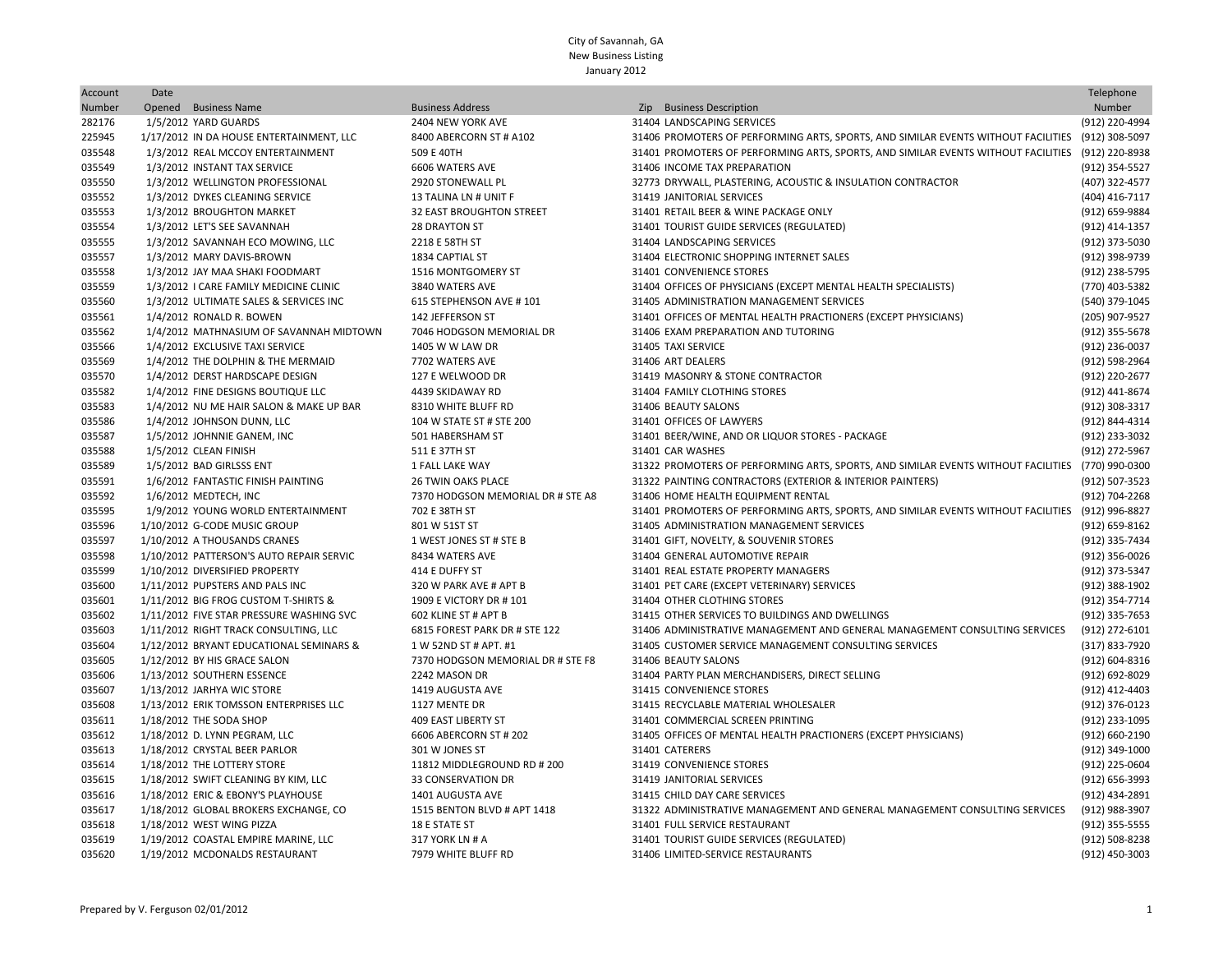| 035621 | 1/20/2012 SAVANNAH MIDWIFERY            | 1127 WASHINGTON AVE                 | 31404 OFFICES OF ALL OTHER HEALTH PRACTIONERS                                  | (912) 344-5066 |
|--------|-----------------------------------------|-------------------------------------|--------------------------------------------------------------------------------|----------------|
| 035622 | 1/20/2012 GLOBAL SOLUTIONS              | 11605 ABERCORN ST # A               | 31419 CELLULAR & OTHER WIRELESS COMMUNICATIONS CARRIERS                        | (912) 257-9186 |
| 035623 | 1/20/2012 SALON BEAU VOUS               | 2010 BONA BELLA AVE # #17           | 31406 BEAUTY SALONS                                                            | (912) 355-1072 |
| 035624 | 1/23/2012 PURVIS CONSTRUCTION           | 2513 NEW YORK AVE                   | 31404 FINISH CARPENTRY CONTRACTOR EXCEPT FRAMING                               | (912) 495-7841 |
| 035625 | 1/23/2012 COMMERICAL CONSTRUCTION, INC  | 1000 INDUSTRY DR                    | 31418 COMMERCIAL, INSTITUTIONAL, RENOVATION-GENERAL CONTRACTOR RENOVATION, ADD | (386) 238-1570 |
| 035626 | 1/23/2012 POPPELL BROTHER, INC          | 22 WINDSOR RD                       | 31419 USED MERCHANDISE STORES                                                  | (912) 920-3350 |
| 035627 | 1/24/2012 CURVES SAVANNAH SOUTH         | 14045 ABERCORN ST # BOX 1610        | 31419 FITNESS AND RECREATIONAL SPORTS CENTERS                                  | (912) 921-1771 |
| 035628 | 1/24/2012 ADVANCED INDUSTRIAL           | 218 BOURNE BLVD # J                 | 31408 SERVICE MACHINERY AND EQUIPMENT REPAIR AND MAINTENANCE                   | (912) 547-6101 |
| 035629 | 1/24/2012 HELEN MILTIADES REALTY        | P O BOX 13681                       | 31416 OFFICES OF REAL ESTATE AGENTS AND BROKERS                                | (912) 238-4915 |
| 035631 | 1/24/2012 SIGNATURE TAXI                | 651 E ANDERSON ST                   | 31401 TAXI SERVICE                                                             | (912) 376-0349 |
| 035632 | 1/25/2012 RENASCENT RENOVATION CORP     | 7 GORDONSTON AVE                    | 31404 RESIDENTIAL REMODELERS; HANDYMAN CONSTRUCTION SERVICES                   | (912) 604-0640 |
| 035633 | 1/25/2012 SENSATIONAL PIECES LP         | 631 E BROAD ST                      | 31401 WOMEN'S CLOTHING STORES                                                  | (912) 224-6482 |
| 035635 | 1/26/2012 ZIRKELBACH CONSTRUCTION, INC  | 1415 10TH WEST ST                   | 34221 COMMERCIAL, INSTITUTIONAL, RENOVATION-GENERAL CONTRACTOR RENOVATION, ADD | (912) 729-0000 |
| 035636 | 1/26/2012 GANESHA'S PLACE               | 2323 BARNARD ST                     | 31401 ALL OTHER MISCELLANEOUS SCHOOLS AND INSTRUCTION                          | (843) 240-8202 |
| 035637 | 1/26/2012 NAPPY HUTT LLC                | 7370 HODGSON MEMORIAL BLVD # #A1    | 31406 BEAUTY SALONS                                                            | (912) 228-3943 |
| 035639 | 1/27/2012 ULTRAGREEN IMPROVEMENTS, LLC  | 1657 WEST PARKWAY                   | 32724 ELECTRICAL CONTRACTORS                                                   | (321) 948-5419 |
| 035642 | 1/30/2012 GIBSON HOME STORE OF SAVANNAH | 42-44 EAST DERENNE AVE              | 31405 HOME FURNISHING STORE                                                    | (912) 351-4212 |
| 035643 | 1/30/2012 LOW COUNTRY CAR CARE          | 104 CENTRAL JUNCTION BLVD # STE F   | 31405 GENERAL AUTOMOTIVE REPAIR                                                | (912) 220-4274 |
| 035644 | 1/30/2012 ARC                           | 320 W BROUGHTON ST                  | 31401 FAMILY CLOTHING STORES                                                   | (912) 234-1175 |
| 035645 | 1/30/2012 ATD FLOWERS                   | 2215 JORDAN DR                      | 31404 FLORISTS                                                                 | (912) 663-4125 |
| 035647 | 1/31/2012 GRIND IT RENTAL & SALES LLC   | 805 E 66TH ST                       | 31405 GENERAL RENTAL CENTERS                                                   | (912) 313-5148 |
| 035648 | 1/31/2012 CRUMLEY COMPOUND, INC         | 112 ECHOLS AVE                      | 31406 GENERAL AUTOMOTIVE REPAIR                                                | (912) 239-5422 |
| 035650 | 1/31/2012 BUSY BEE VACATIONS, LLC       | 10 E 53RD ST                        | 31405 REAL ESTATE PROPERTY MANAGERS                                            | (912) 220-0957 |
| 035651 | 1/31/2012 WHITE WAY LAUNDRY & DRY       | 2004 W 52ND ST                      | 31405 DRYCLEANING AND LAUNDRY SERVICES (EXCEPT COIN- OPERATED)                 | (912) 964-4852 |
| 035652 | 1/31/2012 WHITE WAY LAUNDRY & DRY       | 348 WHITAKER ST                     | 31401 DRYCLEANING AND LAUNDRY SERVICES (EXCEPT COIN- OPERATED)                 | (912) 964-4852 |
| 035653 | 1/31/2012 STARLIGHT POTTERY             | 7070 HODGSON MEMORIAL DR            | 31406 HOBBY, TOY, AND GAME STORES                                              | (912) 303-9599 |
| 035654 | 1/31/2012 IN ANY EVENT, LLC             | 805 E 66TH ST                       | 31405 GENERAL RENTAL CENTERS                                                   | (912) 335-7127 |
| 056065 | 1/20/2012 JAMES DOUGLASS HUTTO          | 7373 HODGSON MEMORIAL DR # 1 BLDG 6 | 31406 ELECTRONIC SHOPPING INTERNET SALES                                       | (912) 492-7808 |
| 310003 | 1/25/2012 JIT WAREHOUSING & LOGISTICS   | 2031 LOUISVILLE RD                  | 31415 GENERAL WAREHOUSING AND STORAGE                                          | (912) 201-0050 |
| 042587 | 1/18/2012 SAVANNAH COFFEE ROASTERS      | 2700 GREGORY ST # 230               | 31404 COFFEE SHOPS ON PREMISE BREWING                                          | (912) 352-2994 |
| 452990 | 1/20/2012 WHOLESALE ARSENAL             | 515 E 45TH ST                       | 31405 ELECTRONIC SHOPPING INTERNET SALES                                       | (478) 494-9043 |
| 056640 | 1/9/2012 YOUR PLUMBER                   | 204 DYCHES DR                       | 31406 PLUMBING, HEATING, A/C CONTRACTORS                                       | (912) 224-0856 |
| 229028 | 1/6/2012 BOWEN VENDING AND AMUSEMENTS   | 202 E 48TH ST                       | 31405 VENDING MACHINE OPERATORS                                                | (912) 247-1778 |
| 229038 | 1/6/2012 IZZY HUDGINS PHOTOGRAPHY       | 344 KENSINGTON DR                   | 31405 PHOTOGRAPHY STUDIOS, PORTRAIT                                            | (919) 451-7296 |
| 036909 | 1/20/2012 ANY TIME POOL SERVICE         | 6815 WATERS AVE #1E                 | 31406 ALL OTHER SPECIAL TRADE CONTRACTOR                                       | (912) 323-5532 |
| 274964 | 1/20/2012 BROWN PELICAN, LLC            | 1 SIR LANCELOT CT                   | 31405 ADMINISTRATIVE MANAGEMENT AND GENERAL MANAGEMENT CONSULTING SERVICES     | (912) 308-9669 |
| 229635 | 1/13/2012 CARIBBEAN CUISINE             | 7094 HODGSON MEMORIAL DR            | 31406 FULL SERVICE RESTAURANT                                                  | (912) 335-7629 |
| 055196 | 1/30/2012 CHATHAM CAB                   | 1234 E 48TH ST                      | 31404 TAXI SERVICE                                                             | (912) 210-0106 |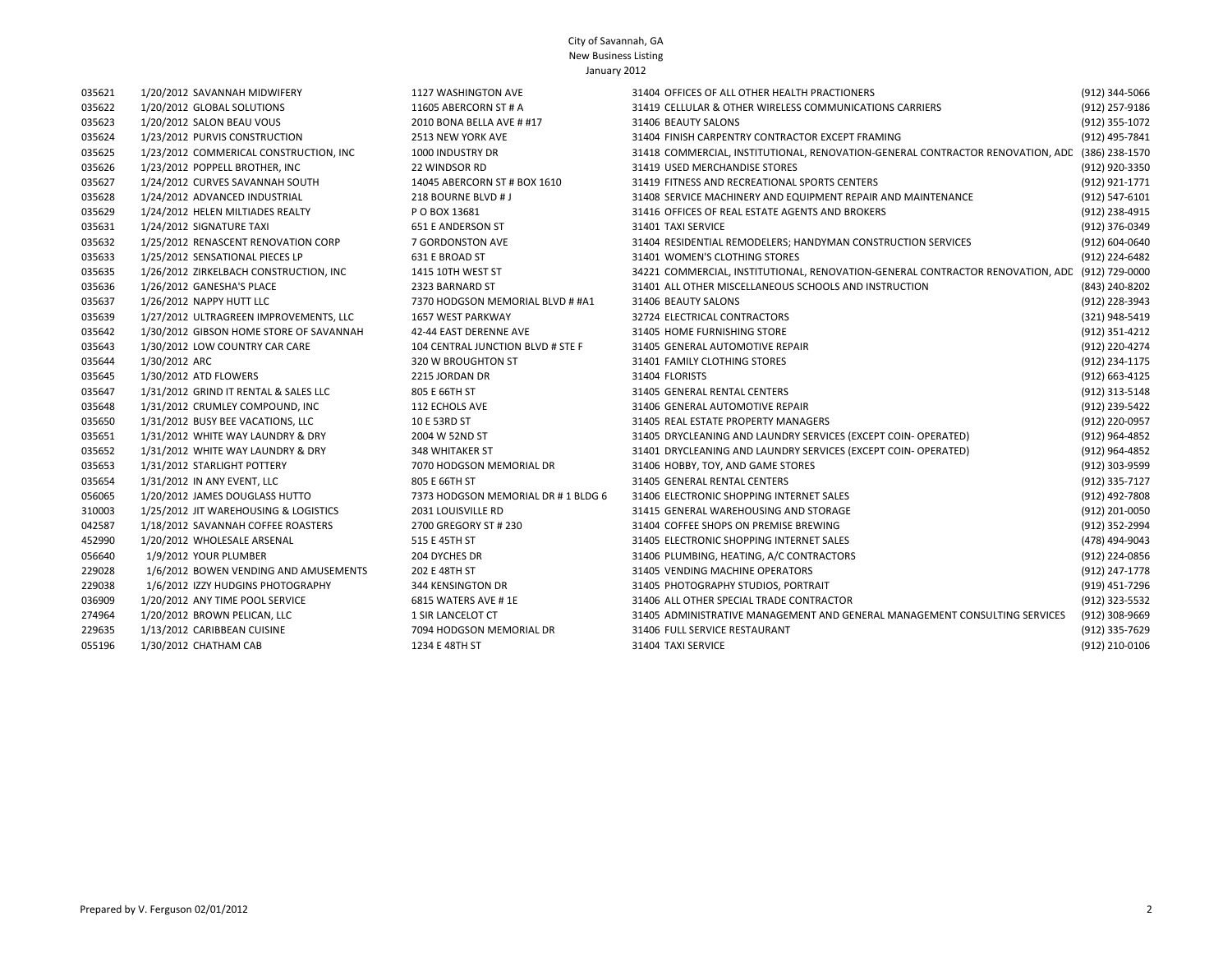### City of Savannah GA New Business Listing February 2012

| Account       | <b>Date</b> |                                                |                               |                                                                            | <b>Telephone</b> |
|---------------|-------------|------------------------------------------------|-------------------------------|----------------------------------------------------------------------------|------------------|
| <b>Number</b> |             | <b>Opened</b> Business Name                    | <b>Business Address</b>       | Zip Business Description                                                   | <b>Number</b>    |
| 202827        |             | 2/3/2012 A-C ELECTRIC CO, INC                  | 6125 HIGHWAY 162              | 29449 ELECTRICAL CONTRACTORS                                               | (843) 889-2244   |
|               |             | 184780 2/21/2012 MITCHELL LAWNCARE & CLEANING  | 2118 HANSON ST                | 31404 LANDSCAPING SERVICES                                                 | (912) 495-4441   |
|               |             | 357113 2/14/2012 THE WILFONG GROUP             | 5520 WATERS DR                | 31406 ADMINISTRATIVE MANAGEMENT AND GENERAL MANAGEMENT CONSULTING SERVICES | (912) 692-1168   |
|               |             | 80647 2/27/2012 GARY MARTIN HAYS & ASSOCIATES, | 349 MALL BLVD # STE 210       | 31406 OFFICES OF LAWYERS                                                   | (770) 934-8000   |
|               |             | 339230 2/1/2012 RELIEF CLEANING SERVICES       | 1475 BENTON BLVD # #725       | 31322 JANITORIAL SERVICES                                                  | (912) 433-1193   |
|               |             | 58178 2/14/2012 JACKSON MOBILE DETAILING       | 310 SCREVEN AVE               | 31404 CAR WASHES                                                           | (912) 323-6965   |
|               |             | 303044 2/6/2012 US NAILS & HAIR SALON MMJ, LLC | 7804 ABERCORN ST # #122       | 31406 NAIL SALONS                                                          | (912) 355-7722   |
|               |             | 40130 2/24/2012 DALUE THE PANDA                | 631 W 40TH LN                 | 31415 ELECTRONIC SHOPPING INTERNET SALES                                   | (912) 323-2174   |
|               |             | 246446 2/22/2012 QUALITY CONNECTION            | 1110 DERENNE AVE              | 31406 CAR WASHES                                                           | (912) 507-6103   |
|               |             | 618264 2/27/2012 ACCESSORIZE IT INTERNATIONAL  | 110 W BROUGHTON ST            | 31401 FAMILY CLOTHING STORES                                               | (912) 234-0736   |
|               |             | 35655 2/1/2012 EB 38 SOCIAL HALL               | 2121 E BROAD ST               | 31401 ALL OTHER AMUSEMENT AND RECREATION SERVICES                          | (912) 508-2098   |
|               |             | 35656 2/1/2012 LUCAS DESIGNS, INC              | <b>6 VICTORY POINT CIR</b>    | 29910 PAINTING CONTRACTORS (EXTERIOR & INTERIOR PAINTERS)                  | (843) 757-5497   |
| 35658         |             | 2/1/2012 TERME ACQUA DOLCE SWEET WATER         | 148 ABERCORN ST               | 31401 OTHER PERSONAL CARE SERVICES                                         | (912) 233-3288   |
| 35659         |             | 2/1/2012 THE RUG SHOPPE, INC                   | 3125 SKIDAWAY RD              | 31404 FLOOR COVERING STORES                                                | (912) 232-8194   |
| 35660         |             | 2/1/2012 LAPARRILLA MEXICAN RESTAURANT         | 7804 ABERCORN ST # STE 63A    | 31406 FULL SERVICE RESTAURANT                                              | (912) 354-3757   |
|               |             | 35661 2/1/2012 TLT SMILING FACES               | 3216 HAZEL ST                 | 31404 ALL OTHER TRANSIT AND GROUND PASSENGER TRANSPORTATION                | (912) 272-4054   |
|               |             | 35662 2/2/2012 COASTAL BEHAVIORAL HEALTH       | 1149 CORNELL AVE #3A EAST     | 31406 ALL OTHER SCHOOLS AND INSTRUCTION                                    | (912) 354-3911   |
| 35663         |             | 2/2/2012 MAXWELL'S                             | 109 JEFFERSON ST              | 31401 FULL SERVICE RESTAURANT                                              | (912) 349-5878   |
| 35664         |             | 2/2/2012 SOLUTIONS UNLIMITED                   | <b>25C ARTLEY RD</b>          | 31408 LESSORS OF MINIWAREHOUSES AND SELF-STORAGE UNITS                     | (912) 330-9644   |
| 35665         |             | 2/3/2012 SAVANNAH LOCK & KEY                   | 1 TIBET AVE                   | 31406 LOCKSMITHS                                                           | (912) 927-9007   |
| 35666         |             | 2/3/2012 IN THE NIC OF TIME TEE'S &            | 12 W 41ST ST # A              | 31401 COMMERCIAL SCREEN PRINTING                                           | (770) 508-9866   |
| 35667         |             | 2/6/2012 COASTAL COURIER SERVICES, LLC         | 151 PORTSIDE CT               | 31407 COURIERS                                                             | (912) 433-4768   |
|               |             | 35670 2/6/2012 SOUTHERN DOLLS                  | <b>6811 FOREST PARK DR</b>    | 31406 ALL OTHER PERSONAL SERVICES                                          | (912) 355-5900   |
|               |             | 35671 2/6/2012 S'IL VOUS PLAIT                 | 527 E 48TH ST                 | 31405 PET CARE (EXCEPT VETERINARY) SERVICES                                | (404) 825-3397   |
|               |             | 541213 2/15/2012 SAVANNAH GIFT INC             | 211 W RIVER ST                | 31401 GIFT, NOVELTY, & SOUVENIR STORES                                     | (912) 232-2830   |
| 35672         |             | 2/6/2012 FEDERAL PROCUREMENT GROUP, LLC        | 410 E BROUGHTON ST            | 31401 WHOLESALE TRADE AGENTS AND BROKERS                                   | (912) 376-0522   |
| 35673         |             | 2/6/2012 RODRIGUEZ OFFICE CLEANING             | 5601 JASMINE AVE              | 31406 JANITORIAL SERVICES                                                  | (912) 659-1238   |
| 278243        |             | 2/6/2012 FREEMAN'S COMPLETE AUTO CARE          | 2105 COLORADO AVE             | 31404 GENERAL AUTOMOTIVE REPAIR                                            | (912) 503-5000   |
| 35675         |             | 2/7/2012 PB'S BEST                             | 2009 COMET AVE                | 31405 JANITORIAL SERVICES                                                  | (912) 429-1391   |
|               |             | 35676 2/7/2012 RUN-4-LIFE TAXI                 | 2009 DELESSEPS AVE            | 31404 TAXI SERVICE                                                         | (912) 201-1567   |
| 35677         |             | 2/7/2012 SOUTHERN ACUPUNCTURE ASSOCIATI        | 9100 WHITEBLUFF RD # STE 601  | 31406 OFFICES OF ALL OTHER HEALTH PRACTIONERS                              | (912) 308-1103   |
| 35678         |             | 2/7/2012 DIVA BLINGZ N THINGZ                  | 247 HOLLAND DR # APT#303      | 31419 ELECTRONIC SHOPPING INTERNET SALES                                   | (912) 695-0048   |
| 35679         |             | 2/7/2012 DIAMOND BODYWORK & MASSAGE            | 7370 HODGSON MEMORIAL DR # F3 | 31406 OTHER PERSONAL CARE SERVICES                                         | $(912)$ 658-7788 |
| 35680         |             | 2/8/2012 ABERCORN FAMILY MEDICAL CENTER        | 8880 ABERCORN ST              | 31406 OFFICES OF PHYSICIANS (EXCEPT MENTAL HEALTH SPECIALISTS)             | (912) 925-9665   |
| 35681         |             | 2/8/2012 AES MECHANICAL SERVICES               | 2171 AL HIGHWAY 229S          | 36078 PLUMBING, HEATING, A/C CONTRACTORS                                   | (334) 252-0380   |
| 35682         |             | 2/8/2012 NAIL SPA AND SALON AT THE             | 24 E LIBERTY ST # #16B        | 31401 NAIL SALONS                                                          | (912) 509-6772   |
| 35683         |             | 2/8/2012 S.E.N RECORDS LLC                     | <b>36 SCARBOROUGH ST</b>      | 31415 RECORD PRODUCTION                                                    | (912) 596-1300   |
| 35684         |             | 2/8/2012 SNEED ENTERPRISES LLC                 | 35 BARNARD ST # STE 300       | 31401 OTHER PERSONAL CARE SERVICES                                         | (877) 442-5424   |
| 35685         |             | 2/8/2012 ABC DUI SCHOOLS, LLC                  | 5500 WHITE BLUFF RD # BLDG. B | 31405 ALL OTHER MISCELLANEOUS SCHOOLS AND INSTRUCTION                      | (912) 231-8958   |
| 35686         |             | 2/8/2012 WILLIAMS UPHOLSTERY                   | 2117 SHELL RD # UNIT C        | 31404 REUPHOLSTERY AND FURNITURE REPAIR                                    | (912) 659-5839   |
| 35687         |             | 2/9/2012 CHATHAM DIESEL MARINE AND             | 64 HIDDEN LAKE CT             | 31419 OTHER PERSONAL AND HOUSEHOLD GOODS REPAIR AND MAINTENANCE            | (912) 961-1508   |
| 35688         |             | 2/9/2012 OLD COAST HEATING & AIR               | 102 W 36TH ST                 | 31401 PLUMBING, HEATING, A/C CONTRACTORS                                   | (912) 208-0852   |
|               |             | 35689 2/10/2012 OPTIM IMAGING-SAVANNAH         | 503 EISENHOWER DR             | 31406 MEDICAL X-RAY LABORATORIES                                           | (912) 644-5300   |
|               |             | 35690 2/10/2012 UNTOUCHABLE TOTAL CAR CARE     | 2105 COLORADO AVE             | 31404 GENERAL AUTOMOTIVE REPAIR                                            | (912) 412-5810   |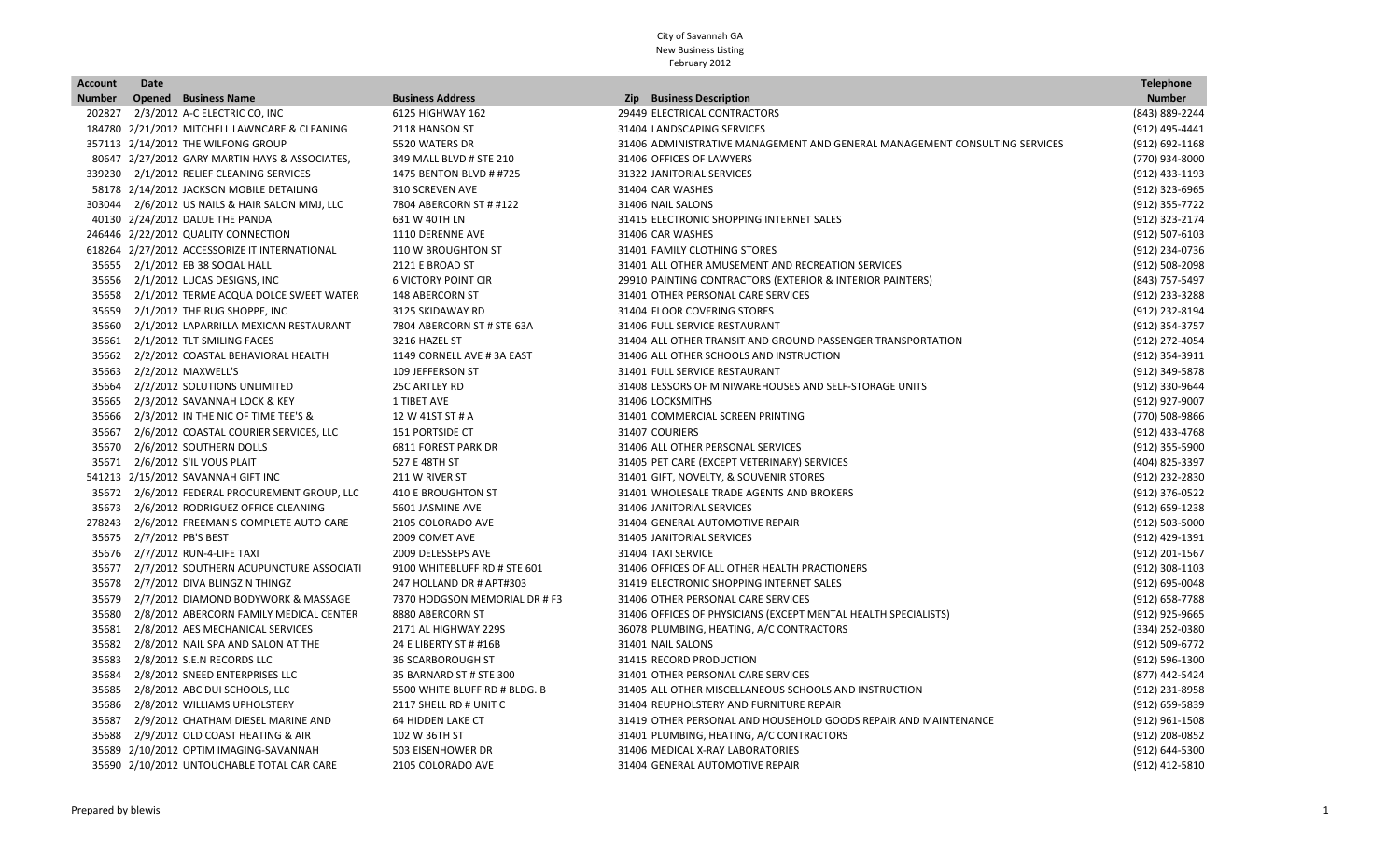## February 2012

| 35691 2/10/2012 GREENLIGHT MOBILE LLC          | 1909 E VICTORY DR # #103            | 31401 CELLULAR & OTHER WIRELESS COMMUNICATIONS CARRIERS                                   | (757) 340-5732 |
|------------------------------------------------|-------------------------------------|-------------------------------------------------------------------------------------------|----------------|
| 35692 2/10/2012 HOSTESS CITY TOURS             | 2401 BONAVENTURE AVE # #9           | 31404 TOURIST GUIDE SERVICES (REGULATED)                                                  | (912) 667-0700 |
| 35695 2/10/2012 CHATHAM ELITE EMBROIDERY, LLC  | 102 DARLING ST                      | 31408 WOMEN'S, GIRLS', AND INFANTS' CUT AND SEW APPAREL CONTRACTORS                       | (912) 965-0285 |
| 35708 2/13/2012 SAVANNAH GETAWAYS              | 103 WAUCONDO TRAIL                  | 29671 REAL ESTATE PROPERTY MANAGERS                                                       | (864) 878-1571 |
| 35709 2/13/2012 MAXAMILLION ELECTRONIC         | 1944 VASSAR ST                      | 31405 CONSUMER ELECTRONICS REPAIR AND MAINTENANCE                                         | (912) 507-2408 |
| 35710 2/13/2012 LIME GRILL, INC                | 125 E BROUGHTON ST                  | 31401 FULL SERVICE RESTAURANT                                                             | (912) 233-4567 |
| 35711 2/13/2012 ELEV8ED                        | 404 W BROUGHTON ST                  | 31401 FAMILY CLOTHING STORES                                                              | (912) 508-8533 |
| 35713 2/14/2012 SECOND BETHLEHEM BAPTIST       | 2101 BAY ST                         | 31404 PARTY PLAN MERCHANDISERS, DIRECT SELLING                                            | (912) 631-6496 |
| 35714 2/14/2012 SOUTHEAST LUNG ASSOCIATES      | 11700 MERCY BLVD # PLAZA D          | 31419 OFFICES OF PHYSICIANS (EXCEPT MENTAL HEALTH SPECIALISTS)                            | (912) 354-6614 |
| 35715 2/16/2012 SUBWAY TRADING INC             | 131 E BROUGHTON ST                  | 31401 LIMITED-SERVICE RESTAURANTS                                                         | (912) 239-0093 |
| 35716 2/17/2012 CHARLES H. WEISSBERGER, INC    | 1 OGLETHORPE PROF BLVD # STE 202    | 31406 ADMINISTRATION MANAGEMENT SERVICES                                                  | (912) 201-1123 |
| 35717 2/17/2012 COASTAL SATELLITES AND SECURIT | 1020 SHAWNEE ST # APT B             | 31419 ALARM SYSTEMS SERVICES INSTALLATION, MONITORING, MAINTENANCE                        | (912) 704-4512 |
| 35718 2/17/2012 HOWARD'S AUTO BROKER, INC      | 7002 HODGSON MEMORIAL DR # STE 204B | 31406 USED CAR DEALERS                                                                    | (912) 354-7701 |
| 35719 2/17/2012 ALTIMAXX, INC                  | 2591 PEIDMONT RD                    | 30324 PET AND PET SUPPLIES STORES                                                         | (267) 968-0887 |
| 35721 2/21/2012 MARIAM'S AFRICAN HAIR BRAIDING | 5210 WATERS AVE                     | 31404 BEAUTY SALONS                                                                       | (912) 480-5916 |
| 35722 2/22/2012 THE FRIENDLY HANDYMAN SERVICE  | 1405 E 51ST ST                      | 31404 RESIDENTIAL REMODELERS; HANDYMAN CONSTRUCTION SERVICES                              | (912) 441-1688 |
| 35723 2/22/2012 AP SECURITY AGENCY             | 74 W MONTGOMERY XRDS                | 31408 SECURITY GUARD AND PATROL SERVICE                                                   | (912) 961-4420 |
| 35725 2/22/2012 PREMIER BUILDERS & DEVELOPMENT | 103 S CENTRAL AVE                   | 28088 COMMERCIAL, INSTITUTIONAL, RENOVATION-GENERAL CONTRACTOR RENOVATION, ADDITION & ALT | (704) 857-4800 |
| 35726 2/22/2012 NOBLE MOUSE, INC               | 208 E BROUGHTON ST                  | 31401 ADVERTISING AGENCIES                                                                | (912) 226-2548 |
| 35727 2/23/2012 D&D CONVENIENCE STORE          | 1312 MONTGOMERY ST                  | 31401 CONVENIENCE STORES                                                                  | (912) 201-3686 |
| 35728 2/23/2012 MSM BROTHER INC                | 7010 SKIDAWAY RD # STE 1            | 31406 FAMILY CLOTHING STORES                                                              | (773) 729-9879 |
| 35729 2/23/2012 GOIN YOUR WAY TAXI             | 1013 HEARN ST                       | 31405 TAXI SERVICE                                                                        | (912) 844-7000 |
| 35730 2/23/2012 THE SAVANNAH ASSISTANT         | 1824 GREENVILLE ST                  | 31404 ACCOUNTING, BOOKKEEPING SERVICES                                                    | (912) 220-7262 |
| 35731 2/23/2012 T&J PROPERTIES OF SAVANNAH LLC | 5021 TEMPLE ST                      | 31405 OFFICES OF REAL ESTATE AGENTS AND BROKERS                                           | (912) 844-0682 |
| 35732 2/23/2012 SHOE CHAOS                     | <b>15 CONCORDIA DR</b>              | 31419 ELECTRONIC SHOPPING INTERNET SALES                                                  | (407) 965-9918 |
| 35733 2/23/2012 THE SPARETIME                  | 36 MARTIN LUTHER KING BLVD          | 31401 DRINKING PLACES                                                                     | (912) 232-7094 |
| 35734 2/23/2012 FLAJAE'S II                    | 1721 WATERS AVE                     | 31404 DRINKING PLACES                                                                     | (912) 231-2008 |
| 35735 2/23/2012 PRODUCTIVITY MOPED, LLC        | 1001 DAVIDSON AVE # STE 102         | 31408 RECREATIONAL VEHICLE DEALERS                                                        | (912) 964-2727 |
| 35736 2/23/2012 BAYSHORE ELECTRIC, INC         | 804 ROOT STREET                     | 32114 ELECTRICAL CONTRACTORS                                                              | (386) 252-2287 |
| 35737 2/23/2012 FRESH FUSION, LLC              | 1 E BROUGHTON ST                    | 31401 COFFEE SHOPS ON PREMISE BREWING                                                     | (912) 816-4767 |
| 35738 2/24/2012 HOME PRESERVERS                | 2112 EAST 65TH ST                   | 31404 OTHER SERVICES TO BUILDINGS AND DWELLINGS                                           | (912) 303-0394 |
| 35739 2/24/2012 THE LADY BOUTIQUE              | 121 OGLETHORPE PRO CT # STE B       | 31406 ALL OTHER MISCELLANEOUS STORE RETAILERS                                             | (425) 361-8155 |
| 35740 2/24/2012 PINK AND PURPLE POWER MANAGE   | 5500 ABERCORN ST # STE 32           | 31405 MISCELLANEOUS FINANICAL INVESTMENT ACTIVITIES                                       | (912) 344-9962 |
| 35741 2/24/2012 PINK AND PURPLE POWER PIG LLC  | 5500 ABERCORN ST # STE 32-          | 31405 ADMINISTRATION MANAGEMENT SERVICES                                                  | (912) 344-9970 |
| 35742 2/24/2012 SHANTI PERSAD-MOELLER, PC      | 6205 ABERCORN ST # STE 213          | 31405 OFFICES OF LAWYERS                                                                  | (912) 480-0014 |
| 35743 2/27/2012 CREATING A MOMENT              | 314 WILLIAMSON ST                   | 31401 INDEPENDENT ARTISTS, WRITERS, AND PERFORMERS                                        | (912) 272-8961 |
| 35747 2/28/2012 ASHLEY INC                     | 11109 HWY 707                       | 29576 OTHER BUILDING EQUIPMENT CONTRACTORS                                                | (843) 215-4147 |
| 35748 2/28/2012 TABBY BOUTIQUE                 | 319 W BROUGHTON ST                  | 31401 WOMEN'S CLOTHING STORES                                                             | (912) 660-9411 |
| 35749 2/28/2012 X-L CARPET CLEANING            | 312 PORTLAND ST                     | 31415 CARPET AND UPHOLSTERY CLEANING SERVICES                                             | (912) 272-5896 |
| 35750 2/28/2012 PERFECT IMAGE BOUTIQUE         | 6608 WHITE BLUFF RD # STE E         | 31405 FAMILY CLOTHING STORES                                                              | (912) 691-4404 |
| 35751 2/28/2012 JOHN PYTTE, PC                 | 111 E JONES ST # #B                 | 31401 OFFICES OF LAWYERS                                                                  | (912) 369-3569 |
| 35752 2/28/2012 SAVCON                         | 2101 KOLLACK ST                     | 31415 CONVENTION AND TRADE SHOW ORGANIZERS                                                | (912) 346-6226 |
| 35753 2/28/2012 SAVANNAH MALL SHELL            | 14001 ABERCORN ST                   | 31419 GASOLINE STATIONS WITH CONVENIENCE STORES                                           | (912) 920-0842 |
| 35755 2/29/2012 TACO BELL                      | 14005 ABERCORN ST                   | 31419 LIMITED-SERVICE RESTAURANTS                                                         | (912) 355-5225 |
| 35756 2/29/2012 ABC CRUSHING                   | 4530 OGEECHEE RD # B                | 31405 OTHER CONCRETE PRODUCT MANUFACTURING                                                | (912) 213-0951 |
| 35757 2/29/2012 TACO BELL                      | 302 MALL BLVD                       | 31406 LIMITED-SERVICE RESTAURANTS                                                         | (912) 355-5225 |
|                                                |                                     |                                                                                           |                |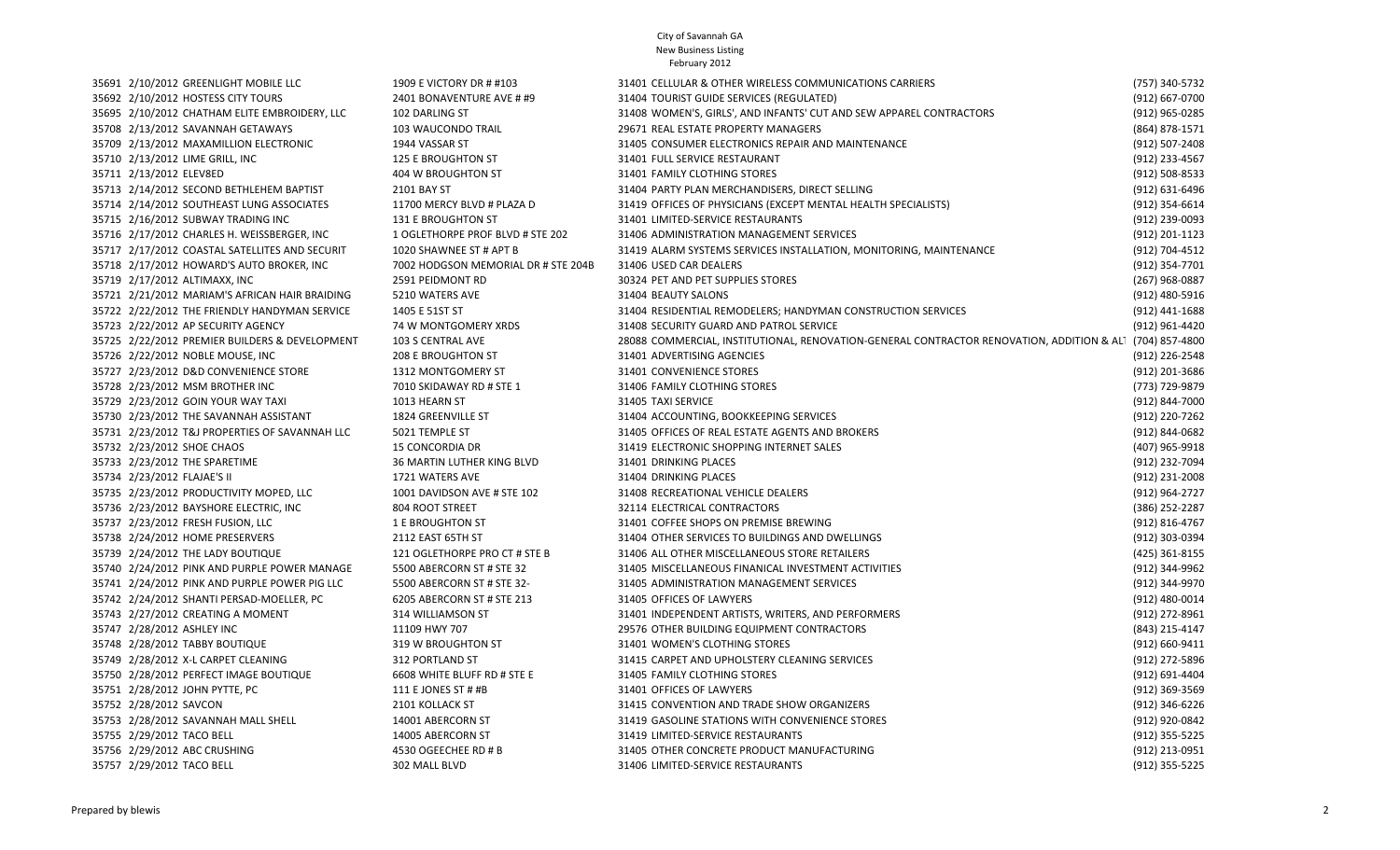# February 2012

|       | 35759 2/29/2012 GRIFFIN EMPIRE, LLC             | 2307 GAMBLE RD                    | 31405 PARTY PLAN MERCHANDISERS, DIRECT SELLING                                                           | (912) 507-3909 |
|-------|-------------------------------------------------|-----------------------------------|----------------------------------------------------------------------------------------------------------|----------------|
| 35861 | 2/8/2012 MCS RECRUITMENT, LLC                   | 125 PARK OF COMMERCE DR # STE 101 | 31405 EMPLOYMENT PLACEMENT AGENCIES                                                                      | (912) 544-1702 |
|       | 294503 2/17/2012 B & DEES CONSTRUCTION          | 639 W 34TH ST                     | 31415 CONCRETE CONTRACTOR                                                                                | (912) 428-3750 |
|       | 120201 2/21/2012 LAW OFFICE OF CHRISTOPHER D    | 224 STEPHENSON AVE # STE B        | 31405 OFFICES OF LAWYERS                                                                                 | (912) 655-9850 |
|       | 303883 2/9/2012 DIRTY SOUTH DETAILING           | 1902 MONTGOMERY ST                | 31401 CAR WASHES                                                                                         | (912) 412-9250 |
|       | 74965 2/15/2012 CHAPMANS AUTOBODY & REPAIR      | 2025 E GWINNETT ST                | 31404 GENERAL AUTOMOTIVE REPAIR                                                                          | (912) 271-6619 |
|       | 353961 2/27/2012 VA MORTGAGE CENTER OF SAVANNAH | 340 EISENHOWER DR # STE 1305      | 31406 REAL ESTATE CREDIT                                                                                 | (912) 335-8591 |
|       | 36625 2/15/2012 BRAVO FOODS, LLC                | 2631 SKIDAWAY RD                  | 31404 LIMITED-SERVICE RESTAURANTS                                                                        | (912) 236-6682 |
|       | 45799 2/23/2012 FREELAND CONSTRUCTION COMPANY   | 7 E CONGRESS ST # STE 611A        | 31401 COMMERCIAL, INSTITUTIONAL, RENOVATION-GENERAL CONTRACTOR RENOVATION, ADDITION & AL1 (843) 276-9589 |                |
|       | 261245 2/15/2012 TOMMY HOLLAND PLUMBING         | 21 W 54TH ST                      | 31405 PLUMBING, HEATING, A/C CONTRACTORS                                                                 | (912) 441-0841 |
|       | 336112 2/29/2012 DRJRD LLC                      | 9100 WHITE BLUFF RD # STE 201     | 31406 CUSTOMER SERVICE MANAGEMENT CONSULTING SERVICES                                                    | (912) 721-9900 |
|       | 687576 2/16/2012 SAVANNAH LAWN RANGER           | 114 W GASTON ST                   | 31401 LANDSCAPING SERVICES                                                                               | (912) 344-8015 |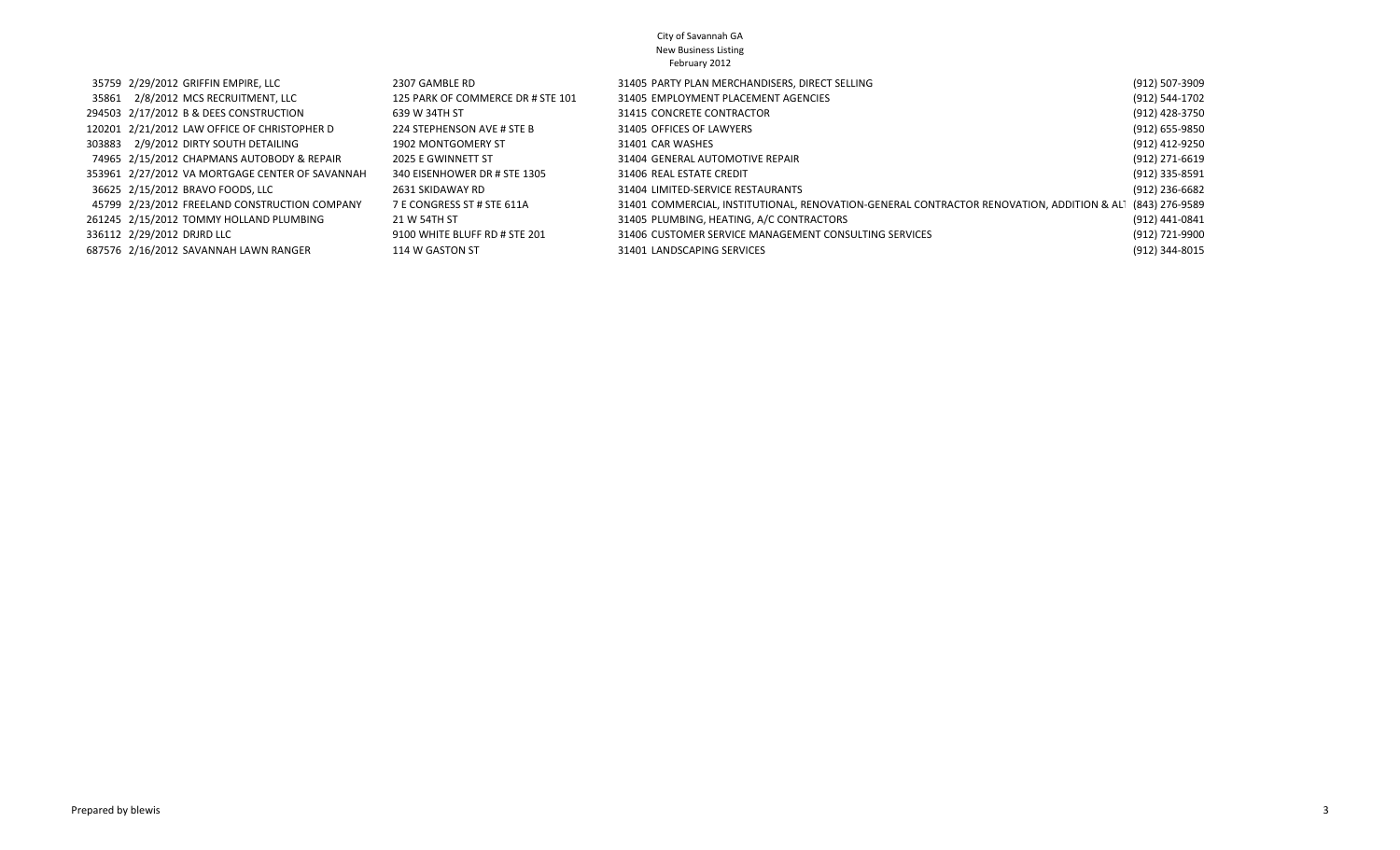| <b>ACCOUNT</b> | <b>DATE</b>      |                                         |                                |                                                                            | <b>TELEPHONE</b>   |
|----------------|------------------|-----------------------------------------|--------------------------------|----------------------------------------------------------------------------|--------------------|
| <b>NUMBER</b>  |                  | OPENED BUSINESS NAME                    | <b>BUSINESS ADDRESS</b>        | <b>ZIP BUSINESS DESCRIPTION</b>                                            | <b>NUMBER</b>      |
| 254853         |                  | 3/30/2012 THOMAS CONSTRUCTION           | 1325 E 54TH ST                 | 31404 RESIDENTIAL REMODELERS; HANDYMAN CONSTRUCTION SERVICES               | $(912) 658 - 2161$ |
| 808010         |                  | 3/14/2012 PATRICK BROWN                 | 401 W BAY ST                   | 31401 PARTY PLAN MERCHANDISERS, DIRECT SELLING                             | (912) 341-5733     |
| 327453         |                  | 3/14/2012 DELESSEPS QUICK STOP          | 2022 DELESSEPS AVE             | 31404 CONVENIENCE STORES                                                   | (912) 355-5421     |
| 391165         |                  | 3/27/2012 TRIAD MECHANICAL COMPANY, INC | 393 SWANSON DR                 | 30043 PLUMBING, HEATING, A/C CONTRACTORS                                   | (770) 622-5502     |
| 225853         |                  | 3/23/2012 SAVANNAH RIVER STREET PIRATES | 4 OYSTER LANDING RD            | 29928 SCENIC AND SIGHTSEEING TRANSPORTATION, WATER                         | (843) 363-5727     |
| 221341         |                  | 3/1/2012 MELANIE MCKELVEY               | 1112 E ANDERSON ST             | 31404 PEDDLER-RESTRICTED-FESTIVAL ZONE                                     | (518) 860-9998     |
| 203341         |                  | 3/8/2012 THE TAILGATE SPORTS BAR & GRIL | 11215 ABERCORN ST # STE 2      | 31419 FULL SERVICE RESTAURANT                                              | (912) 921-2269     |
| 065111         |                  | 3/26/2012 SAGO PROPERTY MANAGEMENT, LLC | 35 BARNARD ST # STE 300        | 31401 LESSORS OF OTHER REAL ESTATE PROPERTY                                | (912) 330-2472     |
| 035760         |                  | 3/1/2012 SAVANNAH AYURVEDA              | 2431 B HABERSHAM ST            | 31401 OTHER PERSONAL CARE SERVICES                                         | (912) 659-3635     |
| 035761         | 3/1/2012 TOP SPA |                                         | 1139 E 72ND STREET             | 31404 CAR WASHES                                                           | (912) 713-4610     |
| 035763         |                  | 3/1/2012 LUCKY'S TEES                   | 106 E BROUGHTON ST             | 31401 ALL OTHER MISCELLANEOUS STORE RETAILERS                              | (912) 441-2251     |
| 035764         |                  | 3/1/2012 CAPTAIN'S SKIPPERS FISH        | 412 W BAY ST                   | 31401 PARTY PLAN MERCHANDISERS, DIRECT SELLING                             | (912) 826-7413     |
| 035765         |                  | 3/1/2012 PRECIOUS ROBINSON              | 822 WATERS AVE                 | 31404 PEDDLER-RESTRICTED-FESTIVAL ZONE                                     | (912) 228-1611     |
| 035766         |                  | 3/1/2012 HOMEGROWN SAVANNAH, LLC        | 1112 E ANDERSON ST             | 31404 ELECTRONIC SHOPPING INTERNET SALES                                   | (518) 860-9998     |
| 035767         |                  | 3/1/2012 PADDLE SAVANNAH, LLC           | 350 HODGSON CT # STE A         | 31406 SPORTS AND RECREATION INSTRUCTION                                    | $(912) 658 - 6212$ |
| 035768         |                  | 3/1/2012 REESE'S GIFTED HANDS           | <b>17 TRAVIS ST</b>            | 31406 ALL OTHER PERSONAL SERVICES                                          | (912) 441-5277     |
| 035769         |                  | 3/2/2012 AMAKA HANDMADE                 | 103 GRAYSON AVE                | 31419 COSMETICS, BEAUTY SUPPLIES, AND PERFUME STORES                       | (912) 385-0508     |
| 035770         |                  | 3/2/2012 T&K LIQUOR, BEER AND WINE      | 726 W OGLETHORPE AVE           | 31401 BEER/WINE, AND OR LIQUOR STORES - PACKAGE                            | (912) 596-5601     |
| 035771         |                  | 3/2/2012 TRINITY III JANITORIAL SVS LLC | 2226 HANSON ST                 | 31404 JANITORIAL SERVICES                                                  | (912) 224-5910     |
| 035772         |                  | 3/2/2012 JANI KING                      | 110 WOODHOUSE LN # APT. B      | 31406 JANITORIAL SERVICES                                                  | (912) 373-5672     |
| 035773         |                  | 3/2/2012 COASTAL CITY CONTRACTING       | 8516 LYN AVE                   | 31406 RESIDENTIAL REMODELERS; HANDYMAN CONSTRUCTION SERVICES               | (912) 224-0802     |
| 035774         |                  | 3/2/2012 GROOVER CONSTRUCTION GROUP     | 8516 LYN AVE                   | 31406 RESIDENTIAL REMODELERS; HANDYMAN CONSTRUCTION SERVICES               | (912) 224-0802     |
| 035775         |                  | 3/2/2012 XCEPTED INC                    | 609 TIBET AVE                  | 31406 RECORD PRODUCTION                                                    | (912) 660-4539     |
| 035777         |                  | 3/5/2012 OASIS LANDSCAPING AND SPRINKLE | 2 LA ROCHE CT                  | 31404 LANDSCAPING SERVICES                                                 | (912) 349-4330     |
| 035779         |                  | 3/5/2012 REBECCA KEATING                | 426 IRENE LN                   | 30417 PEDDLER-RESTRICTED-FESTIVAL ZONE                                     | (912) 481-3718     |
| 035780         |                  | 3/5/2012 MATTY'S TRASH & TREASURES      | 3107 WATERS AVE                | 31404 USED MERCHANDISE STORES                                              | $(912)$ 667-1577   |
| 035781         |                  | 3/5/2012 NIKISHA CARTER                 | 2221 E 58TH ST                 | 31404 PEDDLER-RESTRICTED-FESTIVAL ZONE                                     | (912) 224-1760     |
| 035782         |                  | 3/5/2012 B & M TAXI                     | 1918 PAIGE AVE                 | 31405 TAXI SERVICE                                                         | (912) 349-1476     |
| 035783         |                  | 3/6/2012 CHRONICLES OF HUMAN SERVICES   | 6205 ABERCORN ST # STE 101A    | 31405 ADMINISTRATION MANAGEMENT SERVICES                                   | (912) 355-4900     |
| 035784         |                  | 3/6/2012 JUDY BROOKS DBA ALAN'S LAWNSER | 38 ALTHEA PKWY                 | 31405 LANDSCAPING SERVICES                                                 | (912) 224-8322     |
| 035785         |                  | 3/6/2012 CHARLES MORGENSEN              | P O BOX 22332                  | 31403 PEDDLER-RESTRICTED-FESTIVAL ZONE                                     | (912) 224-9097     |
| 035786         |                  | 3/6/2012 COASTAL CANVAS PRODUCTS        | 73 ROSS RD                     | 31405 CANVAS AND RELATED PRODUCTS MILLS                                    | (912) 236-2416     |
| 035787         |                  | 3/6/2012 SENSIBLE SOLES                 | 5521 ABERCORN ST # UNIT 400    | 31405 SHOE STORES                                                          | (912) 856-7293     |
| 035788         |                  | 3/6/2012 STOP N SAVE                    | 1210 E DERENNE AVE             | 31406 CONVENIENCE STORES                                                   | (912) 692-8995     |
| 035789         |                  | 3/6/2012 HIP GYPSY                      | <b>409 E BAY ST</b>            | 31401 GIFT, NOVELTY, & SOUVENIR STORES                                     | (912) 355-8885     |
| 035790         |                  | 3/7/2012 WILLIAM LAW AND ASSOCIATES     | 1829 CHAMPION ST               | 31405 MANAGEMENT CONSULTING SERVICES                                       | (912) 239-5528     |
| 035791         |                  | 3/7/2012 SOUTHEAST GOLD EXCHANGE        | 13051 ABERCORN ST # STE B3     | 31419 PAWN SHOP                                                            | (404) 969-2305     |
| 035792         |                  | 3/7/2012 COASTAL AUTO                   | <b>6868 ABERCORN ST</b>        | 31405 USED CAR DEALERS                                                     | (912) 335-7531     |
| 035793         |                  | 3/7/2012 THE PAPERMOON                  | 306 W UPPER FACTORS WALK       | 31401 FULL SERVICE RESTAURANT                                              | (912) 272-2848     |
| 035794         |                  | 3/7/2012 TIFFANI TAYLOR GALLERY         | <b>11 WHITAKER ST</b>          | 31401 ART DEALERS                                                          | (912) 507-7860     |
| 035795         |                  | 3/7/2012 M.B. KAHN CONSTRUCTION CO.     | 1270 WINCHESTER PKWY # STE 200 | 30080 ADMINISTRATIVE MANAGEMENT AND GENERAL MANAGEMENT CONSULTING SERVICES | (912) 358-2030     |
| 035796         | 3/7/2012 SAGE    |                                         | <b>43 WHITAKER ST</b>          | 31401 FULL SERVICE RESTAURANT                                              | (912) 233-0002     |
| 035798         |                  | 3/7/2012 SEEBA PAINTING COMPANY         | 207 GROVELAND CIR              | 31405 PAINTING CONTRACTORS (EXTERIOR & INTERIOR PAINTERS)                  | (912) 433-9763     |
| 035799         |                  | 3/7/2012 CJ THE DJ                      | 4602 HERTY DR                  | 31405 INDEPENDENT ARTISTS, WRITERS, AND PERFORMERS                         | $(912) 656 - 1453$ |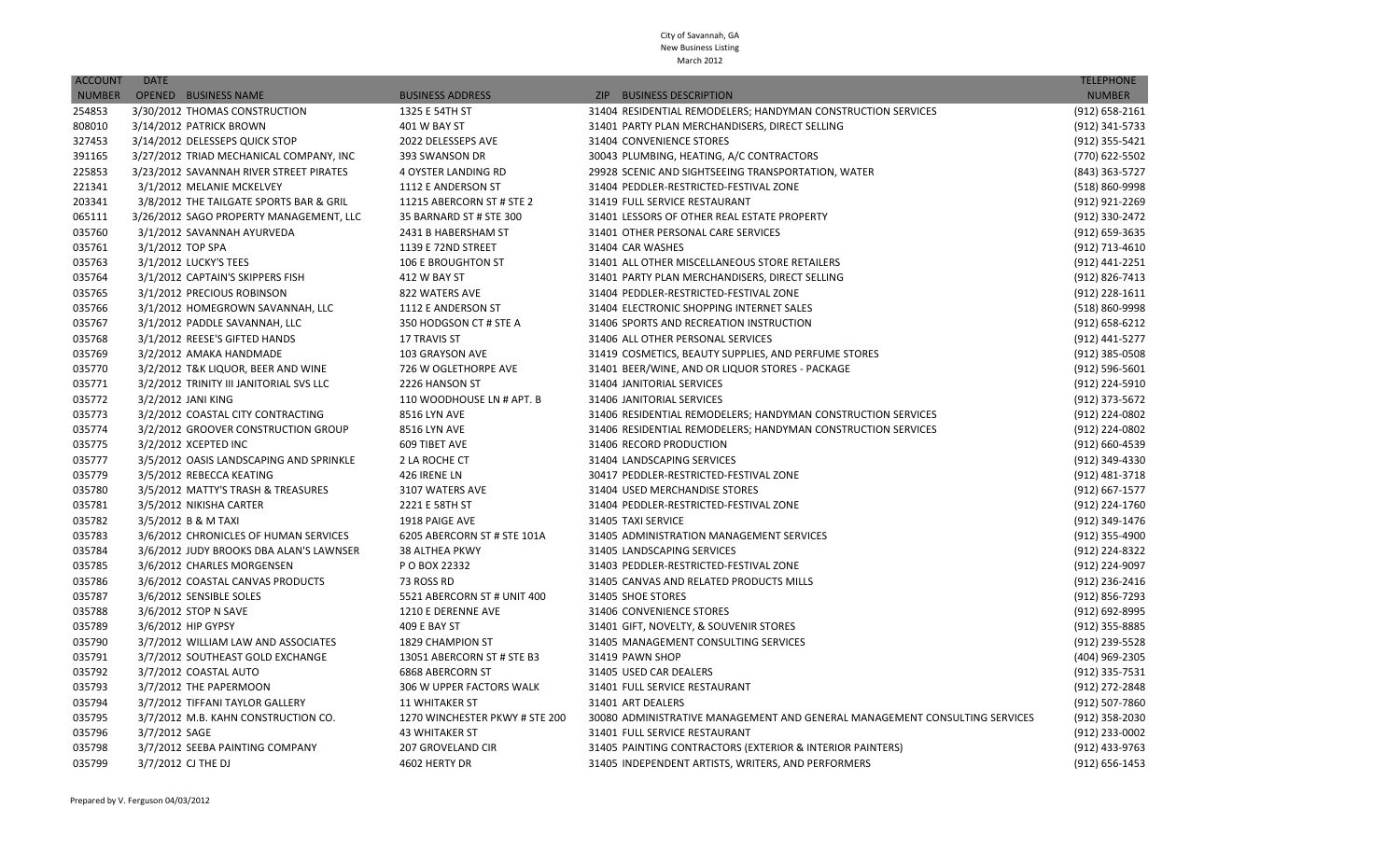| 035800 | 3/7/2012 BIKE TAXI SAVANNAH              | 2411 HABERSHAM ST # APT 4         | 31401 TAXI SERVICE                                                                | (912) 980-0481   |
|--------|------------------------------------------|-----------------------------------|-----------------------------------------------------------------------------------|------------------|
| 035801 | 3/8/2012 JAMIE PEDERSON                  | <b>60 TRELLIS CT</b>              | 30101 PEDDLER-RESTRICTED-FESTIVAL ZONE                                            | (678) 230-5706   |
| 035802 | 3/8/2012 W. HIWOT TADDESSE               | <b>60 TRELLIS CT</b>              | 30101 PEDDLER-RESTRICTED-FESTIVAL ZONE                                            | (404) 731-1168   |
| 035803 | 3/8/2012 912 PROMOTIONS                  | 820 E 39TH ST                     | 31401 PROMOTERS OF PERFORMING ARTS, SPORTS, AND SIMILAR EVENTS WITHOUT FACILITIES | (912) 631-3035   |
| 035804 | 3/8/2012 JOHNSON HOME HEALTH CARE        | 1944 CIMARRON ST                  | 31405 SERVICES FOR THE ELDERLY AND PERSONS WITH DISABILITIES                      | (912) 401-3031   |
| 035805 | 3/8/2012 FIRE RESTAURANT                 | 13 E PERRY ST                     | 31401 FULL SERVICE RESTAURANT                                                     | (912) 604-8636   |
| 035806 | 3/9/2012 ACCESSORIZE IT                  | 31 BARNARD ST                     | 31401 CLOTHING ACCESSORIES STORES                                                 | (912) 313-9971   |
| 035807 | 3/9/2012 GCS INK, INC TRISTAN DERLOSHON  | P O BOX 492941                    | 30049 PEDDLER-RESTRICTED-FESTIVAL ZONE                                            | (678) 278-9658   |
| 035808 | 3/9/2012 GCS INK, INC BETTY JO RAMEY     | P O BOX 492941                    | 30049 PEDDLER-RESTRICTED-FESTIVAL ZONE                                            | (678) 278-9658   |
| 035809 | 3/9/2012 GCS INK, INC SJANNA SINGLETARY  | P O BOX 492941                    | 30049 PEDDLER-RESTRICTED-FESTIVAL ZONE                                            | (678) 278-9658   |
| 035810 | 3/9/2012 GCS INK, INC GENE SINGLETARY    | P O BOX 492941                    | 30049 PEDDLER-RESTRICTED-FESTIVAL ZONE                                            | (678) 278-9658   |
| 035811 | 3/9/2012 MCDONALDS RESTAURNAT            | 246 W BROUGHTON ST                | 31401 FULL SERVICE RESTAURANT                                                     | (912) 236-4494   |
| 035812 | 3/9/2012 TANDY SAFETY WEAR AND APPAREL   | 73 GODLEY PARK WAY                | 31322 ELECTRONIC SHOPPING INTERNET SALES                                          | (912) 604-1541   |
| 035813 | 3/9/2012 WAKESHIA DUGGANS                | 5117 MARSEILLIES DR # APT. #A     | 29418 PEDDLER-RESTRICTED-FESTIVAL ZONE                                            | (843) 801-8205   |
| 035814 | 3/9/2012 THE ROBE LADY                   | 2409 B WATERS AVE                 | 31401 WOMEN'S, GIRLS', AND INFANTS' CUT AND SEW APPAREL CONTRACTORS               | (912) 233-7471   |
| 035815 | 3/9/2012 THIRD MAN ROLLING RECORD STORE  | 623 7TH AVE # SOUTH               | 37203 PARTY PLAN MERCHANDISERS, DIRECT SELLING                                    | (615) 891-4393   |
| 035816 | 3/12/2012                                | 126 6815 FOREST PARK DR # STE 126 | 31406 BEAUTY SALONS                                                               | $(912)$ 667-7687 |
| 035817 | 3/12/2012 DOSHA BAR & LOUNGE             | 128 E BROUGHTON ST                | 31401 DRINKING PLACES                                                             | (912) 232-0053   |
| 035818 | 3/12/2012 JAYZ BEANZ                     | 123 E HENRY ST # STE 3            | 31401 RADIO, TELEVISION AND OTHER ELECTRONIC STORES                               | (912) 344-7846   |
| 035819 | 3/12/2012 SAVANNAH SMILES DUELING PIANOS | 314 WILLIAMSON ST # UNIT B        | 31401 OTHER DIRECT SELLING ESTABLISHMENTS                                         | (912) 527-6453   |
| 035820 | 3/12/2012 RAINBOW SHUTTLE SERVICE        | 1621 E 37TH ST                    | 31404 TAXI SERVICE                                                                | (912) 441-5829   |
| 035821 | 3/12/2012 SHAYLA DOBSON                  | 149 WEST TAHOE DR                 | 31405 PEDDLER-RESTRICTED-FESTIVAL ZONE                                            | (912) 433-1302   |
| 035822 | 3/12/2012 MELISSA HALL                   | <b>348 WHITAKER ST</b>            | 31401 PEDDLER-RESTRICTED-FESTIVAL ZONE                                            | (912) 661-3899   |
| 035823 | 3/12/2012 THE ATHLETE'S FOOT             | 1900 E VICTORY DR # STE B14       | 31404 SHOE STORES                                                                 | (404) 477-2391   |
| 035824 | 3/12/2012 ROBERT E HAZZARD JR            | 4396 REBEL CT                     | 30039 PEDDLER-RESTRICTED-FESTIVAL ZONE                                            | (678) 500-6202   |
| 035825 | 3/13/2012 SAVANNAH TALENT SERVICES, LLC  | <b>18 COUNTRY WALK DR</b>         | 31419 AGENTS AND MANAGERS FOR ARTISTS, ATHLETES, ENTERTAINERS, AND OTHER PUBLIC   | (912) 596-3128   |
| 035826 | 3/13/2012 ANDRE FOREMAN                  | 502 W BAY ST                      | 31401 PARTY PLAN MERCHANDISERS, DIRECT SELLING                                    | (912) 414-5044   |
| 035827 | 3/14/2012 GOT KILT                       | 502 E RIVER ST                    | 31401 FAMILY CLOTHING STORES                                                      | (248) 444-4880   |
| 035828 | 3/14/2012 LARRY WYNN                     | 1305 N MAIN ST # #117             | 29483 PEDDLER-RESTRICTED-FESTIVAL ZONE                                            | (386) 405-2559   |
| 035829 | 3/14/2012 SAVANNAH PROFESSIONAL BASEBALL | 22 W BRYAN ST                     | 31401 PARTY PLAN MERCHANDISERS, DIRECT SELLING                                    | (912) 351-9150   |
| 035830 | 3/14/2012 READY 2 RIDE TRANSPORTATION    | 120 LEEFIELD DR                   | 31419 ALL OTHER TRANSIT AND GROUND PASSENGER TRANSPORTATION                       | (912) 428-8937   |
| 035831 | 3/15/2012 ANTHONY HALL                   | 24 CALLER ST                      | 2905 PEDDLER-RESTRICTED-FESTIVAL ZONE                                             | (401) 324-7985   |
| 035832 | 3/15/2012 ALEX PERRY                     | 27 TOP ST                         | 2906 PEDDLER-RESTRICTED-FESTIVAL ZONE                                             | (401) 573-9360   |
| 423490 | 3/9/2012 ATTITUDES TUTU'S BY DESIGN      | <b>5 FRIAR TUCK DR</b>            | 31406 PEDDLER-RESTRICTED-FESTIVAL ZONE                                            | (912) 272-6598   |
| 035833 | 3/15/2012 ALAN WARD                      | 1 BOWDEN AVE                      | 2806 PEDDLER-RESTRICTED-FESTIVAL ZONE                                             | (401) 699-1149   |
| 035834 | 3/15/2012 MARK FREDERICKS                | 475 SAVANTUM DR                   | 2888 PEDDLER-RESTRICTED-FESTIVAL ZONE                                             | (401) 919-3130   |
| 035835 | 3/15/2012 CRYSTINA BOLARINHO             | 18 LINK ST                        | 2911 PEDDLER-RESTRICTED-FESTIVAL ZONE                                             |                  |
| 035836 | 3/15/2012 MICHAEL PAGLIARO               | 53 WESTERN AVE                    | 4901 PEDDLER-RESTRICTED-FESTIVAL ZONE                                             | (207) 458-4100   |
| 035837 | 3/15/2012 CARTER SAMPSON                 | 143 WARRINGTON ST                 | 2907 PEDDLER-RESTRICTED-FESTIVAL ZONE                                             | (401) 347-6616   |
| 035838 | 3/15/2012 DAVID BARTIS                   | 114 GAVLIN DR                     | 2895 PEDDLER-RESTRICTED-FESTIVAL ZONE                                             | (401) 356-4508   |
| 035839 | 3/15/2012 RUSSELL LEFORT                 | 14 HIGHVIEW AVE                   | 2885 PEDDLER-RESTRICTED-FESTIVAL ZONE                                             | (401) 263-2430   |
| 035840 | 3/15/2012 MARDI GRAS BONANZA LLC         | 2637 N HULLEN                     | 70002 PARTY PLAN MERCHANDISERS, DIRECT SELLING                                    | (504) 388-5146   |
| 035841 | 3/15/2012 JIMMY L. BACON                 | P.O. BOX 23906                    | 31403 PEDDLER-RESTRICTED-FESTIVAL ZONE                                            | (912) 272-8052   |
| 035842 | 3/15/2012 JULIAN ADAMS                   | 626 W VICTORY DR                  | 31405 PEDDLER-RESTRICTED-FESTIVAL ZONE                                            | (912) 484-4023   |
| 035843 | 3/15/2012 MICHAEL TAYLOR/FIREFIGHTERS    | <b>159 PARKVIEW RD</b>            | 31419 PEDDLER-RESTRICTED-FESTIVAL ZONE                                            | (912) 507-8572   |
| 035844 | 3/15/2012 LONNIE DANIELS                 | 1629 STRATFORD ST                 | 31415 PEDDLER-RESTRICTED-FESTIVAL ZONE                                            | (912) 412-2453   |
|        |                                          |                                   |                                                                                   |                  |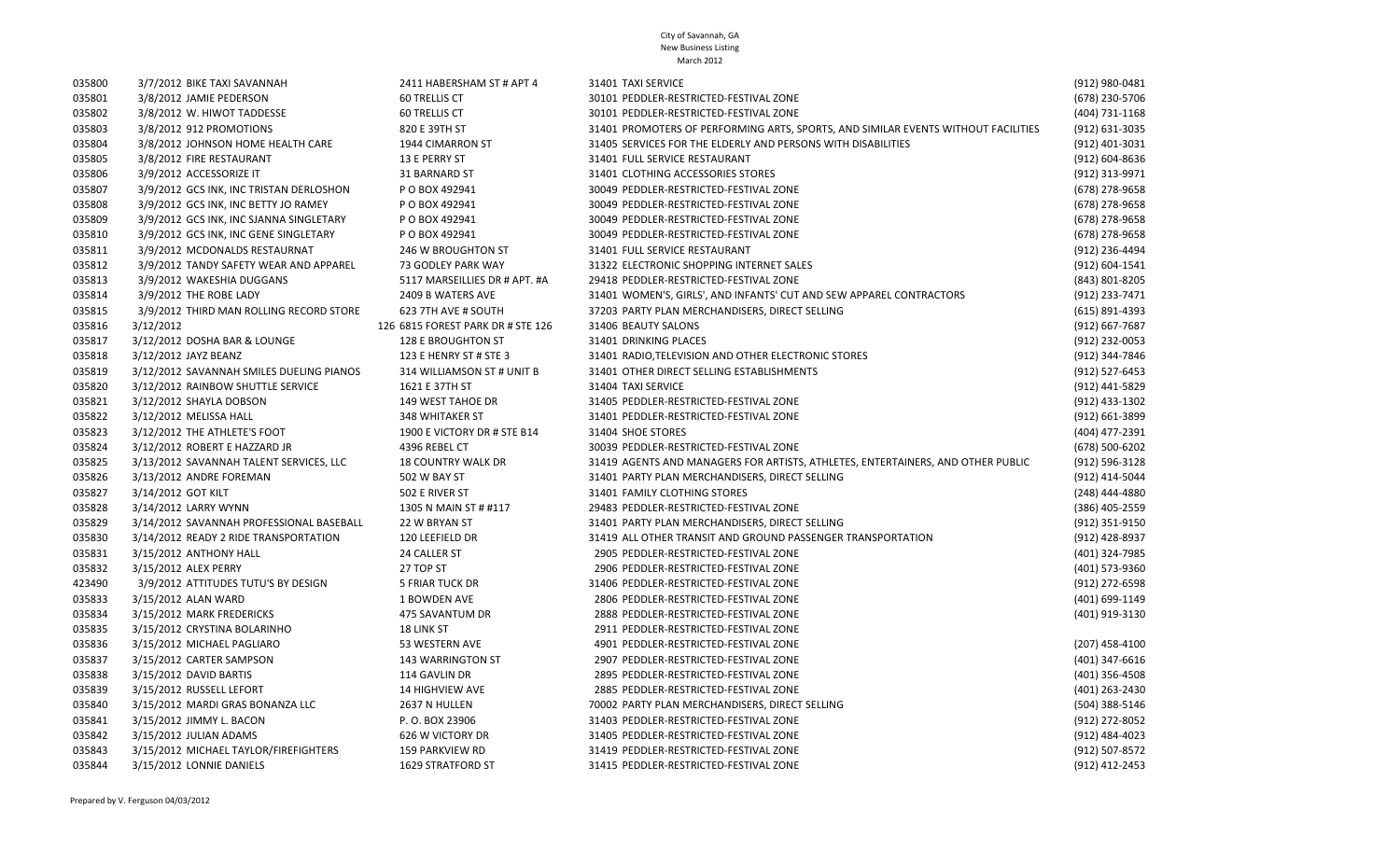| 035845 | 3/15/2012 SHANE DEVOOGHT                 | 5317 FRUITVILLE RD # #160       | 34232 PEDDLER-RESTRICTED-FESTIVAL ZONE         | (941) 323-0314     |
|--------|------------------------------------------|---------------------------------|------------------------------------------------|--------------------|
| 035846 | 3/15/2012 JEFF PERRY                     | 5317 FRUITVILLE RD # #160       | 34232 PEDDLER-RESTRICTED-FESTIVAL ZONE         | (941) 323-0314     |
| 035847 | 3/15/2012 JUSTIN SLATER                  | 5317 FRUITVILLE RD # #160       | 34232 PEDDLER-RESTRICTED-FESTIVAL ZONE         | (941) 323-0314     |
| 035848 | 3/15/2012 JUSTIN JEAKLE                  | 5317 FRUITVILLE RD # #160       | 34232 PEDDLER-RESTRICTED-FESTIVAL ZONE         | (941) 323-0314     |
| 035849 | 3/15/2012 RANDALL COX                    | 5317 FRUITVILLE RD # #160       | 34232 PEDDLER-RESTRICTED-FESTIVAL ZONE         | (941) 323-0314     |
| 035850 | 3/15/2012 DILLON LYNCH                   | 5317 FRUITVILLE RD # #160       | 34232 PEDDLER-RESTRICTED-FESTIVAL ZONE         | (941) 323-0314     |
| 035851 | 3/15/2012 LEE ROBINSON                   | 5317 FRUITVILLE RD # #160       | 34232 PEDDLER-RESTRICTED-FESTIVAL ZONE         | (941) 323-0314     |
| 035852 | 3/15/2012 LANCE LOAFMAN                  | 5317 FRUITVILLE RD # #160       | 34232 PEDDLER-RESTRICTED-FESTIVAL ZONE         | (941) 323-0314     |
| 035853 | 3/15/2012 LAWRENCE MORACE                | 4326 SOOUTH 27 ST               | 53215 PEDDLER-RESTRICTED-FESTIVAL ZONE         | (414) 397-1840     |
| 035854 | 3/15/2012 BOYD SPENCER                   | 5317 FRUITVILLE RD # #160       | 34232 PEDDLER-RESTRICTED-FESTIVAL ZONE         | (941) 323-0314     |
| 035855 | 3/15/2012 ROGER ARCHAMBAULT              | 5317 FRUITVILLE RD              | 34232 PEDDLER-RESTRICTED-FESTIVAL ZONE         | (941) 323-0314     |
| 035859 | 3/15/2012 LINDSAY WHITE                  | 4346 S 27TH ST                  | 53221 PEDDLER-RESTRICTED-FESTIVAL ZONE         | (800) 262-2040     |
| 035860 | 3/15/2012 BRANDON TRUETT                 | 5317 FRUITVILLE RD # #160       | 34232 PEDDLER-RESTRICTED-FESTIVAL ZONE         | (941) 323-0314     |
| 035862 | 3/15/2012 MICHAEL HOENING                | 4346 S 27TH ST                  | 53221 PEDDLER-RESTRICTED-FESTIVAL ZONE         | (800) 262-2040     |
| 035864 | 3/15/2012 GREGORY TURNER                 | 4356 S 27TH ST                  | 53211 PEDDLER-RESTRICTED-FESTIVAL ZONE         | (800) 262-2040     |
| 035866 | 3/15/2012 DENNIS HAMILTON JR             | 4346 S 27TH ST                  | 53221 PEDDLER-RESTRICTED-FESTIVAL ZONE         | (414) 397-1840     |
| 035867 | 3/15/2012 ALEX MARTINEZ                  | 76 LOCUST AVE                   | 2911 PEDDLER-RESTRICTED-FESTIVAL ZONE          | (401) 261-4669     |
| 035868 | 3/15/2012 REX D. REED                    | 4356 S 22ND ST                  | 53215 PEDDLER-RESTRICTED-FESTIVAL ZONE         | $(217) 721 - 4564$ |
| 035869 | 3/15/2012 JAMES WILLIAMS                 | 4346 S 27TH ST                  | 53221 PEDDLER-RESTRICTED-FESTIVAL ZONE         | (414) 373-2060     |
| 035870 | 3/15/2012 JOSEPH LEWIS ROBINSON          | 105 NEWMAN AVE # APT 5213       | 2916 PEDDLER-RESTRICTED-FESTIVAL ZONE          | (401) 286-6787     |
| 035871 | 3/15/2012 MATHEW BROWN                   | 4346 S 27TH ST                  | 53221 PEDDLER-RESTRICTED-FESTIVAL ZONE         | (414) 262-2040     |
| 035872 | 3/15/2012 NICOLE LIZZA                   | 4346 S 27TH ST                  | 53215 PEDDLER-RESTRICTED-FESTIVAL ZONE         | (800) 373-2060     |
| 035873 | 3/15/2012 JACOB BURTON                   | 243 CRESCENT VIEW AVE # APT 202 | 2915 PEDDLER-RESTRICTED-FESTIVAL ZONE          | (401) 332-4752     |
| 035874 | 3/15/2012 ROBERT MALONE                  | 4346 S 27TH ST                  | 53122 PEDDLER-RESTRICTED-FESTIVAL ZONE         | (414) 373-2060     |
| 035875 | 3/15/2012 WAYNE TAYLOR                   | 4346 S 27TH ST                  | 53215 PEDDLER-RESTRICTED-FESTIVAL ZONE         | (800) 373-2060     |
| 035876 | 3/15/2012 JOHN CURRY                     | 1 VALLEY ST                     | 2909 PEDDLER-RESTRICTED-FESTIVAL ZONE          | (401) 241-6169     |
| 035877 | 3/15/2012 BJORN FOLLESTAD                | 4346 S 27TH ST                  | 53215 PEDDLER-RESTRICTED-FESTIVAL ZONE         | (800) 373-2060     |
| 035878 | 3/15/2012 NICOLE BRADSHAW                | 310 ANDERSON RD                 | 33462 PEDDLER-RESTRICTED-FESTIVAL ZONE         | (401) 241-6169     |
| 035879 | 3/15/2012 STARR HEYMANN                  | <b>166 PAWTUCKET AVE</b>        | 2860 PEDDLER-RESTRICTED-FESTIVAL ZONE          | (401) 241-6169     |
| 035880 | 3/15/2012 MARK FIELDER                   | 160 BROAD ST                    | 2903 PEDDLER-RESTRICTED-FESTIVAL ZONE          | (401) 261-4669     |
| 035881 | 3/15/2012 ROBERT A SOPRANO               | 160 BROAD ST                    | 2903 PEDDLER-RESTRICTED-FESTIVAL ZONE          | (401) 241-6169     |
| 035883 | 3/15/2012 SCREAMIN' MIMI'S II, LLC       | <b>10 WHITAKER ST</b>           | 31401 FULL SERVICE RESTAURANT                  | (912) 233-0655     |
| 035884 | 3/15/2012 CHRISTY CURRY                  | 300 LEWIS DR # APT. 207         | 31406 PEDDLER-RESTRICTED-FESTIVAL ZONE         | (912) 695-1893     |
| 035885 | 3/15/2012 BABE'S BBQ SHACK, LLC          | 504 E RIVER ST # STE B          | 31401 LIMITED-SERVICE RESTAURANTS              | (912) 966-9662     |
| 035886 | 3/15/2012 BABE'S BBQ SHACK, LLC          | 504 E RIVER ST                  | 31401 LIMITED-SERVICE RESTAURANTS              | (912) 966-9662     |
| 035887 | 3/15/2012 BABE'S BBQ SHACK, LLC          | 111 W CONGRESS ST               | 31401 LIMITED-SERVICE RESTAURANTS              | (912) 966-9662     |
| 035888 | 3/15/2012 RICHARD DANIS                  | 103 MASSEY ST                   | 31322 PEDDLER-RESTRICTED-FESTIVAL ZONE         | (912) 660-9549     |
| 035889 | 3/15/2012 CHATHAM-SAVANNAH AUTHORITY FOR | 307 E PRESIDENT ST              | 31401 PARTY PLAN MERCHANDISERS, DIRECT SELLING | (912) 790-3400     |
| 035890 | 3/15/2012 ALICIA BLAKLEY                 | 109 W QUAIL FOREST CT           | 31419 PEDDLER-RESTRICTED-FESTIVAL ZONE         | (912) 631-0931     |
| 035891 | 3/15/2012 MICHAEL S DANIS                | 152 SONATA CIR                  | 31322 PEDDLER-RESTRICTED-FESTIVAL ZONE         | (912) 660-6233     |
| 035892 | 3/15/2012 BELVIN HOUSTON                 | 1623 BURROUGHS ST               | 31401 PEDDLER-RESTRICTED-FESTIVAL ZONE         | (912) 428-2908     |
| 035893 | 3/15/2012 SOLLOMAN VEREEN & CO           | 201 W BAY ST                    | 31401 LIMITED-SERVICE RESTAURANTS              | (404) 729-4013     |
| 035894 | 3/15/2012 H & H SALES LLC                | 502 WEST BAY ST # #26A          | 31401 PARTY PLAN MERCHANDISERS, DIRECT SELLING | (843) 726-8773     |
| 035895 | 3/15/2012 KATIE POWELL                   | 933 YOUNG WAY                   | 31324 PEDDLER-RESTRICTED-FESTIVAL ZONE         | (910) 850-9537     |
| 035896 | 3/15/2012 SWEET SPICE                    | 401 E BAY ST # #22              | 31401 OTHER DIRECT SELLING ESTABLISHMENTS      | (912) 596-0171     |
| 035897 | 3/15/2012 PAINTED BY LISA                | 201 W RIVER ST # #38            | 31401 PARTY PLAN MERCHANDISERS, DIRECT SELLING | (912) 561-2534     |
|        |                                          |                                 |                                                |                    |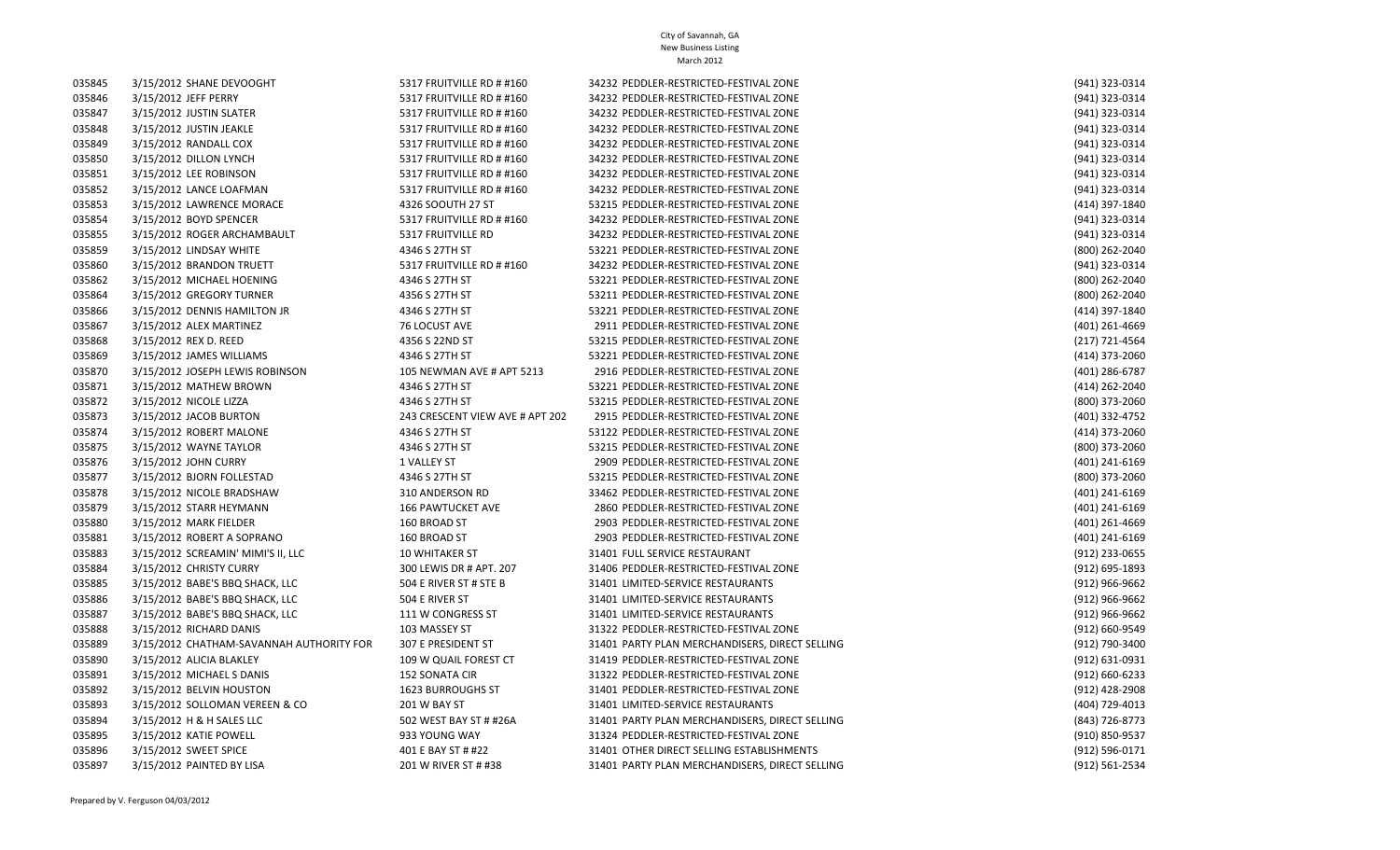| 811212 | 3/2/2012 RUBY JEWELERS                  | 14045 ABERCORN ST # STE K202 | 31419 JEWELRY STORES                                        | (912) 925-1001   |
|--------|-----------------------------------------|------------------------------|-------------------------------------------------------------|------------------|
| 035898 | 3/15/2012 E. E. EDWARDS ENGINEERING LLC | 2611 MARTIN LUTHER KING BLVD | 31415 ENGINEERING SERVICES                                  | (912) 213-6444   |
| 035899 | 3/15/2012 SLM TRANSPORT SERVICES INC    | 1923 ARCHER ST               | 31405 ALL OTHER TRANSIT AND GROUND PASSENGER TRANSPORTATION | (912) 213-6444   |
| 035900 | 3/15/2012 BJ'S CONCESSIONS, LLC         | 201 W BAY ST                 | 31401 LIMITED-SERVICE RESTAURANTS                           | (251) 232-7520   |
| 035901 | 3/16/2012 PHILIP CHARLES COLWELL        | 1820 W HWY 25/70             | 37725 PEDDLER-RESTRICTED-FESTIVAL ZONE                      | (352) 445-4542   |
| 035902 | 3/16/2012 PHILIP COLWELL                | 1820 HWY 25/70               | 37725 PEDDLER-RESTRICTED-FESTIVAL ZONE                      | (865) 654-0346   |
| 035903 | 3/16/2012 JOSHUA MARLOW                 | 1820 E HWY 25/70             | 37725 PEDDLER-RESTRICTED-FESTIVAL ZONE                      | (352) 345-4542   |
| 035904 | 3/16/2012 KENNETH WALKER                | 1820 E HWY25-70              | 37725 PEDDLER-RESTRICTED-FESTIVAL ZONE                      | (352) 445-4542   |
| 035905 | 3/16/2012 RONALD LEE MCKEE              | PO BOX 1334                  | 32381 PEDDLER-RESTRICTED-FESTIVAL ZONE                      | (423) 533-2628   |
| 035906 | 3/16/2012 DEBORAH HARE                  | 102 BIRCH CIR                | 31407 PEDDLER-RESTRICTED-FESTIVAL ZONE                      | $(912)$ 655-5857 |
| 035907 | 3/16/2012 LARRY SLASEMAN                | 209 E MAIN ST                | 17040 PEDDLER-RESTRICTED-FESTIVAL ZONE                      | (423) 533-4042   |
| 035908 | 3/16/2012 MATTHEW MCKEE                 | 1359 SWAFFORD RD             | 37381 PEDDLER-RESTRICTED-FESTIVAL ZONE                      | (423) 243-7763   |
| 035909 | 3/16/2012 CHRISTOPHER BAKER             | 1359 SWAFFORD RD             | 37381 PEDDLER-RESTRICTED-FESTIVAL ZONE                      | (423) 243-7763   |
| 035910 | 3/16/2012 ROBERT SCOTT PRICE            | 1305C N MAIN ST # #117       | 29483 PEDDLER-RESTRICTED-FESTIVAL ZONE                      | (386) 405-2559   |
| 035911 | 3/16/2012 EDWARD TAGLIA                 | 1305C N MAIN ST # #117       | 29483 PEDDLER-RESTRICTED-FESTIVAL ZONE                      | (386) 405-2559   |
| 035912 | 3/16/2012 JEFF GORHAM                   | 1305C N MAIN ST # #117       | 29483 PEDDLER-RESTRICTED-FESTIVAL ZONE                      | (386) 405-2559   |
| 035913 | 3/16/2012 CORY BARNES                   | 1305C N MAIN ST              | 29483 PEDDLER-RESTRICTED-FESTIVAL ZONE                      | (386) 405-2559   |
| 035914 | 3/16/2012 TYLER LAWSON                  | 1305C N MAIN ST # #117       | 29483 PEDDLER-RESTRICTED-FESTIVAL ZONE                      | (386) 405-2559   |
| 035915 | 3/16/2012 JOSEPH F. DEACONS             | 8 KRAFT LN                   | 17364 PEDDLER-RESTRICTED-FESTIVAL ZONE                      | $(917)$ 266-6642 |
| 035916 | 3/16/2012 LAURIE STANLEY                | 1305C N MAIN ST # #117       | 29483 PEDDLER-RESTRICTED-FESTIVAL ZONE                      | (386) 405-2559   |
| 035917 | 3/16/2012 STEPHEN C. DELLINGER JR       | 2600 CONEWAGO RD             | 17315 PEDDLER-RESTRICTED-FESTIVAL ZONE                      | (717) 266-6642   |
| 035918 | 3/16/2012 GREG TIPTON                   | 1305C N MAIN ST # #117       | 29483 PEDDLER-RESTRICTED-FESTIVAL ZONE                      | (386) 405-2559   |
| 035919 | 3/16/2012 CHUCK TIMMONS                 | 1305C N MAIN ST # #117       | 29483 PEDDLER-RESTRICTED-FESTIVAL ZONE                      | (386) 405-2559   |
| 035920 | 3/16/2012 ROBERT DILLINGER              | 4335 SASQUEHANNA TR          | 17406 PEDDLER-RESTRICTED-FESTIVAL ZONE                      | (717) 801-2371   |
| 035921 | 3/16/2012 CANDY SEITZ                   | 4335 N SUSQUIHANNA TR        | 17406 PEDDLER-RESTRICTED-FESTIVAL ZONE                      | (717) 801-2371   |
| 035922 | 3/16/2012 CHINITHA BULLOCH              | 423 FLINT DR                 | 31326 PEDDLER-RESTRICTED-FESTIVAL ZONE                      | (912) 659-7436   |
| 035923 | 3/16/2012 MICHAEL J. MURPHY             | 875 E CANCL RD               | 17315 PEDDLER-RESTRICTED-FESTIVAL ZONE                      | (717) 495-8316   |
| 035924 | 3/16/2012 SHAWN DELLINGER SR            | 4335 N SUSQEHANNA TR         | 17406 PEDDLER-RESTRICTED-FESTIVAL ZONE                      | (717) 801-2371   |
| 035925 | 3/16/2012 CHAD REED                     | 89 N MAIN ST                 | 17406 PEDDLER-RESTRICTED-FESTIVAL ZONE                      | (717) 801-2371   |
| 035926 | 3/16/2012 SHOWPLACE GRILL, INC          | 1101 WOODSTREAM DR           | 30044 OTHER DIRECT SELLING ESTABLISHMENTS                   | (678) 978-8108   |
| 035927 | 3/16/2012 WANDA HEILMAN                 | <b>2230 PINE RD</b>          | 17408 PEDDLER-RESTRICTED-FESTIVAL ZONE                      | (717) 801-2371   |
| 035928 | 3/16/2012 RICKY HEILMAN                 | <b>2250 PINE RD</b>          | 17408 PEDDLER-RESTRICTED-FESTIVAL ZONE                      | (717) 266-6642   |
| 035929 | 3/16/2012 WILLIAM ARNOLD                | 4335 SUSQUEHANA RD           | 17406 PEDDLER-RESTRICTED-FESTIVAL ZONE                      | (717) 801-2371   |
| 035930 | 3/16/2012 DAVID DENONCOURT              | 4335 N SUSOQUHANNA TL        | 17406 PEDDLER-RESTRICTED-FESTIVAL ZONE                      | (717) 801-2371   |
| 035931 | 3/16/2012 ROMONDO STEWART               | 3202 SKIDAWAY RD             | 31404 PEDDLER-RESTRICTED-FESTIVAL ZONE                      | (912) 352-8411   |
| 035932 | 3/16/2012 DARNELL SIMMONS JR            | 14830 DELMAN RD              | 90638 PEDDLER-RESTRICTED-FESTIVAL ZONE                      | (714) 523-0369   |
| 035933 | 3/16/2012 EDWIN ROSARIO                 | 14830 DESMAN RF              | 90638 PEDDLER-RESTRICTED-FESTIVAL ZONE                      | (714) 523-0369   |
| 035934 | 3/16/2012 JERRY L ROBERTS               | 14232 NATIONAL DR            | 21722 PEDDLER-RESTRICTED-FESTIVAL ZONE                      | (301) 992-8647   |
| 035935 | 3/16/2012 CHRISTY M ROBERTS             | 14232 NATIONAL DR            | 21722 PEDDLER-RESTRICTED-FESTIVAL ZONE                      | (301) 992-8647   |
| 035936 | 3/16/2012 GREGG A ROBERTS               | 14232 NATIONAL DR            | 21722 PEDDLER-RESTRICTED-FESTIVAL ZONE                      | (301) 992-8647   |
| 035937 | 3/16/2012 RICHARD ROBERTS III           | 14232 NATIONSL PIKE          | 21722 PEDDLER-RESTRICTED-FESTIVAL ZONE                      | (301) 992-8647   |
| 035938 | 3/16/2012 RICHARD E ROBERTS JR          | 14232 NATIONAL PIKE          | 21722 PEDDLER-RESTRICTED-FESTIVAL ZONE                      | (301) 992-8647   |
| 035939 | 3/16/2012 SAMANTHA GOSSARD              | 14232 NATIONAL PIKE          | 21722 PEDDLER-RESTRICTED-FESTIVAL ZONE                      | (301) 992-8647   |
| 035940 | 3/16/2012 STEPHANIE N RUTHERFORD        | 14232 NATIONAL PIKE          | 21722 PEDDLER-RESTRICTED-FESTIVAL ZONE                      | (301) 992-8647   |
| 035941 | 3/16/2012 BARBARA J GAY                 | 14232 NATIONAL PIKE          | 21722 PEDDLER-RESTRICTED-FESTIVAL ZONE                      | (301) 992-8647   |
| 035942 | 3/16/2012 JOETTE C THON                 | 14232 NATIONAL PIKE          | 21722 PEDDLER-RESTRICTED-FESTIVAL ZONE                      | (301) 992-8647   |
|        |                                         |                              |                                                             |                  |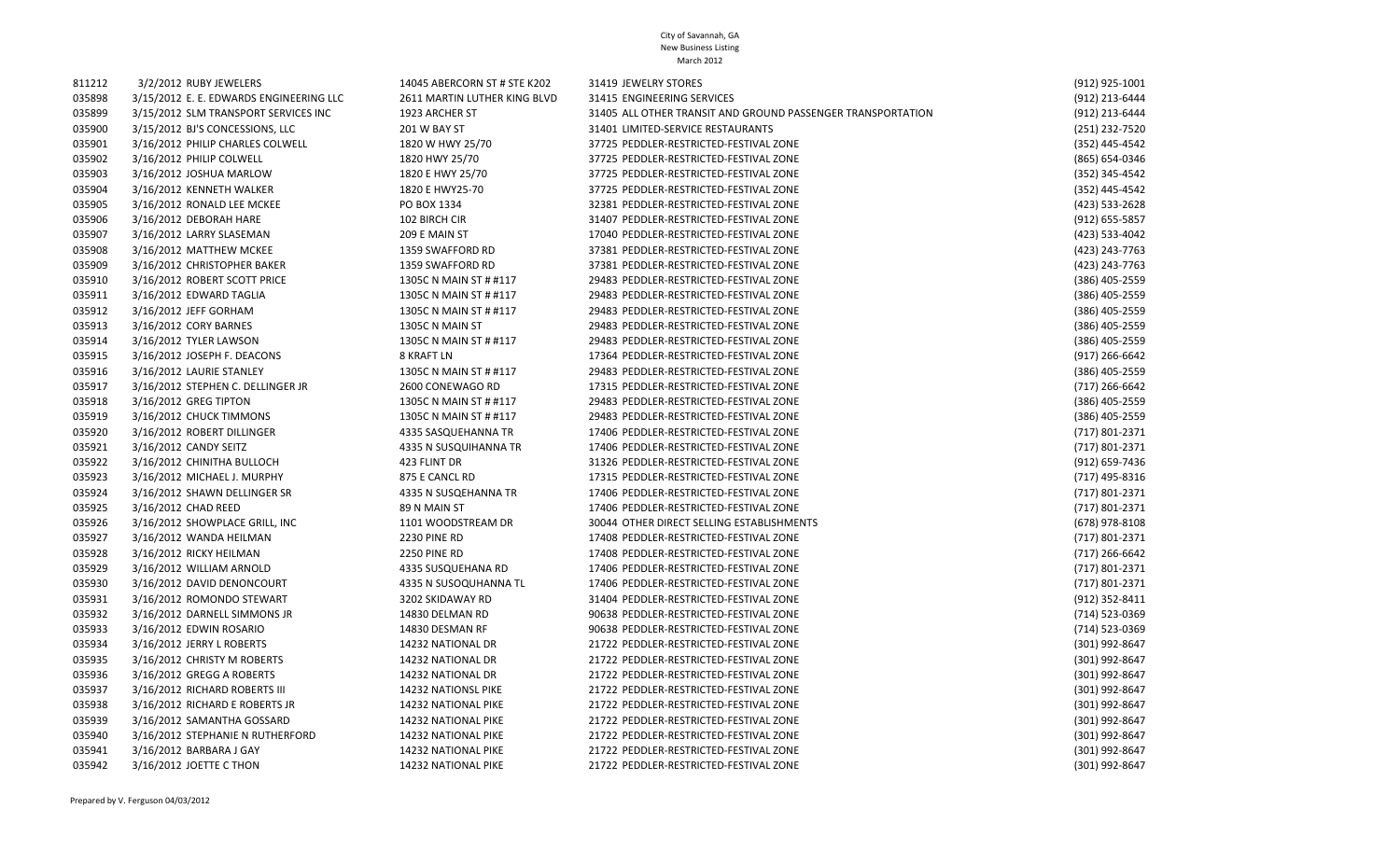| 035943 | 3/16/2012 JUSTIN L THARP                | 14232 NATIONAL PIKE            | 21722 PEDDLER-RESTRICTED-FESTIVAL ZONE         | (301) 992-8647     |
|--------|-----------------------------------------|--------------------------------|------------------------------------------------|--------------------|
| 035944 | 3/16/2012 CHARLES R GREEN JR            | 14232 NATIONAL PIKE            | 21722 PEDDLER-RESTRICTED-FESTIVAL ZONE         | (301) 992-8647     |
| 035945 | 3/16/2012 JOHN FULLER                   | 7242 HWY 85 #101               | 30274 PEDDLER-RESTRICTED-FESTIVAL ZONE         | (404) 237-7652     |
| 035946 | 3/16/2012 DONALD BEVANS                 | 14232 NATIONAL PIKE            | 21722 PEDDLER-RESTRICTED-FESTIVAL ZONE         | (301) 992-8647     |
| 035947 | 3/16/2012 STEVEN M ROUSSEAU             | 14232 NATIONAL PIKE            | 21722 PEDDLER-RESTRICTED-FESTIVAL ZONE         | (301) 992-8647     |
| 035948 | 3/16/2012 MICHAEL P SMITH               | 14232 NATIONAL PIKE            | 21722 PEDDLER-RESTRICTED-FESTIVAL ZONE         | (301) 992-8647     |
| 035949 | 3/16/2012 LAVONNIA SAPP WASHINGTON      | 15 E LIBERTY ST                | 31401 PEDDLER-RESTRICTED-FESTIVAL ZONE         | (912) 232-9000     |
| 035950 | 3/16/2012 LORETTA JOHNS                 | 443 CHARLIE SMITH HWY          | 31558 PEDDLER-RESTRICTED-FESTIVAL ZONE         | (912) 576-4234     |
| 035951 | 3/16/2012 LINDA JOHNS                   | 443 CHARLIE SMITH HWY          | 31558 PEDDLER-RESTRICTED-FESTIVAL ZONE         | (912) 444-8927     |
| 035952 | 3/16/2012 JOHNNY JOHNS                  | 443 CHARLIE SMITH HWY          | 31558 PEDDLER-RESTRICTED-FESTIVAL ZONE         | (912) 576-4324     |
| 035953 | 3/16/2012 NANCY MATLOW                  | 443 CHARLIE SMITH HWY          | 31558 PEDDLER-RESTRICTED-FESTIVAL ZONE         | (912) 576-4324     |
| 035954 | 3/16/2012 EDWARD THOMAS LAROSSA         | 8502 HEATHERWOOD DR            | 31406 PEDDLER-RESTRICTED-FESTIVAL ZONE         | $(912) 657 - 1180$ |
| 035955 | 3/16/2012 SAMUEL RICARDO HOUSTON JR     | 910 W 38TH ST                  | 31415 PEDDLER-RESTRICTED-FESTIVAL ZONE         | (404) 717-3927     |
| 035956 | 3/16/2012 SPECIAL OCCASIONS CATERING    | 6910 SILVER BEND PL            | 30168 LIMITED-SERVICE RESTAURANTS              | (770) 745-0253     |
| 035957 | 3/16/2012 LISA MARTINEZ                 | 7635 FISHER AVE                | 48091 PEDDLER-RESTRICTED-FESTIVAL ZONE         | (800) 809-6100     |
| 035958 | 3/16/2012 JOHNEQUL HAYNES               | <b>32 BEARING DR</b>           | 31407 PEDDLER-RESTRICTED-FESTIVAL ZONE         | (912) 355-5750     |
| 035959 | 3/16/2012 MARCHELL WILLIAMS             | 12510 WHITE BLUFF RD # APT 305 | 31419 PEDDLER-RESTRICTED-FESTIVAL ZONE         |                    |
| 035960 | 3/16/2012 JOHNTA HAYNES                 | 8 ESCAPADE LN                  | 31405 PEDDLER-RESTRICTED-FESTIVAL ZONE         | (912) 355-5750     |
| 035961 | 3/16/2012 ROBERT FALANDYSZ              | 130 STEEPLECHASE RD            | 31405 PEDDLER-RESTRICTED-FESTIVAL ZONE         | (912) 201-1707     |
| 035962 | 3/16/2012 APRIL POWELL FACE PAINTING    | RIVERFRONT PLAZA               | 31401 PARTY PLAN MERCHANDISERS, DIRECT SELLING | (407) 421-8246     |
| 035963 | 3/16/2012 EDWARD BOWIE KAY              | RIVERFRONT PLAZA               | 31401 PARTY PLAN MERCHANDISERS, DIRECT SELLING | (912) 272-2014     |
| 035965 | 3/16/2012 DM'S JUMPIN GYMS              | RIVERFRONT PLAZA               | 31401 PARTY PLAN MERCHANDISERS, DIRECT SELLING | (478) 697-5194     |
| 035966 | 3/16/2012 BOPPING HEADS OF SAVANNAH     | 271 SIVER BROOK CIRCLE         | 31322 PARTY PLAN MERCHANDISERS, DIRECT SELLING | (912) 704-7803     |
| 035967 | 3/16/2012 A WHIRL A TWIRL               | RIVERFRONT PLAZA               | 31401 PARTY PLAN MERCHANDISERS, DIRECT SELLING | (727) 858-8607     |
| 035968 | 3/16/2012 THE L.A.B                     | 338 GROOMS RD                  | 30215 PARTY PLAN MERCHANDISERS, DIRECT SELLING | (678) 758-0257     |
| 035969 | 3/16/2012 A & D SOUTHEASTERN CATERING   | 145 MCGAHEE AVE                | 30808 LIMITED-SERVICE RESTAURANTS              | (706) 513-2490     |
| 035970 | 3/16/2012 IRISH MUG                     | 26207 NW 160TH PLACE           | 32643 PARTY PLAN MERCHANDISERS, DIRECT SELLING | (352) 235-2932     |
| 035971 | 3/16/2012 THE NUTTY BAVARIAN            | RIVERFRONT PLAZA               | 31401 LIMITED-SERVICE RESTAURANTS              | (678) 851-2719     |
| 035972 | 3/16/2012 YOUR FASHION FRENZY           | 2090 N SUZANNE CIRCLE          | 33408 PARTY PLAN MERCHANDISERS, DIRECT SELLING | (561) 312-3907     |
| 035973 | 3/16/2012 ART BY ALYSON                 | 3109 ALTA TOWNE LAKE CIRCLE    | 31322 PARTY PLAN MERCHANDISERS, DIRECT SELLING | (386) 852-8717     |
| 035974 | 3/16/2012 THREE CROWS ILLUSTRATION      | 164 LABLANC WAY NW             | 30327 PARTY PLAN MERCHANDISERS, DIRECT SELLING | (912) 547-8248     |
| 035975 | 3/16/2012 INTO THE LENS PHOTOGRAPHY LLC | RIVERFRONT PLAZA               | 31401 PARTY PLAN MERCHANDISERS, DIRECT SELLING | (912) 823-9327     |
| 035976 | 3/16/2012 THIBAULT GALLERY              | RIVERFRONT PLAZA               | 31401 PARTY PLAN MERCHANDISERS, DIRECT SELLING | (843) 597-2323     |
| 035977 | 3/16/2012 KATHRYN ROSE NICHOLS          | RIVERFRONT PLAZA               | 31401 PARTY PLAN MERCHANDISERS, DIRECT SELLING | (229) 848-6978     |
| 035978 | 3/16/2012 MAC BRAND FOODS               | RIVERFRONT PLAZA               | 31401 LIMITED-SERVICE RESTAURANTS              | (804) 615-6256     |
| 035979 | 3/16/2012 XI GUO                        | RIVERFRONT PLAZA               | 31401 PARTY PLAN MERCHANDISERS, DIRECT SELLING | (912) 695-0042     |
| 035980 | 3/16/2012 LUTHER BELCHER                | RIVERFRONT PLAZA               | 31401 PARTY PLAN MERCHANDISERS, DIRECT SELLING | (706) 373-7649     |
| 035981 | 3/16/2012 AURA SHOP                     | RIVERFRONT PLAZA               | 31401 PARTY PLAN MERCHANDISERS, DIRECT SELLING | (912) 844-4598     |
| 035982 | 3/16/2012 DANTE T COLLINS               | 3178 SAVANNAH WALK LN          | 30024 PEDDLER-RESTRICTED-FESTIVAL ZONE         | (678) 357-8255     |
| 035983 | 3/16/2012 TIMOTHY ROGERS                | 3179 SAVANNAH WALK LN          | 30024 PEDDLER-RESTRICTED-FESTIVAL ZONE         | (678) 357-8255     |
| 035984 | 3/16/2012 BOMBSHELL BODY ART            | RIVERFRONT PLAZA               | 31401 PARTY PLAN MERCHANDISERS, DIRECT SELLING | (386) 717-8094     |
| 035986 | 3/16/2012 DORETHA RICE                  | 2 BELLADONNA WAY               | 31419 PEDDLER-RESTRICTED-FESTIVAL ZONE         | (912) 631-3942     |
| 035987 | 3/16/2012 SOLID ROCK PRODUCTIONS LLC    | RIVERFRONT PLAZA               | 31401 PARTY PLAN MERCHANDISERS, DIRECT SELLING | (706) 369-7272     |
| 035988 | 3/19/2012 SAVANNAH CAR RENTALS          | 9393 ABERCORN ST               | 31406 PASSENGER CAR RENTAL                     | (912) 925-9393     |
| 035989 | 3/19/2012 ENTERA, LLC                   | 1200 ENTERA DR                 | 32401 OTHER BUILDING FINISHING CONTRACTORS     | (850) 392-0754     |
| 035990 | 3/19/2012 C&C CLASSIC CANDLES           | 805 W 44TH ST                  | 31405 ALL OTHER MISCELLANEOUS MANUFACTURING    | (912) 306-4379     |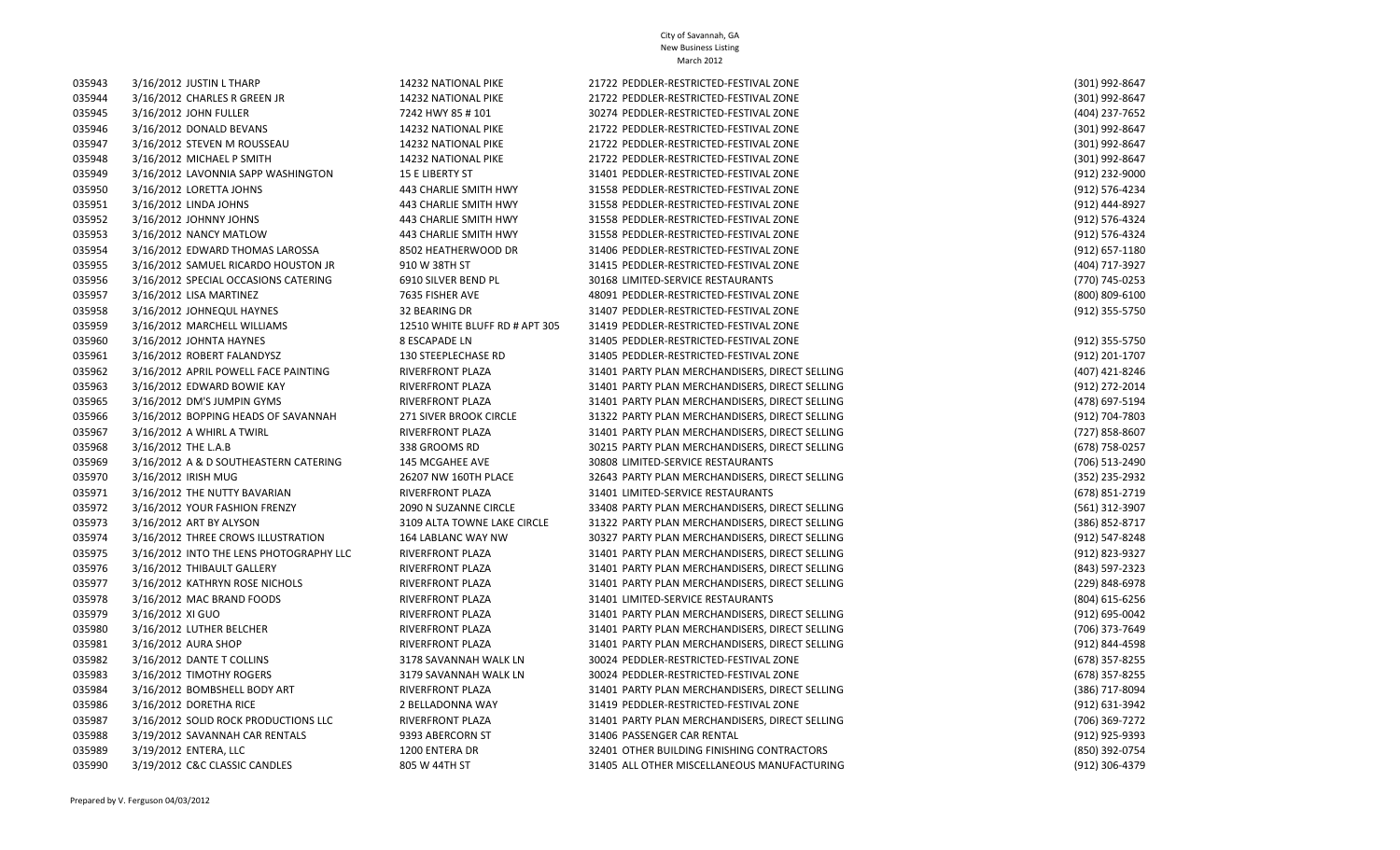| 035991 | 3/19/2012 GARDEN GATE NURSERY            | 201 1/2 EAST 37TH ST           | 31401 NURSERY AND GARDEN CENTERS                                                                   | (843) 757-4040     |
|--------|------------------------------------------|--------------------------------|----------------------------------------------------------------------------------------------------|--------------------|
| 035992 | 3/19/2012 COMPUMAX, INC                  | 4801 MEDING ST                 | 31405 TRANSIENT MERCHANT (REGULATORY FEE)                                                          | (973) 220-8245     |
| 035994 | 3/19/2012 HEATHER BATCHELOR MSP, CCC-SLP | 532 STEPHENSON AVE # STE 100   | 31405 OFFICES OF PHYSICAL, OCCUPATIONAL AND SPEECH THERAPISTS, AND AUDIOLOGISTS                    | (912) 354-4474     |
| 035995 | 3/20/2012 AUSTIN'S LAWN CARE             | 14103 COFFEE BLUFF RD          | 31419 LANDSCAPING SERVICES                                                                         | (912) 925-6013     |
| 035996 | 3/20/2012 TECHKINECT                     | <b>20 CASTELLO AVE</b>         | 31419 COMPUTER AND OFFICE MACHINE REPAIR AND MAINTENANCE                                           | (912) 224-6162     |
| 035997 | 3/20/2012 GREEN CHOICE CUSTOM HOMES, LLC | 6605 ABERCORN ST # STE 204     | 31405 NEW SINGLE FAMILY HOUSING CONTRACTOR                                                         | $(912)$ 356-0387   |
| 035998 | 3/20/2012 A.V. FOSTER                    | 6205 ABERCORN ST # STE 103     | 31405 OTHER PERSONAL AND HOUSEHOLD GOODS REPAIR AND MAINTENANCE                                    | (917) 881-4947     |
| 035999 | 3/20/2012 GREEN CHOICE CUSTOM HOMES      | 6605 ABERCORN ST # SUITE 204   | 31405 NEW SINGLE FAMILY HOUSING CONTRACTOR                                                         | (912) 356-0387     |
| 036000 | 3/20/2012 SAVANNAH PRINT FACTORY         | 409 E LIBERTY ST               | 31401 GRAPHIC DESIGN SERVICES                                                                      | (571) 225-2326     |
| 036001 | 3/20/2012 BRADDY ENTERPRISES             | 1104 E 35TH ST                 | 31401 ELECTRICAL CONTRACTORS                                                                       | (912) 313-0316     |
| 036002 | 3/21/2012 AMERICAN CAREER DEVELOPMENT    | 645 INDIAN ST # STE 210        | 31401 PRODUCTION PLANNING AND CONTROL CONSULTING SERVICES                                          | (912) 507-1592     |
| 036003 | 3/21/2012 AM CLEANING BOY                | 2222 HANSON ST                 | 31404 JANITORIAL SERVICES                                                                          | (912) 428-7908     |
| 036004 | 3/22/2012 CHENEY BROTHERS, INC           | 2801 W SILVER SPRINGS BLVD     | 34475 OTHER GROCERY & RELATED PRODUCTS WHOLESALERS                                                 | (352) 291-7810     |
| 036005 | 3/22/2012 BELLA BEAUTY SUPPLY            | 4307 OGEECHEE RD # STE 202     | 31405 COSMETICS, BEAUTY SUPPLIES, AND PERFUME STORES                                               | (912) 233-3310     |
| 036006 | 3/22/2012 RESTORATION SPECIALISTS. LLC   | 316 LOWER FACTORS WALK         | 31401 ALL OTHER SPECIAL TRADE CONTRACTOR                                                           | (912) 580-5657     |
| 036007 | 3/22/2012 MAXWELL & GARVIN JANITORIAL    | 2217 TERESA DR                 | 31406 JANITORIAL SERVICES                                                                          | (912) 428-9381     |
| 036008 | 3/22/2012 A&C GOLD AND DIAMONDS          | 5801 ABERCORN ST # STE D       | 31405 PAWN SHOP                                                                                    | (912) 224-3247     |
| 036009 | 3/22/2012 LOUISE'S FABULOUS FINDS        | 127 ABERCORN ST # STE 100      | 31401 ALL OTHER MISCELLANEOUS STORE RETAILERS                                                      | (912) 655-5857     |
| 036010 | 3/22/2012 GULFSTREAM AEROSPACE CORP      | 1 INNOVATION DR                | 31406 CORPORATE, SUBSIDIARY, AND REGIONAL MANAGING OFFICES                                         | (912) 965-3432     |
| 036011 | 3/23/2012 CLASSIC SAVANNAH TOURS         | 121 E 45TH ST                  | 31405 TOURIST GUIDE SERVICES (REGULATED)                                                           | (912) 220-1659     |
| 036012 | 3/23/2012 UNREEL EXPEDITIONS             | 502 E RIVER ST # #70           | 31401 SCENIC AND SIGHTSEEING TRANSPORTATION, WATER                                                 | (706) 342-7755     |
| 036014 | 3/26/2012 ROBBINS PLASTERING & STUCCO    | 2005 WELDON ST                 | 31415 DRYWALL, PLASTERING, ACOUSTIC & INSULATION CONTRACTOR                                        | (912) 596-3400     |
| 036015 | 3/26/2012 WS FINANCIAL, LLC              | 8 OLD BARN RD                  | 31419 ELECTRONIC SHOPPING INTERNET SALES                                                           | (912) 312-2559     |
| 036016 | 3/26/2012 HARRELL AUSTIN RUSTIN          | ROUSAKIS RIVERFRONT PLAZA      | 31401 PARTY PLAN MERCHANDISERS, DIRECT SELLING                                                     | (912) 756-5845     |
| 036017 | 3/26/2012 M & B TIRES                    | 1212A MILLS B LN               | 31405 ALL OTHER AUTOMOTIVE REPAIR AND MAINTENANCE                                                  | (912) 233-8750     |
| 036018 | 3/26/2012 CRYSTAL SPRINGS                | <b>167 KNOWLTON WAY</b>        | 31407 LOCAL MESSENGERS AND LOCAL DELIVERY                                                          | (770) 933-1400     |
| 036019 | 3/26/2012 BEST LIGHT PHOTOGRAPHY         | ROUSAKIS RIVERFRONT PLAZA      | 31401 PARTY PLAN MERCHANDISERS, DIRECT SELLING                                                     | (912) 355-8652     |
| 036020 | 3/26/2012 FRUIT OF THE SPIRIT EVENT      | 615 W 45TH ST                  | 31405 PARTY PLANNING SERVICES                                                                      | (912) 232-4968     |
| 036021 | 3/27/2012 SONJA LOUISE T BYRD            | ROUSAKIS RIVERFRONT PLAZA      | 31401 PARTY PLAN MERCHANDISERS, DIRECT SELLING                                                     | (912) 598-1976     |
| 036022 | 3/27/2012 BRENDA D. MILTON               | ROUSAKIS RIVERFRONT PLAZA      | 31401 PARTY PLAN MERCHANDISERS, DIRECT SELLING                                                     | (912) 654-3328     |
| 036023 | 3/27/2012 ALTERNALIGHT                   | 743 E HENRY ST # STE A         | 31401 ELECTRONIC SHOPPING INTERNET SALES                                                           | (864) 238-6300     |
| 036024 | 3/27/2012 DOBSON LAW, LLC                | 24 DRAYTON ST # STE 312        | 31401 OFFICES OF LAWYERS                                                                           | (912) 335-4469     |
| 036025 | 3/27/2012 ON SITE HR, LLC                | 64 ROSS RD                     | 31405 EMPLOYMENT PLACEMENT AGENCIES                                                                | (912) 208-0430     |
| 036026 | 3/27/2012 CHAMPION SERVICES              | 1531 NE 36TH ST                | 31404 LANDSCAPING SERVICES                                                                         | $(912) 631 - 1005$ |
| 036027 | 3/27/2012 DO IT RIGHT PAINTING           | 250 FERRILL ST                 | 31415 PAINTING CONTRACTORS (EXTERIOR & INTERIOR PAINTERS)                                          | (912) 210-7614     |
| 036028 | 3/28/2012 TOYS R" US"                    | 7804 ABERCORN ST # #63         | 31406 HOBBY, TOY, AND GAME STORES                                                                  | (973) 617-4645     |
| 036029 | 3/28/2012 HAITIAN EXHIBITION             | ROUSAKIS RIVERFRONT PLAZA      | 31401 PARTY PLAN MERCHANDISERS, DIRECT SELLING                                                     | (912) 441-2725     |
| 036030 | 3/28/2012 ROOFING BY RON ULACK, INC      | 830 MAGENTA DR                 | 29112 ROOFING CONTRACTOR                                                                           | (803) 600-6013     |
| 036031 | 3/28/2012 T. SCOTT PAINTING              | 1503 AUGUSTA AVE               | 31415 PAINTING CONTRACTORS (EXTERIOR & INTERIOR PAINTERS)                                          | $(912) 687 - 2208$ |
| 036032 | 3/28/2012 BALANCING TOUCH, LLC           | 6205 ABERCORN ST # 101 B       | 31405 OTHER PERSONAL CARE SERVICES                                                                 | (912) 508-4295     |
| 036034 | 3/29/2012 SMOOVE TOUCH AUTO DETAILING    | 931 WHEATON ST                 | 31404 CAR WASHES                                                                                   | (912) 480-2851     |
| 036036 | 3/29/2012 HARTSFIELD WAREHOUSE CO., INC  | 122 NORWEST CT                 | 31322 GENERAL WAREHOUSING AND STORAGE                                                              | (912) 748-9506     |
| 036037 | 3/30/2012 KENNETH L. ROYAL, PC           | 340 EISENHOWER DR #1301        | 31406 OFFICES OF LAWYERS                                                                           | (912) 351-0084     |
| 036038 | 3/30/2012 THE DOWNTOWN DELI AND WEDDINGS | 27 DR. MELLICHAMP DR # STE 105 | 29910 PARTY PLANNING SERVICES                                                                      | (843) 815-5335     |
| 036039 | 3/30/2012 CARDILLO & STINCER PC          | 219 W BRYAN ST # STE 303       | 31401 OFFICES OF LAWYERS                                                                           | (912) 233-8922     |
| 036040 | 3/30/2012 LUSARDI CONSTRUCITON CO        | 1570 LINDA VISTA DR            | 92078 COMMERCIAL, INSTITUTIONAL, RENOVATION-GENERAL CONTRACTOR RENOVATION, ADDITION (760) 744-3133 |                    |
|        |                                          |                                |                                                                                                    |                    |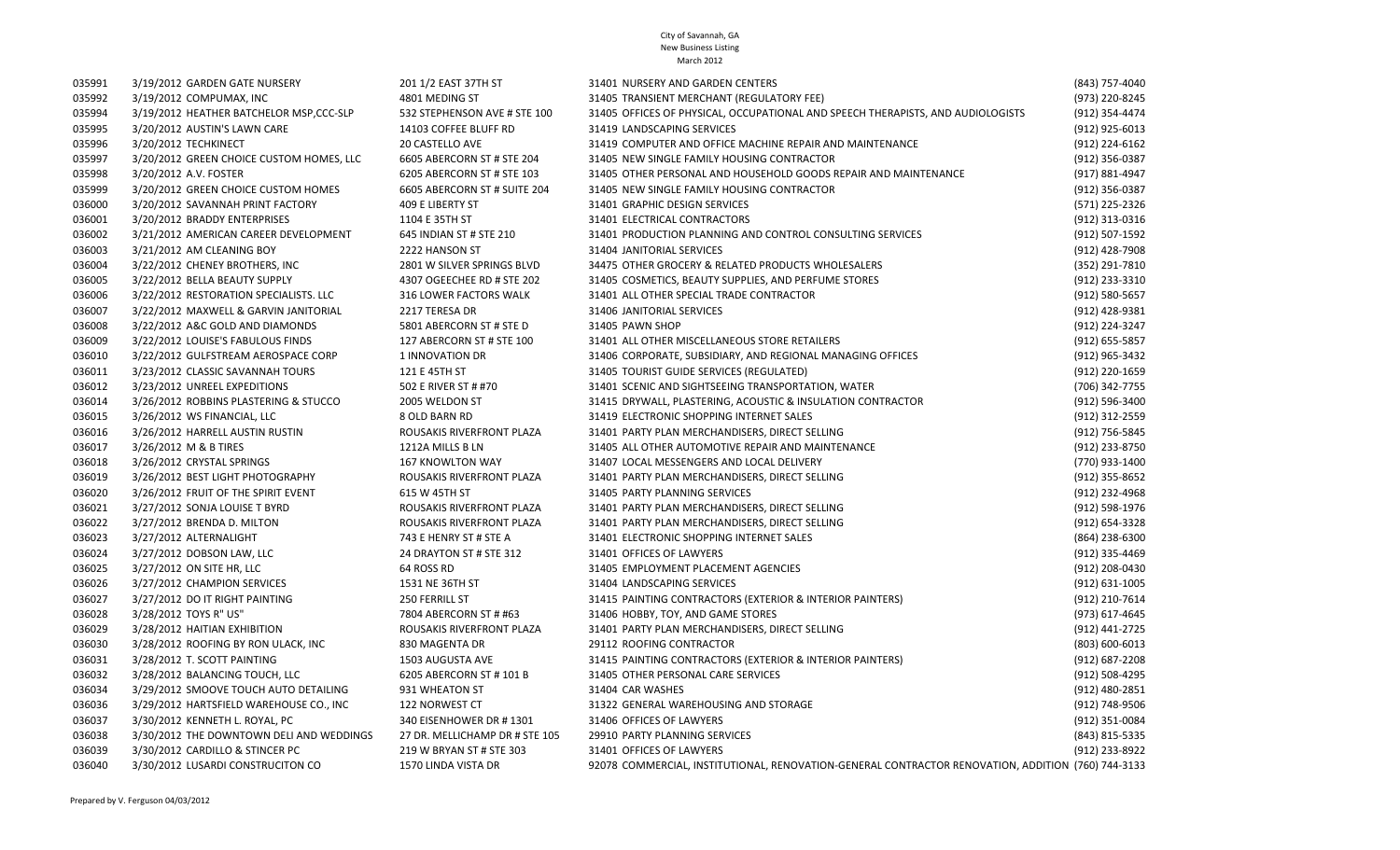| 036041 | 3/30/2012 DECLAN WEIR PRODUCTIONS, INC   | 1710 CHAMPIONSHIP BLVD     | 37064 MOTION PICTURE AND VIDEO PRODUCTIONS                                                         | (615) 533-8636   |
|--------|------------------------------------------|----------------------------|----------------------------------------------------------------------------------------------------|------------------|
| 036042 | 3/30/2012 MATHEW JOHNS CONSTRUCTION, LLC | 7370 HODGSON MEMORIAL DR   | 31406 SINGLE FAMILY HOUSING CONSTRUCTION                                                           | (912) 356-0477   |
| 036043 | 3/30/2012 SPOONY'S                       | 1340 WEST BAY ST           | 31415 LIMITED-SERVICE RESTAURANTS                                                                  | (912) 349-7330   |
| 036044 | 3/30/2012 VISION'S PERFORMING ARTS, INC  | <b>522 HARTRIDGE ST</b>    | 31401 LESSORS OF OTHER REAL ESTATE PROPERTY                                                        | (912) 401-0074   |
| 036045 | 3/30/2012 ISLE OF HOPE PHOTOGRAPHY       | ROUSAKIS RIVERFRONT PLAZA  | 31401 PARTY PLAN MERCHANDISERS, DIRECT SELLING                                                     | (912) 441-7574   |
| 056530 | 3/1/2012 AMY BALDINELLI                  | 1112 E ANDERSON ST         | 31404 PEDDLER-RESTRICTED-FESTIVAL ZONE                                                             | (518) 860-9998   |
| 163271 | 3/14/2012 SHEAR CONCEPTS SALON           | 8408 MARCUS PL # STE B     | 31406 BEAUTY SALONS                                                                                | $(912)$ 356-0333 |
| 451211 | 3/20/2012 ALWAYS FLAWLESS                | 7505 WATERS AVE # BLDG E4  | 31406 OTHER PERSONAL CARE SERVICES                                                                 | (912) 925-1282   |
| 333492 | 3/28/2012 UPHOLESTRY DOCS                | 714 MONTGOMERY ST          | 31401 REUPHOLSTERY AND FURNITURE REPAIR                                                            | (912) 660-1815   |
| 043338 | 3/30/2012 OPTIM OBGYN                    | 600 E 70TH ST              | 31405 OFFICES OF PHYSICIANS (EXCEPT MENTAL HEALTH SPECIALISTS)                                     | (912) 644-5368   |
| 236115 | 3/27/2012 LOVE AND CARE ASSISTANCE       | 1915 BULL ST # STE A       | 31401 EMPLOYMENT PLACEMENT AGENCIES                                                                | (912) 596-2251   |
| 333606 | 3/30/2012 CARL S. PEDIGO                 | 218 W STATE ST             | 31401 OFFICES OF LAWYERS                                                                           | (912) 484-7481   |
| 616993 | 3/14/2012 COASTAL SLEEP SOLUTIONS        | 413 W DUFFY ST             | 31401 ALL OTHER OUTPATIENT CARE CENTERS                                                            | (912) 544-0484   |
| 317883 | 3/9/2012 DR. DOUG SMITH, ORTHODONTIC     | 723 E 65TH ST              | 31405 OFFICES OF DENTISTS                                                                          | (912) 655-8855   |
| 317886 | 3/12/2012 LEO MCNAMARA                   | 4590 WAKULLA DR            | 36619 PEDDLER-RESTRICTED-FESTIVAL ZONE                                                             | (251) 298-6921   |
| 034729 | 3/9/2012 SHEP'S CHICAGO STYLE POLISH     | 119 CONGRESS ST            | 31401 PEDDLER-RESTRICTED-FESTIVAL ZONE                                                             | (770) 498-9670   |
| 354440 | 3/27/2012 PINNACLE CONSTRUCTION &        | 6205 ABERCORN ST # STE 203 | 31405 COMMERCIAL, INSTITUTIONAL, RENOVATION-GENERAL CONTRACTOR RENOVATION, ADDITION (440) 975-0981 |                  |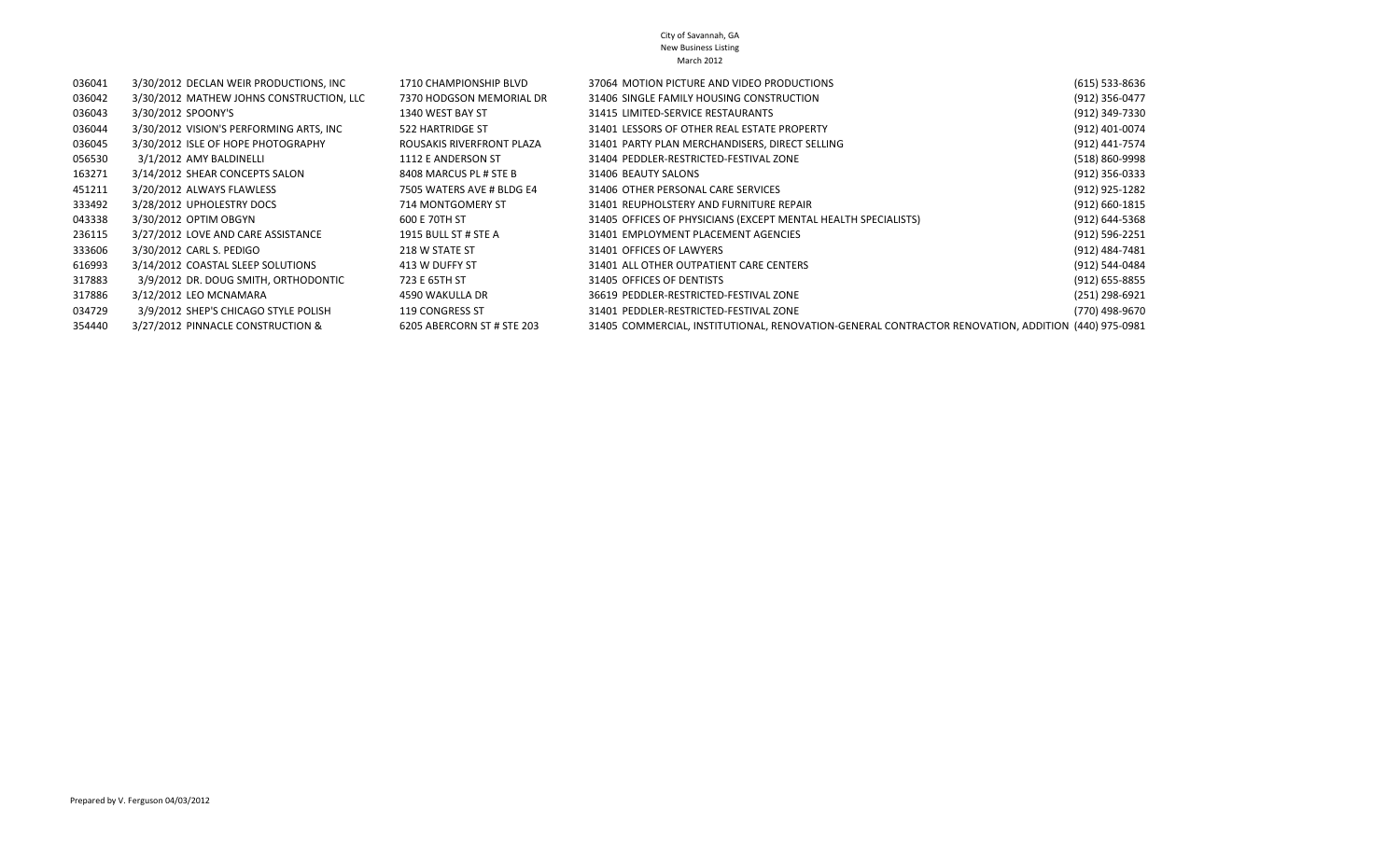| <b>Account</b> | <b>Date</b>                              |                                |                                                           | <b>Telephone</b>   |
|----------------|------------------------------------------|--------------------------------|-----------------------------------------------------------|--------------------|
| <b>Number</b>  | <b>Opened</b> Business Name              | <b>Business Address</b>        | <b>Zip</b> Business Description                           | <b>Number</b>      |
| 454390         | 4/4/2012 EXCEPTIONAL BABYSITTING, LLC    | 35 BARNARD ST # STE 300        | 31401 ALL OTHER PERSONAL SERVICES                         | (912) 335-3199     |
| 304780         | 4/18/2012 OBEY                           | 912 E ANDERSON ST              | 31401 PARTY PLAN MERCHANDISERS, DIRECT SELLING            | (912) 484-0164     |
| 352423         | 4/18/2012 STICKY FINGERS                 | 7921 ABERCORN ST               | 31406 FULL SERVICE RESTAURANT                             | (912) 925-7427     |
| 207378         | 4/3/2012 BLUEGREEN VACATIONS UNLIMITED   | 318 E RIVER ST                 | 31401 ADVERTISING AGENCIES                                | (843) 415-3443     |
| 096654         | 4/2/2012 THE FENCE GUY                   | 1906 MILLS B LANE              | 31405 ALL OTHER SPECIAL TRADE CONTRACTOR                  | (912) 323-2512     |
| 051465         | 4/2/2012 PREMIER AVIONICS AND HOLDINGS   | 1405 E 32ND ST                 | 31404 PRODUCTION PLANNING AND CONTROL CONSULTING SERVICES | (912) 238-2566     |
| 217095         | 4/25/2012 MADISON SQUARE REAL ESTATE LLC | 22 W HARRIS ST                 | 31401 OFFICES OF REAL ESTATE AGENTS AND BROKERS           | $(912) 661 - 4958$ |
| 217096         | 4/25/2012 AVAIL TATTOOING LLC            | 8110B WHITE BLUFF RD           | 31406 OTHER PERSONAL CARE SERVICES                        | $(912)$ 356-0158   |
| 267243         | 4/9/2012 ZIEGLER DESIGNS, LLC            | ROUSAKIS RIVERFRONT PLAZA      | 31401 PARTY PLAN MERCHANDISERS, DIRECT SELLING            | (262) 248-2878     |
| 036046         | 4/2/2012 SELECT MORTGAGE GROUP, INC      | 6205 ABERCORN ST # STE 216     | 31405 MORTGAGE AND NONMORTGAGE LOAN BROKERS               | (912) 441-9970     |
| 036047         | 4/2/2012 RUSSELL GENERAL                 | 1475 BENTON BLVD # APT. #1235  | 31322 JANITORIAL SERVICES                                 | (912) 596-6794     |
| 036048         | 4/2/2012 EARMINE SAMLLS-ANNABELLE        | ROUSAKIS RIVERFRONT PLAZA      | 31401 PARTY PLAN MERCHANDISERS, DIRECT SELLING            | (843) 881-0689     |
| 036049         | 4/2/2012 GINI STEELE                     | ROUSAKIS RIVERFRONT PLAZA      | 31401 PARTY PLAN MERCHANDISERS, DIRECT SELLING            | (843) 271-0076     |
| 036050         | 4/2/2012 TAMMY RUDD - TLR DESIGNS        | ROUSAKIS RIVERFRONT PLAZA      | 31401 PARTY PLAN MERCHANDISERS, DIRECT SELLING            | (803) 496-5860     |
| 036051         | 4/2/2012 BARBY YANDELL                   | 310 TIBET AVE # #35            | 31406 INCOME TAX PREPARATION                              | (912) 927-0643     |
| 036052         | 4/2/2012 ADELINE INVESTMENT PROPERTIES   | 127 ABERCORN ST # STE 300      | 31401 LESSORS OF MINIWAREHOUSES AND SELF-STORAGE UNITS    | $(912) 651 - 5153$ |
| 036053         | 4/2/2012 ADELINE SUGAR FACTORY COMPANY,  | 127 ABERCORN ST # STE 300      | 31401 INVESTMENT ADVICE                                   | $(912) 651 - 5153$ |
| 036054         | 4/2/2012 CAKE IT AWAY, LLC               | 1212 E MONTGOMERY XRDS # STE A | 31406 RETAIL BAKERIES                                     | (877) 501-2253     |
| 036055         | 4/3/2012 MARLENE MCDONALD, INC           | ROUSAKIS RIVERFRONT PLAZA      | 31401 PARTY PLAN MERCHANDISERS, DIRECT SELLING            | $(910)$ 622-6383   |
| 036056         | 4/3/2012 DIANE DEAN, ARTIST              | ROUSAKIS RIVERFRONT PLAZA      | 31401 PARTY PLAN MERCHANDISERS, DIRECT SELLING            | (843) 247-1368     |
| 036057         | 4/3/2012 SNOW SHADOW, INC                | ROUSAKIS RIVERFRONT PLAZA      | 31401 PARTY PLAN MERCHANDISERS, DIRECT SELLING            | $(317) 577 - 4515$ |
| 036058         | 4/3/2012 CAROL JO SMIDT                  | ROUSAKIS RIVERFRONT PLAZA      | 31401 PARTY PLAN MERCHANDISERS, DIRECT SELLING            | (912) 576-5206     |
| 036059         | 4/3/2012 NAUTICAL ART                    | ROUSAKIS RIVERFRONT PLAZA      | 31401 PARTY PLAN MERCHANDISERS, DIRECT SELLING            | (504) 452-7606     |
| 036060         | 4/3/2012 BEULAH ROBINSON                 | ROUSAKIS RIVERFRONT PLAZA      | 31401 PARTY PLAN MERCHANDISERS, DIRECT SELLING            | (770) 960-6204     |
| 036061         | 4/3/2012 TRANQUIL WOODS DESIGNS          | ROUSAKIS RIVERFRONT PLAZA      | 31401 PARTY PLAN MERCHANDISERS, DIRECT SELLING            | (931) 252-4874     |
| 036062         | 4/3/2012 JESSICA A. DUCKWORTH            | ROUSAKIS RIVERFRONT PLAZA      | 31401 PARTY PLAN MERCHANDISERS, DIRECT SELLING            | (912) 656-1335     |
| 036063         | 4/3/2012 KDSM DESIGNS                    | ROUSAKIS RIVERFRONT PLAZA      | 31401 PARTY PLAN MERCHANDISERS, DIRECT SELLING            | (843) 757-2538     |
| 036064         | 4/3/2012 WINDOW ART                      | ROUSAKIS RIVERFRONT PLAZA      | 31401 PARTY PLAN MERCHANDISERS, DIRECT SELLING            | (704) 414-9692     |
| 036065         | 4/3/2012 OCY ORIGINALS                   | ROUSAKIS RIVERFRONT PLAZA      | 31401 PARTY PLAN MERCHANDISERS, DIRECT SELLING            | (912) 856-8045     |
| 036066         | 4/3/2012 BANDANA BAGS BY JACQUI          | ROUSAKIS RIVERFRONT PLAZA      | 31401 PARTY PLAN MERCHANDISERS, DIRECT SELLING            | (912) 898-2075     |
| 036067         | 4/3/2012 HUGH WAYNE                      | ROUSAKIS RIVERFRONT PLAZA      | 31401 PARTY PLAN MERCHANDISERS, DIRECT SELLING            | (912) 399-0048     |
| 036068         | 4/3/2012 TALIS SERINESE DESIGNS          | ROUSAKIS RIVERFRONT PLAZA      | 31401 PARTY PLAN MERCHANDISERS, DIRECT SELLING            | $(912) 533 - 2267$ |
| 036069         | 4/3/2012 BLUEGREEN VACATIONS UNLIMITED   | 111 W CONGRESS ST              | 31401 ADVERTISING AGENCIES                                | (843) 415-3443     |
| 036070         | 4/3/2012 BLUEGREEN VACATIONS UNLIMITED   | 214 WEST BOUNDARY ST           | 31401 ADVERTISING AGENCIES                                | (843) 415-3443     |
| 036071         | 4/3/2012 BLUEGREEN VACATIONS UNLIMITED   | 234 MLK JR BLVD                | 31401 ADVERTISING AGENCIES                                | (843) 415-3443     |
| 036072         | 4/4/2012 BLUEGREEN VACATIONS UNLIMITED   | 120 WEST BRYAN ST              | 31401 REAL ESTATE PROPERTY MANAGERS                       | (561) 912-7869     |
| 036073         | 4/4/2012 STUDIO HOMES OF ELLIS SQUARE    | 120 WEST BRYAN ST              | 31401 OTHER ACTIVITIES RELATED TO REAL ESTATE             | (561) 912-7869     |
| 036074         | 4/5/2012 PATRICIA REVELS                 | ROUSAKIS RIVERFRONT PLAZA      | 31401 PARTY PLAN MERCHANDISERS, DIRECT SELLING            | (912) 647-2292     |
| 036075         | 4/5/2012 GOLDEN ISLES BRACELETS          | ROUSAKIS RIVERFRONT PLAZA      | 31401 PARTY PLAN MERCHANDISERS, DIRECT SELLING            | (912) 230-3101     |
| 036076         | 4/5/2012 ROSETTA'S CLEANING SERVICE      | 1221 E WALDBURG ST             | 31404 JANITORIAL SERVICES                                 | (912) 234-0470     |
| 036077         | 4/5/2012 SUSAN MARLING'S MARBLED         | ROUSAKIS RIVERFRONT PLAZA      | 31401 PARTY PLAN MERCHANDISERS, DIRECT SELLING            | (404) 483-0007     |
| 036078         | 4/5/2012 ART STUDIO ILAR""               | ROUSAKIS RIVERFRONT PLAZA      | 31401 PARTY PLAN MERCHANDISERS, DIRECT SELLING            | (704) 543-6488     |
|                |                                          |                                |                                                           |                    |
| 036079         | 4/5/2012 H LIVES ART LLC                 | ROUSAKIS RIVERFRONT PLAZA      | 31401 PARTY PLAN MERCHANDISERS, DIRECT SELLING            | (770) 401-7714     |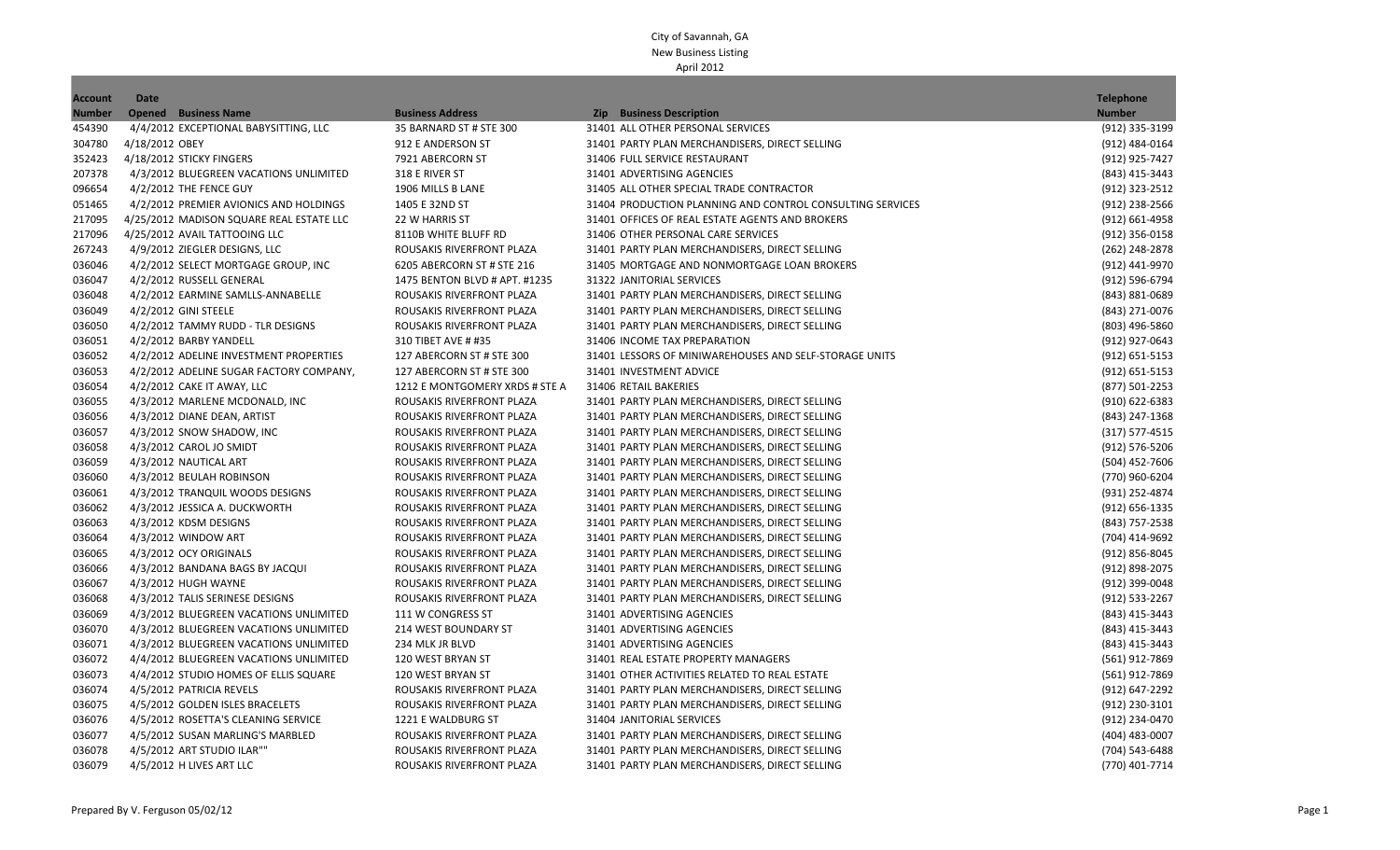April 2012

| 036080 | 4/5/2012 GAIL FORCE FILMS LLC          | 110 ECHOLS AVE                 | 31406 AUTOMOTIVE GLASS REPLACEMENT SHOPS                                                                 | (912) 272-7146     |
|--------|----------------------------------------|--------------------------------|----------------------------------------------------------------------------------------------------------|--------------------|
| 036081 | 4/5/2012 MARC FINK                     | ROUSAKIS RIVERFRONT PLAZA      | 31401 PARTY PLAN MERCHANDISERS, DIRECT SELLING                                                           | (423) 486-7030     |
| 036082 | 4/5/2012 GENESIS CONSTRUCTION, INC     | <b>33 BOUNDARY ST</b>          | 29910 RESIDENTIAL REMODELERS; HANDYMAN CONSTRUCTION SERVICES                                             | (843) 757-8220     |
| 036083 | 4/5/2012 CAROLINE BEDDING DIRECT       | 714 MALL BLVD # STE 3          | 31406 FURNITURE STORES                                                                                   | (912) 552-6482     |
| 036084 | 4/5/2012 ANN WALLIN POTTERY            | ROUSAKIS RIVERFRONT PLAZA      | 31401 PARTY PLAN MERCHANDISERS, DIRECT SELLING                                                           | (770) 977-5576     |
| 036085 | 4/5/2012 DENICE BIZOT                  | ROUSAKIS RIVERFRONT PLAZA      | 31401 PARTY PLAN MERCHANDISERS, DIRECT SELLING                                                           | (504) 812-7186     |
| 036086 | 4/5/2012 SILHOUETTES                   | ROUSAKIS RIVERFRONT PLAZA      | 31401 PARTY PLAN MERCHANDISERS, DIRECT SELLING                                                           | (814) 440-8844     |
| 036087 | 4/5/2012 BELLA LUNA GLASS JEWELRY      | ROUSAKIS RIVERFRONT PLAZA      | 31401 PARTY PLAN MERCHANDISERS, DIRECT SELLING                                                           | (803) 348-7006     |
| 036088 | 4/5/2012 CAROLINE SANDLIN JEWELRY      | ROUSAKIS RIVERFRONT PLAZA      | 31401 PARTY PLAN MERCHANDISERS, DIRECT SELLING                                                           | (843) 819-9577     |
| 036089 | 4/5/2012 THE ISLAND COLLECTION         | ROUSAKIS RIVERFRONT PLAZA      | 31401 PARTY PLAN MERCHANDISERS, DIRECT SELLING                                                           | (651) 323-3375     |
| 036090 | 4/5/2012 AYALA CREATIONS               | ROUSAKIS RIVERFRONT PLAZA      | 31401 PARTY PLAN MERCHANDISERS, DIRECT SELLING                                                           | (386) 451-8758     |
| 036091 | 4/5/2012 SGR CONSTRUCTION, LLC         | 17 BELLHAVEN WAY               | 29928 FINISH CARPENTRY CONTRACTOR EXCEPT FRAMING                                                         | (646) 220-4478     |
| 036092 | 4/5/2012 MONTGOMERY MARKET             | 4305 MONTGOMERY STREET         | 31405 SUPERMARKETS AND OTHER GROCERY STORES                                                              | (912) 236-1121     |
| 036093 | 4/5/2012 GROVER FAMILY DENTISTRY       | 711 E 70TH ST                  | 31405 OFFICES OF DENTISTS                                                                                | (912) 354-9541     |
| 036094 | 4/5/2012 GEOGRAPHICS                   | ROUSAKIS RIVERFRONT PLAZA      | 31401 PARTY PLAN MERCHANDISERS, DIRECT SELLING                                                           | (334) 559-4534     |
| 036095 | 4/6/2012 RAYMOND JAMES & ASSOCIATES,   | 530 STEPHENSON AVE # STE 100   | 31405 INVESTMENT ADVICE                                                                                  | (912) 692-1040     |
| 036096 | 4/6/2012 VAIBHAVI INC                  | 241 DRAYTON ST                 | 31401 CONVENIENCE STORES                                                                                 | (912) 236-1465     |
| 036097 | 4/6/2012 REDBOX AUTOMATED RETAIL LLC   | 2142 E VICTORY DR              | 31404 VIDEO TAPE AND DISC RENTAL                                                                         | (630) 756-8978     |
| 036098 | 4/6/2012 BLUE FROG IMPORTS             | ROUSAKIS RIVERFRONT PLAZA      | 31401 PARTY PLAN MERCHANDISERS, DIRECT SELLING                                                           | (770) 592-0122     |
| 036099 | 4/6/2012 MACNC INC                     | ROUSAKIS RIVERFRONT PLAZA      | 31401 PARTY PLAN MERCHANDISERS, DIRECT SELLING                                                           | (561) 236-4027     |
| 036100 | 4/6/2012 THE GLASS ART SHACK           | ROUSAKIS RIVERFRONT PLAZA      | 31401 PARTY PLAN MERCHANDISERS, DIRECT SELLING                                                           | $(803) 687 - 1681$ |
| 036101 | 4/6/2012 SOUTHERN SPLENDOR             | <b>606 JACKSON BLVD</b>        | 31406 LANDSCAPING SERVICES                                                                               | (404) 314-7411     |
| 036102 | 4/6/2012 MEGATEETH FOSSILS             | ROUSAKIS RIVERFRONT PLAZA      | 31401 PARTY PLAN MERCHANDISERS, DIRECT SELLING                                                           | (912) 656-2920     |
| 036104 | 4/6/2012 TERRI DABEL STASCO            | ROUSAKIS RIVERFRONT PLAZA      | 31401 PARTY PLAN MERCHANDISERS, DIRECT SELLING                                                           | (912) 856-2153     |
| 036105 | 4/6/2012 HUNT COUNTRY IRON             | ROUSAKIS RIVERFRONT PLAZA      | 31401 PARTY PLAN MERCHANDISERS, DIRECT SELLING                                                           | (912) 674-8044     |
| 036106 | 4/6/2012 ECO JEWELRY                   | ROUSAKIS RIVERFRONT PLAZA      | 31401 PARTY PLAN MERCHANDISERS, DIRECT SELLING                                                           | (843) 478-6193     |
| 036107 | 4/6/2012 EUGEN ZAH                     | ROUSAKIS RIVERFRONT PLAZA      | 31401 PARTY PLAN MERCHANDISERS, DIRECT SELLING                                                           | (847) 828-9228     |
| 036108 | 4/6/2012 PEARLS FOR A LIFETIME         | ROUSAKIS RIVERFRONT PLAZA      | 31401 PARTY PLAN MERCHANDISERS, DIRECT SELLING                                                           | (864) 414-3250     |
| 036109 | 4/6/2012 STITCH                        | <b>6 E LIBERTY ST</b>          | 31401 OTHER PERSONAL AND HOUSEHOLD GOODS REPAIR AND MAINTENANCE                                          | (912) 856-5159     |
| 036111 | 4/9/2012 CHA TECH SERVICES LLC         | 270 PEACHTREE ST NW # STE 1500 | 30303 COMMERCIAL, INSTITUTIONAL, RENOVATION-GENERAL CONTRACTOR RENOVATION, ADDITION & ALT (678) 954-5000 |                    |
| 036112 | 4/9/2012 JEFFREY'S ORIGINALS           | ROUSAKIS RIVERFRONT PLAZA      | 31401 PARTY PLAN MERCHANDISERS, DIRECT SELLING                                                           | (706) 485-7274     |
| 036113 | 4/9/2012 SOLINGLASS INC                |                                | PARTY PLAN MERCHANDISERS, DIRECT SELLING                                                                 |                    |
| 036114 | 4/9/2012 EMERALD COAST DESIGNS         | ROUSAKIS RIVERFRONT PLAZA      | 31401 PARTY PLAN MERCHANDISERS, DIRECT SELLING                                                           | (850) 939-9542     |
| 036116 | 4/9/2012 BURTS HANDMADE RINGS          | ROUSAKIS RIVERFRONT PLAZA      | 31401 PARTY PLAN MERCHANDISERS, DIRECT SELLING                                                           | (720) 443-7219     |
| 036117 | 4/9/2012 TONI MASSELL                  | ROUSAKIS RIVERFRONT PLAZA      | 31401 PARTY PLAN MERCHANDISERS, DIRECT SELLING                                                           | (804) 380-8600     |
| 036118 | 4/9/2012 AUTHENTIK'S                   | 7804 ABERCORN EXT # STE 94     | 31406 MEN'S CLOTHING STORES                                                                              | (803) 665-2409     |
| 036119 | 4/10/2012 L HARANT PROPERTIES          | 1514 WHITNEY RD                | 31406 REAL ESTATE PROPERTY MANAGERS                                                                      | (912) 355-0724     |
| 036120 | 4/10/2012 D.LUXE                       | 413 WHITAKER ST                | 31401 HOME FURNISHING STORE                                                                              | (205) 903-0352     |
| 036121 | 4/10/2012 S. MICHELLE GORDON DESIGNS   | 155 BROWN PELICAN DR           | 31419 INTERIOR DESIGN SERVICES                                                                           | (912) 412-1792     |
| 036122 | 4/10/2012 MEDIA DIRECT SALES, LLC      | 38 ROSSCRAGGON RD              | 28803 TELEMARKETING BUREAUS                                                                              | (828) 676-1387     |
| 036123 | 4/11/2012 JANET O'ROURKE DESIGNS       | ROUSAKIS RIVERFRONT PLAZA      | 31401 PARTY PLAN MERCHANDISERS, DIRECT SELLING                                                           | (541) 806-2506     |
| 036124 | 4/11/2012 TITO'S FRIENDS               | 1511 LEGRAND ST                | 31401 PET CARE (EXCEPT VETERINARY) SERVICES                                                              | (912) 349-7123     |
| 036125 | 4/11/2012 PHIL COOLEY PHOTOGRAPHY, LLC | ROUSAKIS RIVERFRONT PLAZA      | 31401 PARTY PLAN MERCHANDISERS, DIRECT SELLING                                                           | (502) 939-1403     |
| 036126 | 4/11/2012 JENN AND BRADS ICECREAM      | 12417 STILLWOOD DR             | 31419 MOBILE FOOD SERVICES                                                                               | (912) 507-7231     |
| 036127 | 4/11/2012 FIBERLICIOUS                 | ROUSAKIS RIVERFRONT PLAZA      | 31401 PARTY PLAN MERCHANDISERS, DIRECT SELLING                                                           | (513) 305-5031     |
|        |                                        |                                |                                                                                                          |                    |
| 036128 | 4/11/2012 TITANS CONSTRUCTION CLEANING | 1613B CONVENTRY ST             | 31415 ALL OTHER SPECIAL TRADE CONTRACTOR                                                                 | (912) 412-7429     |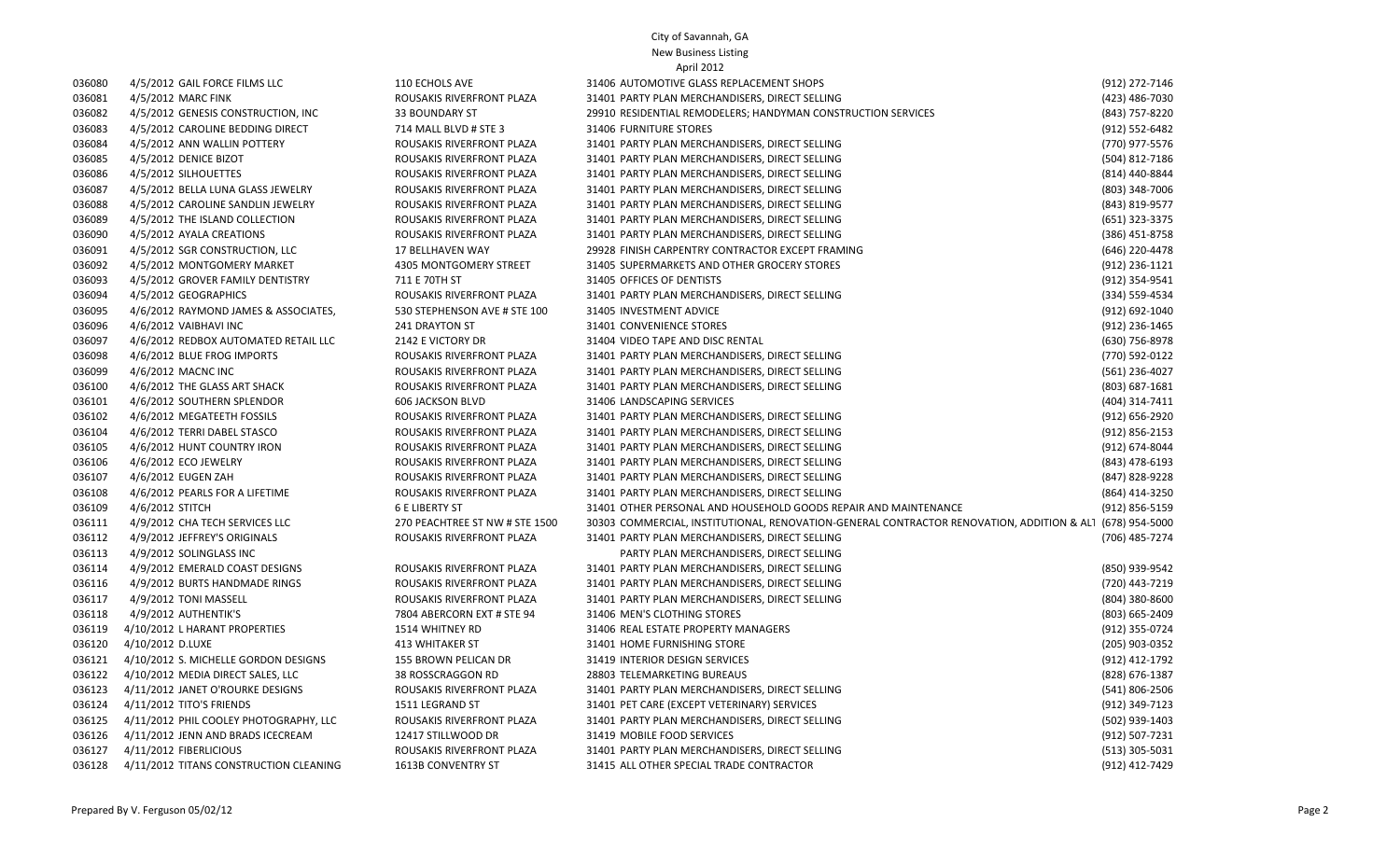# City of Savannah, GA

### New Business Listing April 2012

| 036129           | 4/11/2012 ZHIMU CI                       | ROUSAKIS RIVERFRONT PLAZA       | 31401 PARTY PLAN MERCHANDISERS, DIRECT SELLING                             | (847) 772-1430   |
|------------------|------------------------------------------|---------------------------------|----------------------------------------------------------------------------|------------------|
| 036130           | 4/11/2012 OVERTIME SPORTS BAR & GRILL    | 4429 SKIDAWAY RD                | 31404 FULL SERVICE RESTAURANT                                              | (912) 224-5152   |
| 036131           | 4/11/2012 ROSE UNIQUE BOUTIQUE           | 2105 SKIDAWAY RD                | 31404 VARIETY STORES                                                       | (912) 480-8435   |
| 036132           | 4/12/2012 MIGUELA CREATIONS              | ROUSAKIS RIVERFRONT PLAZA       | 31401 PARTY PLAN MERCHANDISERS, DIRECT SELLING                             | (843) 821-9419   |
| 036133           | 4/12/2012 SHIPS OF GLASS, INC            | ROUSAKIS RIVERFRONT PLAZA       | 31401 PARTY PLAN MERCHANDISERS, DIRECT SELLING                             | (813) 918-1566   |
| 036134           | 4/13/2012 FINE ART BY STACEY BROWN       | ROUSAKIS RIVERFRONT PLAZA       | 31401 PARTY PLAN MERCHANDISERS, DIRECT SELLING                             | (404) 753-9304   |
| 036135           | 4/13/2012 YOBE                           | 5525 ABERCORN WALK # #90        | 31405 COFFEE SHOPS ON PREMISE BREWING                                      | (912) 354-8919   |
| 036136           | 4/13/2012 LIL SHOPP, INC                 | 1411 W GWINNETT ST              | 31405 CONVENIENCE STORES                                                   | (912) 247-2997   |
| 036137           | 4/16/2012 SHIVS MARKET                   | 535 E 39TH ST                   | 31401 CONVENIENCE STORES                                                   | (912) 232-1175   |
| 036138           | 4/16/2012 MILAN FOOD MART                | 2401 MONTGOMERY ST              | 31401 CONVENIENCE STORES                                                   | (912) 233-2807   |
| 036139           | 4/16/2012 ESSENTIAL LIVING               | 6 S STILLWOOD CT                | 31419 ADMINISTRATIVE MANAGEMENT AND GENERAL MANAGEMENT CONSULTING SERVICES | (912) 856-9289   |
| 036140           | 4/16/2012 HEATHER'S TREASURES            | ROUSAKIS RIVERFRONT PLAZA       | 31401 PARTY PLAN MERCHANDISERS, DIRECT SELLING                             | (912) 507-7638   |
| 036141           | 4/16/2012 VIET HUONG ORIENTAL MARKET     | 7044 HODGSON MEMORIAL DR        | 31406 SUPERMARKETS AND OTHER GROCERY STORES                                | (912) 335-7849   |
| 036142           | 4/16/2012 ON THE SPOT CAR WASH           | 1602 BULL ST                    | 31401 CAR WASHES                                                           | (912) 313-9161   |
| 036143           | 4/16/2012 SHERRY'S DESIGNER FURNITURE &  | 541 E LIBERTY ST                | 31401 FURNITURE STORES                                                     | (912) 233-7090   |
| 036144           | 4/16/2012 ON-THE-ROCKS                   | ROUSAKIS RIVERFRONT PLAZA       | 31401 PARTY PLAN MERCHANDISERS, DIRECT SELLING                             | (229) 450-4745   |
| 036145           | 4/16/2012 UJAMA' ART                     | ROUSAKIS RIVERFRONT PLAZA       | 31401 PARTY PLAN MERCHANDISERS, DIRECT SELLING                             | (301) 905-7680   |
| 036146           | 4/16/2012 SCORPIO GLASS                  | ROUSAKIS RIVERFRONT PLAZA       | 31401 PARTY PLAN MERCHANDISERS, DIRECT SELLING                             | (828) 394-1114   |
| 036147           | 4/16/2012 ROCK CANDY LEATHERWORKS        | ROUSAKIS RIVERFRONT PLAZA       | 31401 PARTY PLAN MERCHANDISERS, DIRECT SELLING                             | (305) 905-0707   |
| 036148           | 4/16/2012 ALCOVE FINE ART                | ROUSAKIS RIVERFRONT PLAZA       | 31401 PARTY PLAN MERCHANDISERS, DIRECT SELLING                             | (404) 663-0159   |
| 036149           | 4/16/2012 MICKEY & MADELINE ART GLASS,   | ROUSAKIS RIVERFRONT PLAZA       | 31401 PROMOTERS OF PERFORMING ARTS, AND SIMILAR EVENTS WITHOUT FACILITIES  | (706) 554-6589   |
| 036150           | 4/16/2012 LE MONDE JEWELS                | ROUSAKIS RIVERFRONT PLAZA       | 31401 PARTY PLAN MERCHANDISERS, DIRECT SELLING                             | (305) 785-8247   |
| 036151           | 4/16/2012 SAM SCRUGGS                    | ROUSAKIS RIVERFRONT PLAZA       | 31401 PARTY PLAN MERCHANDISERS, DIRECT SELLING                             | (912) 656-3696   |
| 036152           | 4/17/2012 WALKER T PENDARVIS, DMD, MHS   | 6600 ABERCORN ST # STE 204      | 31406 OFFICES OF DENTISTS                                                  | (912) 349-3259   |
| 036153           | 4/17/2012 T & R CAR WASH                 | 2100 MONTGOMERY ST              | 31401 CAR WASHES                                                           | (912) 232-3812   |
| 036154           | 4/17/2012 MICORAZON ART                  | ROUSAKIS RIVERFRONT PLAZA       | 31401 PROMOTERS OF PERFORMING ARTS, AND SIMILAR EVENTS WITHOUT FACILITIES  | (321) 304-9079   |
| 036155           | 4/17/2012 MOHONEY ENVIRONMENTAL          | 8185 INDUSTRIAL PLACE           | 30004 OTHER WASTE COLLECTION                                               | (678) 624-1360   |
| 036156           | 4/17/2012 ALL CLEAN                      | 10014 WHITE BLUFF RD # APT 1406 | 31406 JANITORIAL SERVICES                                                  | (912) 509-4248   |
| 036157           | 4/17/2012 TNT DIRECT SALES GROUP         | 11500 NW FREEWAY # STE 588      | 77092 OTHER DIRECT SELLING ESTABLISHMENTS                                  | (712) 263-1600   |
| 036158           | 4/17/2012 BOAZ ENTERPRISES               | 6203 ABERCORN ST # STE 101      | 31405 WRECKING AND DEMOLITION CONTRACTORS                                  | $(912)$ 201-3008 |
|                  | 4/18/2012 KKENNEDYDESIGNS                | ROUSAKIS RIVERFRONT PLAZA       | 31401 PROMOTERS OF PERFORMING ARTS, AND SIMILAR EVENTS WITHOUT FACILITIES  | (336) 972-3428   |
| 036160<br>036161 |                                          |                                 |                                                                            | (912) 655-3922   |
|                  | 4/18/2012 YOU'RE WELCOME SAVANNAH        | 742 MAUPAS AVE                  | 31401 OTHER SERVICES RELATED TO ADVERTISING                                |                  |
| 036162           | 4/18/2012 BOOST MOBILE SUN TREASURE      | 1900 EAST VICTORY DR # STE D12  | 31404 RADIO, TELEVISION AND OTHER ELECTRONIC STORES                        | (912) 234-2001   |
| 036163           | 4/18/2012 JACKIE'S FRESH PRODUCE INC     | 1119 E MONTGOMERY XRDS          | 31406 FRUIT AND VEGETABLE MARKETS                                          | (912) 349-7018   |
| 036164           | 4/18/2012 PERLINA L.L.C                  | <b>6 WEST STATE ST</b>          | 31401 CLOTHING ACCESSORIES STORES                                          | (912) 441-2656   |
| 036165           | 4/18/2012 WALL'S BAR B QUE               | 515 E YORK LN                   | 31401 LIMITED-SERVICE RESTAURANTS                                          | (912) 484-7228   |
| 036166           | 4/18/2012 GREEN FLEET SYSTEMS, S.E., LLC | 276 JIMMY DELOACH PKWY          | 31407 GENERAL FREIGHT TRUCKING, LONG DISTANCE, TRUCKLOAD                   | (912) 601-7559   |
| 036167           | 4/19/2012 GEORGE HOWELL JR               | ROUSAKIS RIVERFRONT PLAZA       | 31401 PROMOTERS OF PERFORMING ARTS, AND SIMILAR EVENTS WITHOUT FACILITIES  | (404) 966-7631   |
| 036168           | 4/19/2012 720 GLASSWORKS                 | ROUSAKIS RIVERFRONT PLAZA       | 31401 PROMOTERS OF PERFORMING ARTS, AND SIMILAR EVENTS WITHOUT FACILITIES  | (352) 514-3737   |
| 036169           | 4/19/2012 SUN DRENCHED MOBILE SPRAY TAN  | 11 COLUMBUS DR                  | 31405 OTHER PERSONAL CARE SERVICES                                         | (912) 596-5504   |
| 036170           | 4/20/2012 KOTAH MOON                     | ROUSAKIS RIVERFRONT PLAZA       | 31401 PROMOTERS OF PERFORMING ARTS, AND SIMILAR EVENTS WITHOUT FACILITIES  | $(317)$ 361-8406 |
| 036171           | 4/20/2012 JEAN HANDSOME                  | ROUSAKIS RIVERFRONT PLAZA       | 31401 PROMOTERS OF PERFORMING ARTS, AND SIMILAR EVENTS WITHOUT FACILITIES  | (404) 246-6329   |
| 036172           | 4/20/2012 JONATHAN S. TINKER             | ROUSAKIS RIVERFRONT PLAZA       | 31401 PROMOTERS OF PERFORMING ARTS, AND SIMILAR EVENTS WITHOUT FACILITIES  | (423) 280-4987   |
| 036173           | 4/20/2012 LISA VETTER                    | ROUSAKIS RIVERFRONT PLAZA       | 31401 PROMOTERS OF PERFORMING ARTS, AND SIMILAR EVENTS WITHOUT FACILITIES  | (260) 238-4755   |
| 036174           | 4/20/2012 TOM CHAVANNE                   | ROUSAKIS RIVERFRONT PLAZA       | 31401 PROMOTERS OF PERFORMING ARTS, AND SIMILAR EVENTS WITHOUT FACILITIES  | (609) 602-4914   |
| 036175           | 4/20/2012 MEL FLECK                      | ROUSAKIS RIVERFRONT PLAZA       | 31401 PROMOTERS OF PERFORMING ARTS, AND SIMILAR EVENTS WITHOUT FACILITIES  | (502) 638-1721   |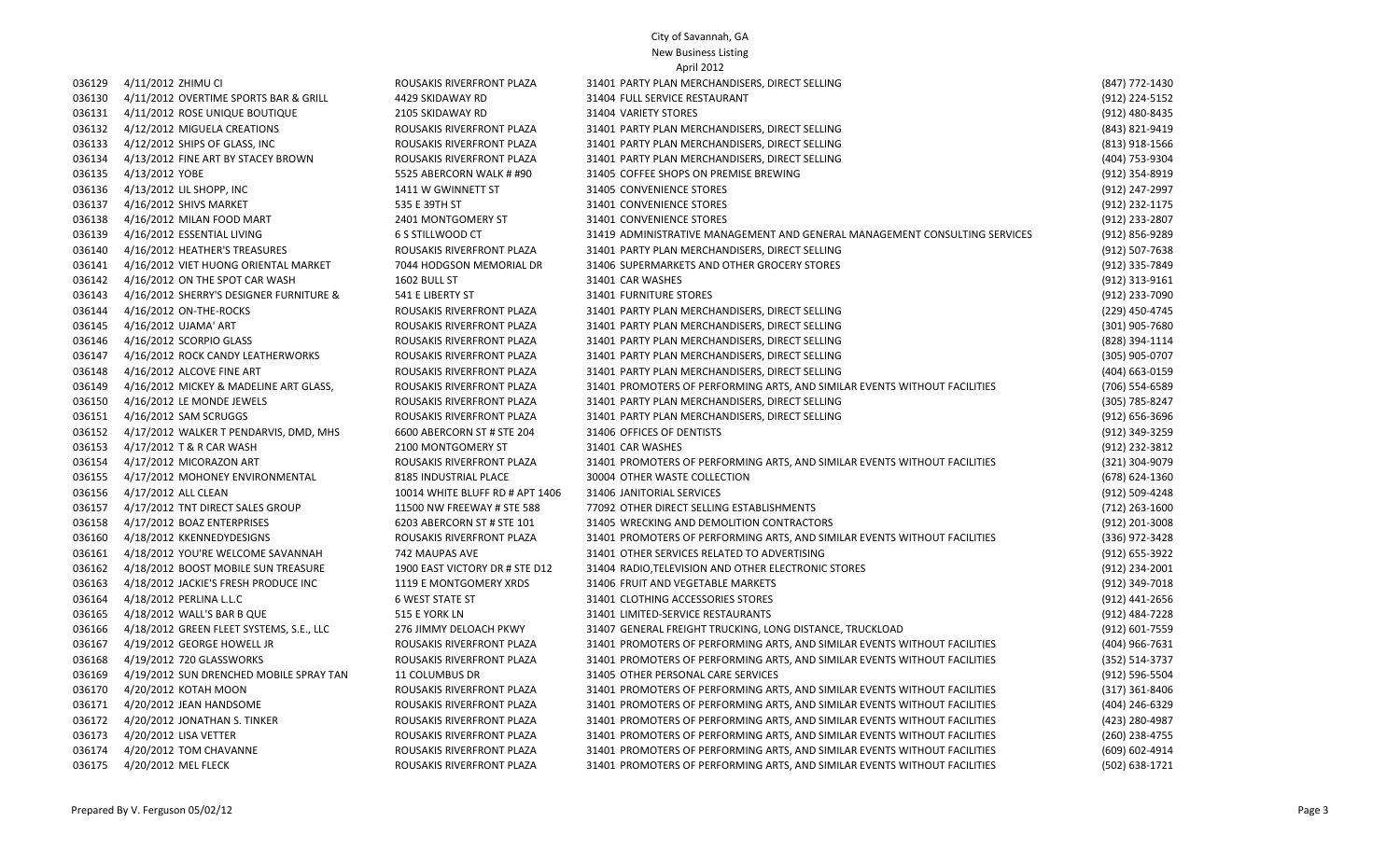April 2012

| 036176 | 4/20/2012 JENNIFER LAZAR                 | ROUSAKIS RIVERFRONT PLAZA    | 31401 PROMOTERS OF PERFORMING ARTS, AND SIMILAR EVENTS WITHOUT FACILITIES  | (818) 749-0770 |
|--------|------------------------------------------|------------------------------|----------------------------------------------------------------------------|----------------|
| 036177 | 4/20/2012 MARK ELLIS                     | ROUSAKIS RIVERFRONT PLAZA    | 31401 PROMOTERS OF PERFORMING ARTS, AND SIMILAR EVENTS WITHOUT FACILITIES  | (704) 332-8679 |
| 036178 | 4/20/2012 DAN FERGUSON                   | ROUSAKIS RIVERFRONT PLAZA    | 31401 PROMOTERS OF PERFORMING ARTS, AND SIMILAR EVENTS WITHOUT FACILITIES  | (956) 242-4146 |
| 036180 | 4/20/2012 PG INTERNATIONAL, LLC          | ROUSAKIS RIVERFRONT PLAZA    | 31401 PROMOTERS OF PERFORMING ARTS, AND SIMILAR EVENTS WITHOUT FACILITIES  | (706) 429-5241 |
| 036181 | 4/20/2012 HUDOSN RIVER INLAY, INC        | ROUSAKIS RIVERFRONT PLAZA    | 31401 PROMOTERS OF PERFORMING ARTS, AND SIMILAR EVENTS WITHOUT FACILITIES  | (845) 567-9023 |
| 036182 | 4/20/2012 CREATIVE COTTAGE               | ROUSAKIS RIVERFRONT PLAZA    | 31401 PROMOTERS OF PERFORMING ARTS, AND SIMILAR EVENTS WITHOUT FACILITIES  | (912) 898-9032 |
| 036184 | 4/23/2012 DOUGLES                        | 532 E 35TH ST                | 31401 MASONRY & STONE CONTRACTOR                                           | (912) 412-5335 |
| 036185 | 4/23/2012 MR. ROOTER PLUMBING            | 6205 ABERCRON ST # STE 214   | 31405 PLUMBING, HEATING, AND AIR- CONDITIONING CONTRACTORS                 | (912) 330-7091 |
| 036187 | 4/23/2012 MARYLLIS WALFGANG              | ROUSAKIS RIVERFRONT PLAZA    | 31401 PROMOTERS OF PERFORMING ARTS, AND SIMILAR EVENTS WITHOUT FACILITIES  | (478) 457-5084 |
| 036188 | 4/24/2012 X-CELL COMMUNICATIONS          | 7400 ABERCORN ST # STE 702   | 31406 CELLULAR & OTHER WIRELESS COMMUNICATIONS CARRIERS                    | (225) 252-9637 |
| 036189 | 4/24/2012 JAMES HUNT CONSTRUCTION CO INC | 1865 SUMMIT RD               | 45237 RESIDENTIAL REMODELERS; HANDYMAN CONSTRUCTION SERVICES               | (513) 721-0559 |
| 036190 | 4/24/2012 PHYSIQUE FOTOS BY CRAIG        | 4613 SYLVAN DR               | 31405 INDEPENDENT ARTISTS, WRITERS, AND PERFORMERS                         | (912) 247-6865 |
| 036191 | 4/25/2012 SHOP-N-GO                      | 7010 SKIDAWAY RD # UNIT 3    | 31406 CONVENIENCE STORES                                                   | (904) 655-4926 |
| 036193 | 4/25/2012 PRESERVE THE CURVES            | 309 E YORK ST                | 31401 ADMINISTRATIVE MANAGEMENT AND GENERAL MANAGEMENT CONSULTING SERVICES | (912) 220-7918 |
| 036196 | 4/26/2012 KC CHARTAIRE CORP              | 100 EDDIE JUNGEMANN DR       | 31408 OTHER SUPPORT ACTIVTIES FOR AIR TRANSPORTATION                       | (912) 964-4484 |
| 036197 | 4/26/2012 J & J LAWNCARE AND PRESSURE    | 2212 E 37TH ST               | 31404 LANDSCAPING SERVICES                                                 | (912) 323-8199 |
| 036198 | 4/27/2012 JOE'S HOME MADE                | 5515 WATERS AVE # #B         | 31406 LIMITED-SERVICE RESTAURANTS                                          | (912) 398-3078 |
| 036199 | 4/27/2012 5 STAR CELLULAR                | 13051 ABERCORN ST # STE B-2  | 31419 CELLULAR AND OTHER WIRELESS TELECOMMUNICATIONS                       | (912) 201-1272 |
| 036200 | 4/27/2012 GI ENVIRONMENTAL SOLUTIONS LLC | 1125 E PARK AVE              | 31404 ENVIRONMENTAL CONSULTING SERVICES                                    | (912) 306-7740 |
| 036201 | 4/30/2012 THE FRAYED KNOT, LLC           | <b>6 WEST STATE ST</b>       | 31401 ALL OTHER MISCELLANEOUS STORE RETAILERS                              | (912) 233-1240 |
| 036202 | 4/30/2012 H AND H                        | 211 EDGEWATER RD # APT 21    | 31406 PAINTING CONTRACTORS (EXTERIOR & INTERIOR PAINTERS)                  | (912) 656-5134 |
| 036203 | 4/30/2012 DMMG STUDIOS                   | 645 INDIAN ST # STE 210      | 31401 RECORD PRODUCTION                                                    | (912) 236-0049 |
| 036204 | 4/30/2012 OLDE SAVANNAH RUM CAKES LLC    | 820 ABERCORN ST              | 31401 PACKAGED FROZEN FOOD MERCHANT WHOLESALER                             | (912) 349-5122 |
| 036205 | 4/30/2012 PROSHEEN AUTO SALON            | 12401 WHITE BLUFF RD         | 31419 CAR WASHES                                                           | (912) 925-3447 |
| 036206 | 4/30/2012 SHIN'S CLEANERS & SEWING SHOP  | 5513 MONTGOMERY ST           | 31405 DRYCLEANING AND LAUNDRY SERVICES (EXCEPT COIN- OPERATED)             | (912) 545-9046 |
| 299410 | 4/27/2012 SAVANNAH COASTAL LLC           | <b>506 E BROUGHTON ST</b>    | 31401 ADMINISTRATIVE MANAGEMENT AND GENERAL MANAGEMENT CONSULTING SERVICES | (912) 509-0490 |
| 238210 | 4/4/2012 WHITNEY ANDERSON                | ROUSAKIS RIVERFRONT PLAZA    | 31401 PARTY PLAN MERCHANDISERS, DIRECT SELLING                             | (912) 353-9506 |
| 274523 | 4/19/2012 GREG CEO, PHOTOGRAPHER         | 36 E 45TH ST                 | 31405 COMMERCIAL PHOTOGRAPHY                                               | (912) 238-5354 |
| 644120 | 4/2/2012 BIJOU BUTTON JEWELRY            | ROUSAKIS RIVERFRONT PLAZA    | 31401 PARTY PLAN MERCHANDISERS, DIRECT SELLING                             | (678) 972-0809 |
| 061577 | 4/19/2012 NUSYSTEM DRAFT SERVICES        | 35 BARNARD ST # STE 300      | 31401 OTHER BUILDING EQUIPMENT CONTRACTORS                                 | (912) 657-9878 |
| 655535 | 4/9/2012 LESTUMP PHOTOGRAPHY             | ROUSAKIS RIVERFRONT PLAZA    | 31401 PARTY PLAN MERCHANDISERS, DIRECT SELLING                             | (727) 463-7593 |
| 621621 | 4/17/2012 MATTHEW FURLONG                | 7404 HWY 702                 | 29666 ELECTRICAL CONTRACTORS                                               | (864) 993-6050 |
| 315720 | 4/26/2012 MOBILE MODULAR MANAGEMENT CORP | 4301 STUART ANDREW BLVD # #C | 28217 REAL ESTATE PROPERTY MANAGERS                                        | (704) 519-4000 |
| 665000 | 4/5/2012 CAROLINA SHIPS IN BOTTLES       | ROUSAKIS RIVERFRONT PLAZA    | 31401 PARTY PLAN MERCHANDISERS, DIRECT SELLING                             | (704) 643-1587 |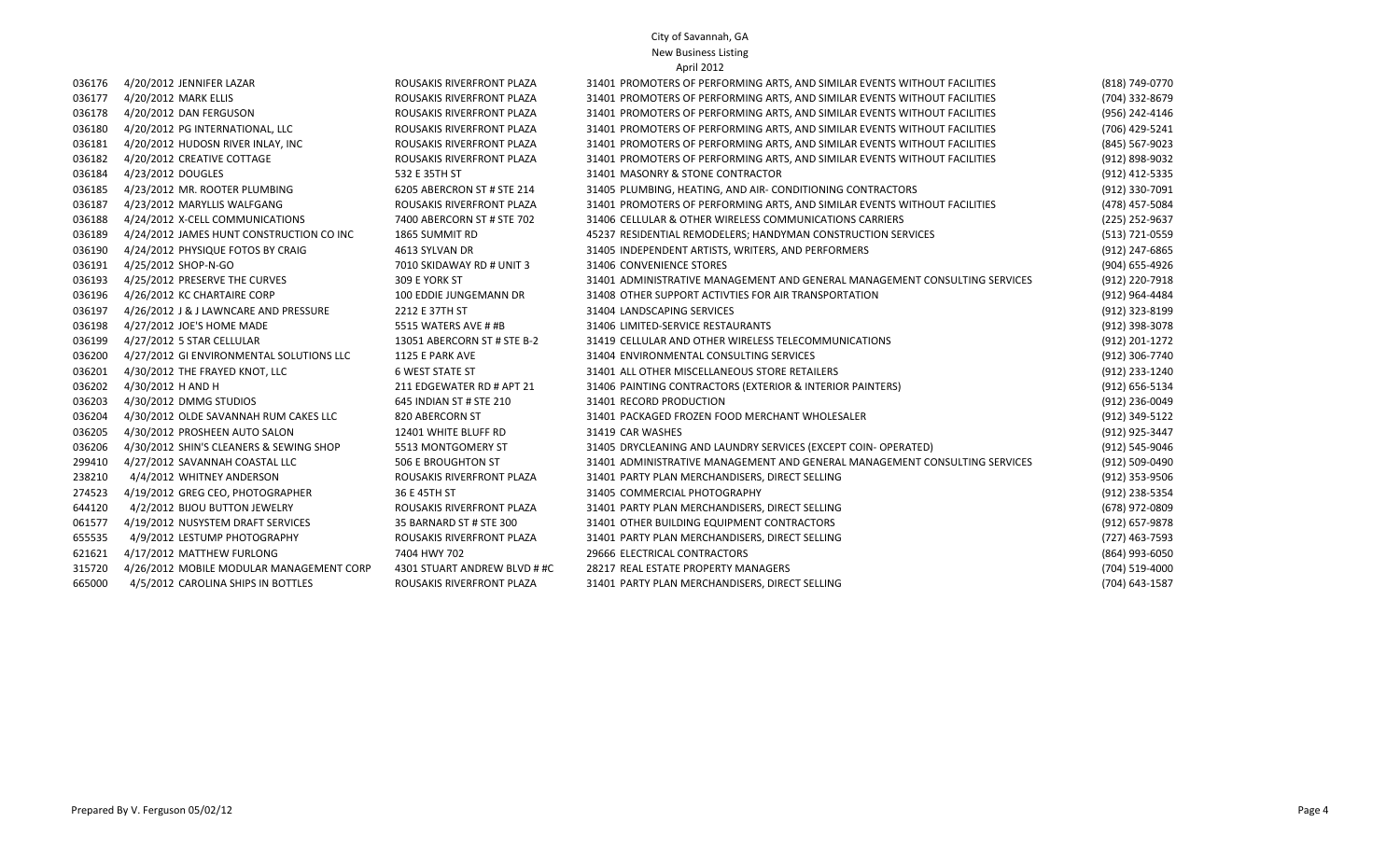| <b>Account</b> | Date |                                          |                                      |                                                                                           | <b>Telephone</b> |
|----------------|------|------------------------------------------|--------------------------------------|-------------------------------------------------------------------------------------------|------------------|
| <b>Number</b>  |      | <b>Opened</b> Business Name              | <b>Business Address</b>              | Zip Business Description                                                                  | <b>Number</b>    |
| 316221         |      | 5/21/2012 TANGERINAS                     | ROUSAKIS RIVERFRONT PLAZA            | 31401 PROMOTERS OF PERFORMING ARTS, AND SIMILAR EVENTS WITHOUT FACILITIES                 | (423) 622-6796   |
| 688046         |      | 5/16/2012 PAIKEA, LLC                    | 300 DRAYTON ST # STE 301             | 31401 REAL ESTATE PROPERTY MANAGERS                                                       | (912) 232-0407   |
| 729000         |      | 5/15/2012 RAM JACK OF SOUTH CAROLINA INC | 2075 US HWY 21                       | 29130 OTHER BUILDING FINISHING CONTRACTORS                                                | (866) 735-3085   |
| 339116         |      | 5/11/2012 HOBBIES GONE WILD              | ROUSAKIS RIVERFRONT PLAZA            | 31401 PROMOTERS OF PERFORMING ARTS, AND SIMILAR EVENTS WITHOUT FACILITIES                 | (770) 949-8778   |
| 074074         |      | 5/18/2012 INDIGO SHIPPING, INC           | 2601 SEABOARD COASTLINE DR           | 31415 GENERAL WAREHOUSING AND STORAGE                                                     | (912) 385-0955   |
| 638626         |      | 5/16/2012 EXTANT FAIR                    | 140 ABERCORN ST                      | 31401 SHOE STORES                                                                         | (912) 234-9001   |
| 441514         |      | 5/23/2012 W. H. BASS, INC                | 11300 JOHNS CREEK PKWY # STE 100     | 30097 COMMERCIAL, INSTITUTIONAL, RENOVATION-GENERAL CONTRACTOR RENOVATION, ADDITION & ALT | (770) 662-8430   |
| 117466         |      | 5/16/2012 WALLIN INC                     | 300 DRAYTON ST # STE 301             | 31401 REAL ESTATE PROPERTY MANAGERS                                                       | (912) 232-0407   |
| 344220         |      | 5/21/2012 DON MCCULLOUGH                 | ROUSAKIS RIVERFRONT PLAZA            | 31401 PROMOTERS OF PERFORMING ARTS, AND SIMILAR EVENTS WITHOUT FACILITIES                 | (727) 953-6213   |
| 355558         |      | 5/16/2012 TOBACCO PALACE OF SAVANNAH     | <b>139 E MONTGOMERY XRDS</b>         | 31406 TOBACCO STORES                                                                      | (912) 980-9039   |
| 156297         |      | 5/15/2012 SD NICHOLS ELECTRIC            | 4182 TILLY SWAMP RD                  | 29526 ELECTRICAL CONTRACTORS                                                              | (843) 399-7490   |
| 065656         |      | 5/4/2012 QUALITY ELECTRIC OF THE         | 239 LIBERTY HALL RD                  | 29445 ELECTRICAL CONTRACTORS                                                              | (843) 797-7603   |
| 036207         |      | 5/1/2012 JONATHAN SHUFF PHOTOGRAPHY LLC  | ROUSAKIS RIVERFRONT PLAZA            | 31401 PROMOTERS OF PERFORMING ARTS, AND SIMILAR EVENTS WITHOUT FACILITIES                 | (616) 550-3277   |
| 036208         |      | 5/1/2012 CRUSHABLE HATS, INC             | ROUSAKIS RIVERFRONT PLAZA            | 31401 PROMOTERS OF PERFORMING ARTS, AND SIMILAR EVENTS WITHOUT FACILITIES                 | (239) 281-3679   |
| 036209         |      | 5/1/2012 HANJIN SHIPPING AMERICA, LLC    | 6001 CHATHAM CENTER DR #140          | 31405 FREIGHT TRANSPORTATION ARRANGEMENT                                                  | (912) 233-6414   |
| 036210         |      | 5/1/2012 T PARKER HOST INC               | 101 BARNARD ST # STE 400             | 31401 FREIGHT TRANSPORTATION ARRANGEMENT                                                  | (912) 233-8800   |
| 036211         |      | 5/1/2012 OURLIFE CORPORATE OFFICE        | 1303 BULL ST                         | 31401 OFFICES OF PHYSICIANS (EXCEPT MENTAL HEALTH SPECIALISTS)                            | (912) 234-6041   |
| 036212         |      | 5/1/2012 THE OUR SKINNY BOUTIQUE         | 5353 REYNOLDS AVE # STE 102          | 31405 OFFICES OF PHYSICIANS (EXCEPT MENTAL HEALTH SPECIALISTS)                            | (912) 354-4687   |
| 036213         |      | 5/1/2012 SAVANNAH ROOFS, LLC             | 416 E 53RD ST                        | 31405 ROOFING CONTRACTOR                                                                  | (912) 682-0262   |
| 036214         |      | 5/1/2012 J & S CHARTER SERVICES          | 2015 TUSKEGEE ST                     | 31405 CHARTER BUS INDUSTRY                                                                | (912) 335-7276   |
| 036216         |      | 5/2/2012 ANGELA BEASLEY'S PUPPET PEOPLE  | ROUSAKIS RIVERFRONT PLAZA            | 31401 PROMOTERS OF PERFORMING ARTS, AND SIMILAR EVENTS WITHOUT FACILITIES                 | (912) 234-0701   |
| 036217         |      | 5/3/2012 DAIKIN MCQUAY GEORGIA           | 109 OWENS INDUSTRIAL DR # #B         | 31405 PLUMBING, HEATING, A/C CONTRACTORS                                                  | (912) 443-1888   |
| 036218         |      | 5/3/2012 RAINBOW #676                    | 14045 ABERCORN ST # STE 1516         | 31419 OTHER CLOTHING STORES                                                               | (904) 307-0838   |
| 036219         |      | 5/3/2012 STARKEY MORTGAGE                | 329 COMMERCIAL DR # #100             | 31406 REAL ESTATE CREDIT                                                                  | (912) 721-9370   |
| 036220         |      | 5/3/2012 CLIFTON DEMARKS II              | ROUSAKIS RIVERFRONT PLAZA            | 31401 PROMOTERS OF PERFORMING ARTS, AND SIMILAR EVENTS WITHOUT FACILITIES                 | (888) 331-8122   |
| 036221         |      | 5/3/2012 TAYLOR'S MOBILE CAR WASH &      | <b>1526 CHEVY CHASE RD</b>           | 31415 AUTOMOTIVE TRANSMISSION REPAIR                                                      | (912) 344-0536   |
| 036222         |      | 5/4/2012 GARY KENNEGIESSER               | ROUSAKIS RIVERFRONT PLAZA            | 31401 PROMOTERS OF PERFORMING ARTS, AND SIMILAR EVENTS WITHOUT FACILITIES                 | (440) 670-2897   |
| 036223         |      | 5/4/2012 LUKE HAMILTON                   | 164 LABLANC WAY                      | 30327 PROMOTERS OF PERFORMING ARTS, AND SIMILAR EVENTS WITHOUT FACILITIES                 | (912) 547-8248   |
| 362671         |      | 5/23/2012 COOPER LAW, LLC                | 5859 ABERCORN ST # STE 3             | 31405 OFFICES OF LAWYERS                                                                  | (912) 349-4128   |
| 036224         |      | 5/4/2012 TARRIN PATRICK LUPO             | 7400 ABERCORN ST # STE 705-22        | 31406 PROMOTERS OF PERFORMING ARTS, AND SIMILAR EVENTS WITHOUT FACILITIES                 | (912) 289-4411   |
| 036225         |      | 5/4/2012 JANET MCCRARY                   | <b>22 ST AUGUSTINE BEND</b>          | 31404 PROMOTERS OF PERFORMING ARTS, AND SIMILAR EVENTS WITHOUT FACILITIES                 | (770) 331-9053   |
| 036226         |      | 5/4/2012 CARLETTE'S                      | 131 WHITE MAGNOLIA CIR               | 31419 PROMOTERS OF PERFORMING ARTS, AND SIMILAR EVENTS WITHOUT FACILITIES                 | (912) 927-4020   |
| 036227         |      | 5/4/2012 N & D SPORTS                    | 2951 STATE ST                        | 6517 PROMOTERS OF PERFORMING ARTS, AND SIMILAR EVENTS WITHOUT FACILITIES                  | (203) 887-5274   |
| 036228         |      | 5/4/2012 PIRATES OF THE TREASURE COAST   | 1128 ROYAL PALM BEACH BLVD # STE 169 | 33411 PROMOTERS OF PERFORMING ARTS, AND SIMILAR EVENTS WITHOUT FACILITIES                 | (561) 792-9260   |
| 036229         |      | 5/4/2012 E.P.I.C CONSULTING &            | 1001 W VICTORY DR                    | 31405 CONSULTANT-CUSTOMER SERVICE MANAGEMENT CONSULTING SERVICE                           | (912) 604-2224   |
| 036230         |      | 5/4/2012 CHRIS SANGER                    | 511 E JONES ST # #B                  | 31401 ADMINISTRATIVE MANAGEMENT AND GENERAL MANAGEMENT CONSULTING SERVICES                | (718) 724-4045   |
| 036232         |      | 5/7/2012 BRO. OMAR'S OIL EMPORIUM        | 1822 MONTGOMERY ST                   | 31401 PARTY PLAN MERCHANDISERS, DIRECT SELLING                                            | (912) 398-3582   |
| 036233         |      | 5/7/2012 FUTURE INNOVATIONS, INC         | 6711 FOREST PARK DR # STE A & B      | 31406 MARKETING RESEARCH SERVICES                                                         | (201) 410-5914   |
| 036234         |      | 5/7/2012 A & L REMODELING                | 11400 WHITE BLUFF RD # UNIT 56       | 31419 RESIDENTIAL REMODELERS; HANDYMAN CONSTRUCTION SERVICES                              | (580) 278-2159   |
| 036235         |      | 5/8/2012 M & S MENSWEAR OUTLET           | 1900 E VICTORY DR # D1-D4            | 31404 FAMILY CLOTHING STORES                                                              | (912) 201-9898   |
| 036236         |      | 5/8/2012 KNESTRICK CONTRACTOR, INC       | 2964 SIDCO DR                        | 37204 COMMERCIAL, INSTITUTIONAL, RENOVATION-GENERAL CONTRACTOR RENOVATION, ADDITION & ALT | (614) 259-3755   |
| 036237         |      | 5/8/2012 LB ELECTRICAL CONTRACTING, LLC  | 12 FOREMAN HILL RD                   | 29910 ELECTRICAL CONTRACTORS                                                              | (843) 757-5009   |
| 036238         |      | 5/9/2012 STOPPERS N STUFF                | ROUSAKIS RIVERFRONT PLAZA            | 31401 PROMOTERS OF PERFORMING ARTS, AND SIMILAR EVENTS WITHOUT FACILITIES                 | (843) 706-2879   |
| 036239         |      | 5/9/2012 EDWARD JONES                    | 101 W PARK AVE # STE B               | 31401 SECURITIES AND COMMODITY EXCHANGES                                                  | (912) 233-8656   |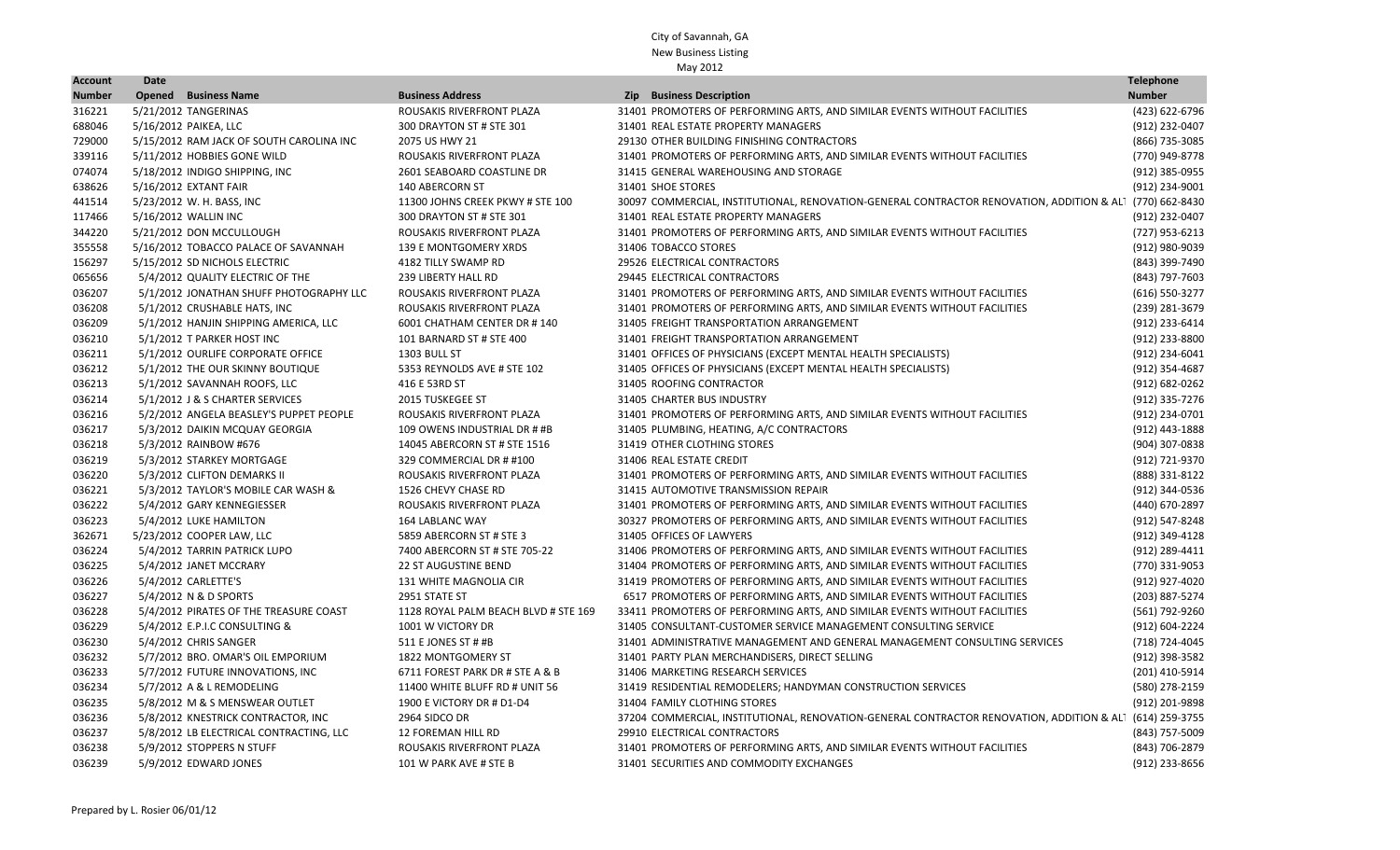# City of Savannah, GA

### New Business Listing May 2012

| 036240 | 5/9/2012 OLLIE OTSON, LLC                | <b>6 E LIBERTY ST</b>         | 31401 USED MERCHANDISE STORES                                             | (586) 863-8631   |
|--------|------------------------------------------|-------------------------------|---------------------------------------------------------------------------|------------------|
| 036241 | 5/9/2012 SCHNEIDER LOGISTICS             | 163 PORTSIDE CT               | 31401 MODEL SUPPLY SERVICES                                               | (912) 964-5556   |
| 036243 | 5/11/2012 OASIS POOLS                    | <b>16 VENTURA BLVD</b>        | 31419 ALL OTHER SPECIAL TRADE CONTRACTOR                                  | (912) 503-6116   |
| 036244 | 5/11/2012 IMMOTION MANAGEMENT OF WEALTH  | 12404 LARGO DR                | 31419 MISCELLANEOUS FINANICAL INVESTMENT ACTIVITIES                       | (912) 228-9441   |
| 036245 | 5/11/2012 CLOUD 9 MEDICAL SPA            | 11909 MCAULEY DR # STE 100 A2 | 31419 MASSEUSE/MASSAGE THERAPY                                            | (912) 925-3767   |
| 036246 | 5/11/2012 LEIGH GULDIG ILLUSTRATION      | 25 WEST PERRY ST              | 31401 GRAPHIC DESIGN SERVICES                                             | $(614)$ 404-9026 |
| 036247 | 5/14/2012 GORGEOUS GROOMING BY EUN YOUNG | 106 MONICA # BLVD             | 31419 PET CARE (EXCEPT VETERINARY) SERVICES                               | (912) 844-6073   |
| 036248 | 5/14/2012 X-CELL COMMUNICATIONS          | 2010 MARTIN LUTHER KING BLVD  | 31401 CELLULAR & OTHER WIRELESS COMMUNICATIONS CARRIERS                   | (912) 236-4776   |
| 036249 | 5/14/2012 GROOVY GURLZ                   | ROUSAKIS RIVERFRONT PLAZA     | 31401 PROMOTERS OF PERFORMING ARTS, AND SIMILAR EVENTS WITHOUT FACILITIES | (423) 339-0993   |
| 036250 | 5/15/2012 MOLINA'S PAINTING              | 125 TIBET AVE # APT 204B      | 31406 PAINTING CONTRACTORS (EXTERIOR & INTERIOR PAINTERS)                 | (912) 856-3097   |
| 036251 | 5/15/2012 MATTRESS FIRM                  | 5500 ABERCORN ST # STE 45     | 31405 FURNITURE STORES                                                    | (912) 721-8500   |
| 036252 | 5/16/2012 RB CONSTRUCTION                | <b>13 BRICKYARD ST</b>        | 31415 PAINTING CONTRACTORS (EXTERIOR & INTERIOR PAINTERS)                 | (678) 650-0119   |
| 036253 | 5/16/2012 SHIV CONVENIENCE #1            | 1899 SKIDAWAY RD              | 31405 CONVENIENCE STORES                                                  | (912) 401-0610   |
| 036254 | 5/16/2012 MAISON DE MACARONS INC         | 7001 SKIDAWAY RD              | 31406 RETAIL BAKERIES                                                     | (912) 665-9894   |
| 036255 | 5/16/2012 COSMOS MARINER PRODUCTIONS     | 304 COLUMBUS DR               | 31405 MOTION PICTURE AND VIDEO PRODUCTIONS                                | (912) 713-8411   |
| 036256 | 5/17/2012 ASPARAGUS SOAP CO              | ROUSAKIS RIVERFRONT PLAZA     | 31401 PROMOTERS OF PERFORMING ARTS, AND SIMILAR EVENTS WITHOUT FACILITIES | (706) 364-6161   |
| 036257 | 5/17/2012 ANGEL CARE EMS, LLC            | 2700A LOUISVILLE RD           | 31415 AMBULANCE SERVICES                                                  | (912) 655-4730   |
| 036258 | 5/17/2012 A PLUS JANITORIAL AND SUPPLY   | <b>19 MASTICK ST</b>          | 31404 JANITORIAL SERVICES                                                 | (919) 771-6129   |
| 036259 | 5/18/2012 LARRY'S LAWN SERVICE           | 1202 E 53RD ST                | 31404 LANDSCAPING SERVICES                                                | (912) 541-1984   |
| 036260 | 5/21/2012 OLAN MILLS                     | 33 W MONTGOMERY XRDS          | 31406 PHOTOGRAPHY STUDIOS, PORTRAIT                                       | (952) 826-4223   |
| 036261 | 5/21/2012 NIGHTTIME PRESS, LLC           | ROUSAKIS RIVERFRONT PLAZA     | 31401 PROMOTERS OF PERFORMING ARTS, AND SIMILAR EVENTS WITHOUT FACILITIES | (601) 750-7087   |
| 036262 | 5/21/2012 GLEN AUTREY                    | ROUSAKIS RIVERFRONT PLAZA     | 31401 PROMOTERS OF PERFORMING ARTS, AND SIMILAR EVENTS WITHOUT FACILITIES | (352) 377-5087   |
| 036263 | 5/21/2012 HUTCHISON ISLAND DEVELOPMENT   | 185 FIG ISLAND DR             | 31421 LESSORS OF OTHER REAL ESTATE PROPERTY                               | $(251)$ 431-6100 |
| 036264 | 5/21/2012 ANYTHING-GOES                  | 3131 BULL ST                  | 31401 OTHER CLOTHING STORES                                               | (904) 217-9150   |
| 036265 | 5/22/2012 QUALITY BARGAINS JANITORIAL    | 1116A E PARK AVE              | 31404 JANITORIAL SERVICES                                                 | (912) 233-5314   |
| 036266 | 5/22/2012 QUALITY INFO SERVICE           | 1116A E PARK AVE              | 31404 ADVERTISING AGENCIES                                                | (912) 233-5314   |
| 036267 | 5/22/2012 QUALITY BARGAINS MERCHANDISING | 1116A E PARK AVE              | 31404 PARTY PLAN MERCHANDISERS, DIRECT SELLING                            | (912) 508-2089   |
| 036268 | 5/22/2012 WAYNE J. WASILEWSKI            | ROUSAKIS RIVERFRONT PLAZA     | 31401 PROMOTERS OF PERFORMING ARTS, AND SIMILAR EVENTS WITHOUT FACILITIES | (912) 450-1876   |
| 036269 | 5/22/2012 PAW PEEPS LLC                  | 12 LORWOOD DR                 | 31406 ELECTRONIC SHOPPING INTERNET SALES                                  | (912) 484-3693   |
| 036270 | 5/22/2012 LOVE THE DRESS LLC             | 2312 ABERCORN ST # UNIT B     | 31401 BRIDAL GOWN SHOPS                                                   | (609) 923-9926   |
| 036272 | 5/23/2012 CARMEN BRABHAM/SHEILA ARNSDORF | ROUSAKIS RIVERFRONT PLAZA     | 31401 PROMOTERS OF PERFORMING ARTS, AND SIMILAR EVENTS WITHOUT FACILITIES | (912) 772-5090   |
| 036273 | 5/23/2012 BARB RUBIS                     | ROUSAKIS RIVERFRONT PLAZA     | 31401 PROMOTERS OF PERFORMING ARTS, AND SIMILAR EVENTS WITHOUT FACILITIES | (412) 260-5241   |
| 036275 | 5/23/2012 PAMELA WELTY                   | ROUSAKIS RIVERFRONT PLAZA     | 31401 PROMOTERS OF PERFORMING ARTS, AND SIMILAR EVENTS WITHOUT FACILITIES | (828) 625-8567   |
| 036276 | 5/24/2012 BARKOSKIE ELECTRIC SERVICE INC | 953 SHETTER AVE               | 32250 ELECTRICAL CONTRACTORS                                              | (904) 246-4731   |
| 036277 | 5/24/2012 KITCHENS ON THE SQUARE         | 38 BARNARD ST                 | 31401 ALL OTHER HOME FURNISHINGS STORES                                   | (912) 236-0100   |
| 036280 | 5/24/2012 HOME FIELDS, INC               | ROUSAKIS RIVERFRONT PLAZA     | 31401 PROMOTERS OF PERFORMING ARTS, AND SIMILAR EVENTS WITHOUT FACILITIES | (404) 664-4411   |
| 036281 | 5/24/2012 QUALITY ELECTRICAL SYSTEM INC  | 2735 DEPOT RD                 | 29902 ELECTRICAL CONTRACTORS                                              | (843) 521-2054   |
| 036282 | 5/24/2012 BRABHAM'S PRODUCE              | 8001 WATERS AVE               | 31406 PARTY PLAN MERCHANDISERS, DIRECT SELLING                            | (912) 512-1223   |
| 036283 | 5/24/2012 FEDERAL EXPRESS CORPORATION    | 51 NICHOLSON DR               | 31408 COURIERS                                                            | (912) 966-1301   |
| 036284 | 5/25/2012 KAY BOWMAN                     | ROUSAKIS RIVERFRONT PLAZA     | 31401 PROMOTERS OF PERFORMING ARTS, AND SIMILAR EVENTS WITHOUT FACILITIES | (561) 251-4046   |
| 036285 | 5/25/2012 PURSONALITIES PLUS             | ROUSAKIS RIVERFRONT PLAZA     | 31401 PROMOTERS OF PERFORMING ARTS, AND SIMILAR EVENTS WITHOUT FACILITIES | (704) 598-0448   |
| 335530 | 5/18/2012 CASA BLANCA ENTERPRISES        | 10612 ABERCORN ST # APT D14   | 31419 PAINTING CONTRACTORS (EXTERIOR & INTERIOR PAINTERS)                 | (912) 596-7625   |
| 036287 | 5/25/2012 ESTREA USA, LLC                | 7804 ABERCORN ST              | 31406 ALL OTHER MISCELLANEOUS STORE RETAILERS                             | (912) 856-0403   |
| 036288 | 5/25/2012 TRADER LOUIE'S                 | 111B W CONGRESS ST            | 31401 FULL SERVICE RESTAURANT                                             | (912) 235-4411   |
| 036289 | 5/29/2012 DOROTHY'S TO GO                | 284 PENNSYLVANIA AVE          | 31404 LIMITED-SERVICE RESTAURANTS                                         | (912) 323-7010   |
| 036290 | 5/29/2012 KNOCK OUT THRIFT STORE         | 2120 WATERS AVE               | 31404 USED MERCHANDISE STORES                                             | (912) 349-2197   |
|        |                                          |                               |                                                                           |                  |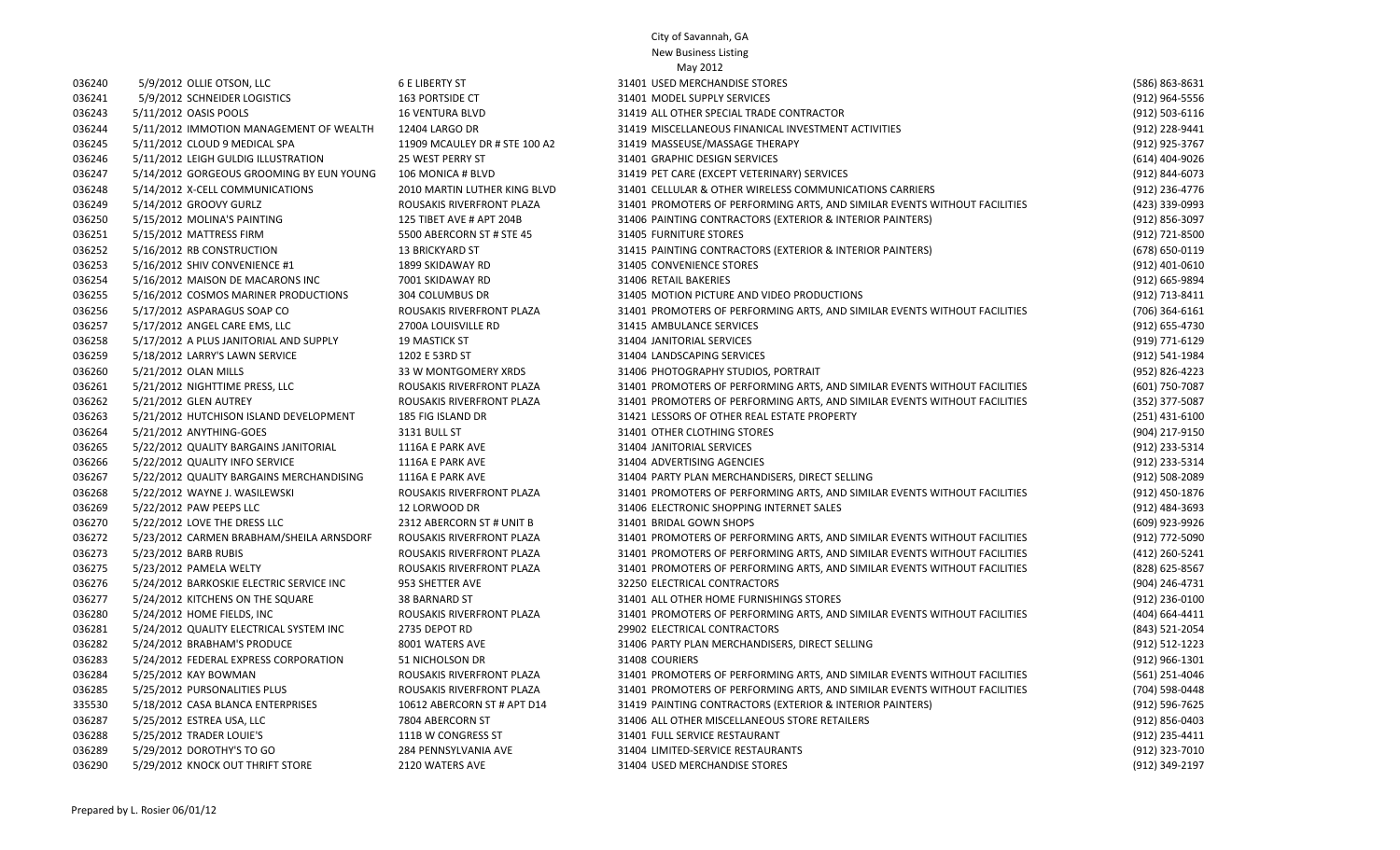# City of Savannah, GA

## New Business Listing May 2012

| 036291 | 5/29/2012 SKULLFACE REDEYED ENT. LLC   | 1439 ELEANOR ST                | 31415 PROMOTERS OF PERFORMING ARTS, SPORTS, AND SIMILAR EVENTS WITHOUT FACILITIES         | (912) 232-5142 |
|--------|----------------------------------------|--------------------------------|-------------------------------------------------------------------------------------------|----------------|
| 036292 | 5/29/2012 SHIFT CREATIVE LLC           | 125 MLK JR BLVD                | 31401 OTHER SPECIALIZED DESIGN SERVICES                                                   | (912) 210-3504 |
| 036293 | 5/29/2012 BLESS'N COMPANY, INC         | 5302 FREDERICK ST # STE 201    | 31405 ACCOUNTING, BOOKKEEPING SERVICES                                                    | (912) 692-1144 |
| 036294 | 5/29/2012 BODACIOUS PENS               | ROUSAKIS RIVERFRONT PLAZA      | 31401 PROMOTERS OF PERFORMING ARTS, AND SIMILAR EVENTS WITHOUT FACILITIES                 | (321) 403-0919 |
| 036295 | 5/29/2012 BLISSFUL BUDDHA PET SERVICES | 1319 JEFFERSON ST              | 31401 PET CARE (EXCEPT VETERINARY) SERVICES                                               | (337) 356-9210 |
| 036296 | 5/30/2012 JAIME MARSH                  | ROUSAKIS RIVERFRONT PLAZA      | 31401 PROMOTERS OF PERFORMING ARTS, AND SIMILAR EVENTS WITHOUT FACILITIES                 | (912) 690-7274 |
| 036297 | 5/30/2012 TWIN TIGER TATTOO            | 54 W MONTGOMERY XRDS # STE 5   | 31406 OTHER PERSONAL CARE SERVICES                                                        | (912) 920-6200 |
| 036298 | 5/30/2012 BODY CENTRAL                 | 7804 ABERCORN ST # #190        | 31406 WOMEN'S CLOTHING STORES                                                             | (912) 692-1075 |
| 036299 | 5/30/2012 PORT LIFE PRODUCTIONS        | 4301 CLINCH ST                 | 31405 RECORD PRODUCTION                                                                   | (912) 596-7004 |
| 036300 | 5/30/2012 INSTITUTE OF CINEMATIC ARTS  | 12 W STATE ST # 3RD/4TH FL     | 31401 ALL OTHER MISCELLANEOUS SCHOOLS AND INSTRUCTION                                     | (843) 290-8170 |
| 036301 | 5/30/2012 PLAN IT GREEN DESIGN, LLC    | 1833 E DERENNE AVE             | 31406 INTERIOR DESIGN SERVICES                                                            | (843) 290-9017 |
| 036302 | 5/30/2012 JENNY CRAIG WEIGHT LOSS      | 10010 ABERCORN ST # STE 2B     | 31406 WEIGHT REDUCER CENTER                                                               | (864) 346-2427 |
| 036303 | 5/31/2012 CLAYCO INC                   | 2199 INNERBELT BUS CTR DR      | 63114 COMMERCIAL, INSTITUTIONAL, RENOVATION-GENERAL CONTRACTOR RENOVATION, ADDITION & ALT | (314) 429-5100 |
| 036304 | 5/31/2012 MR PIZZA                     | 214 W BOUNDARY ST              | 31401 FULL SERVICE RESTAURANT                                                             | (912) 236-6120 |
| 036305 | 5/31/2012 LEALON MCLEOD                | ROUSAKIS RIVERFRONT PLAZA      | 31401 PROMOTERS OF PERFORMING ARTS, AND SIMILAR EVENTS WITHOUT FACILITIES                 | (864) 592-2587 |
| 603182 | 5/9/2012 INTRACOASTAL DESIGN INC       | ROUSAKIS RIVERFRONT PLAZA      | 31401 PROMOTERS OF PERFORMING ARTS, AND SIMILAR EVENTS WITHOUT FACILITIES                 | (910) 270-8969 |
| 206740 | 5/16/2012 A PERSONAL TOUCH             | 2112 E 57TH ST                 | 31404 JANITORIAL SERVICES                                                                 | (912) 713-9530 |
| 354145 | 5/3/2012 STARKEY MORTGAGE              | 6600 ABERCORN ST # #100        | 31405 REAL ESTATE CREDIT                                                                  | (912) 721-9494 |
| 447110 | 5/14/2012 BROUGHTON MARKET             | 32 E BROUGHTON ST              | 31401 CONVENIENCE STORES                                                                  | (912) 659-6884 |
| 080108 | 5/31/2012 ABOVE THE STREET, LLC        | 310 W BROUGHTON ST # UNIT 3011 | 31401 REAL ESTATE PROPERTY MANAGERS                                                       | (912) 660-0964 |
|        |                                        |                                |                                                                                           |                |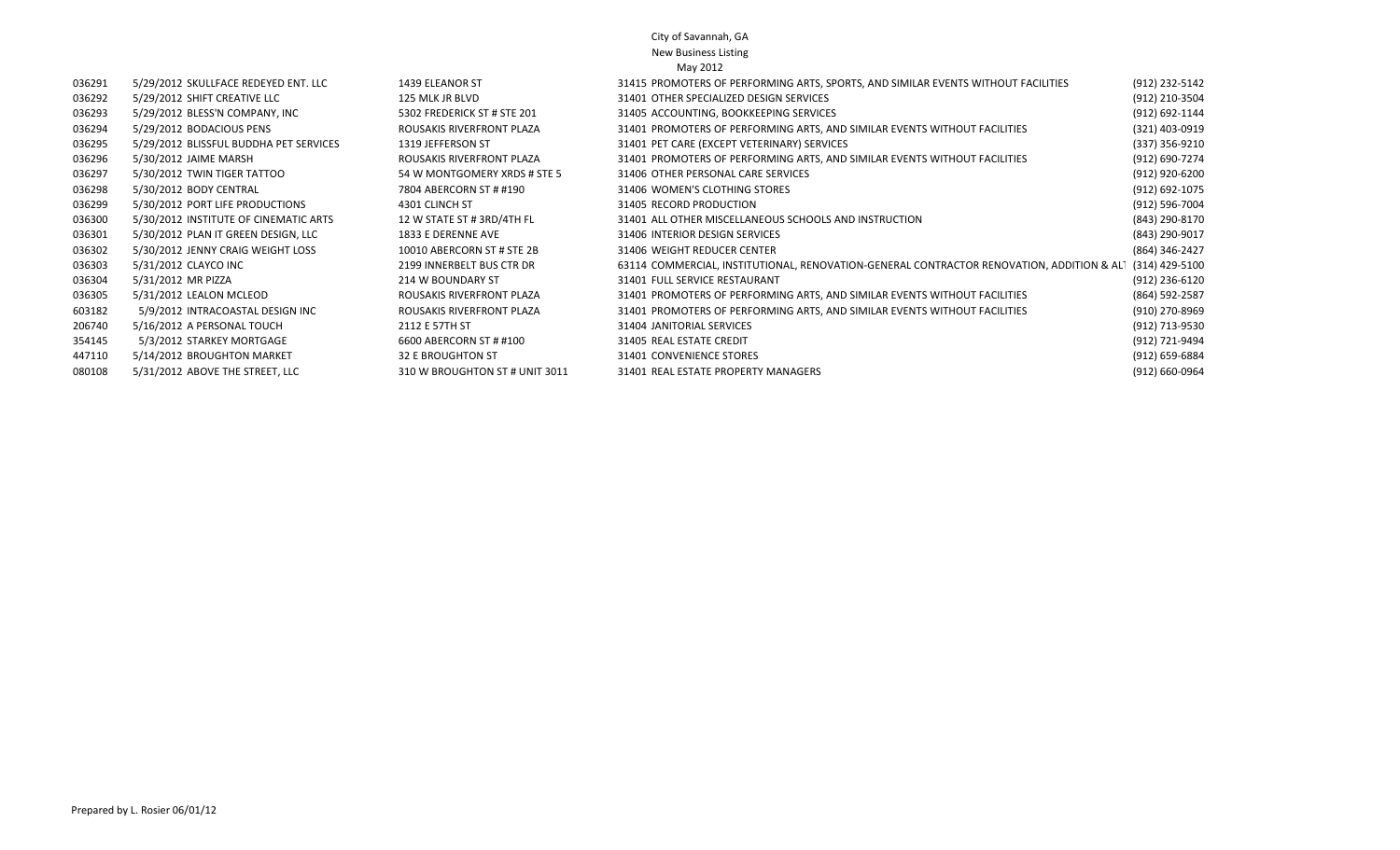# City of Savannah, GA New Business Listing June 2012

| Account | Date                                     |                                |                                                                                 | Telephone        |
|---------|------------------------------------------|--------------------------------|---------------------------------------------------------------------------------|------------------|
| Number  | Opened Business Name                     | <b>Business Address</b>        | <b>Business Description</b><br>Zip                                              | Number           |
| 062232  | 6/14/2012 CHURCH'S CHICKEN               | 1503 MONTGOMERY ST             | 31401 LIMITED-SERVICE RESTAURANTS                                               | (912) 234-5132   |
| 277920  | 6/1/2012 PERSELPHONIE'S CLEANING         | 913 W 40TH ST                  | 31415 JANITORIAL SERVICES                                                       | (912) 200-3074   |
| 636206  | 6/6/2012 GREAT SAVANNAH RACES MUSEUM     | 411 ABERCORN ST                | 31401 USED MERCHANDISE STORES                                                   | (912) 398-4785   |
| 060712  | 6/18/2012 BON APPETIT @ SCAD FOOD TRUCK1 | 201 W OGLETHORPE AVE           | 31401 MOBILE FOOD SERVICES                                                      | (912) 525-7004   |
| 335059  | 6/6/2012 PAWS N CLAWS                    | 202 W 37TH ST # B              | 31401 PET CARE (EXCEPT VETERINARY) SERVICES                                     | (912) 659-3573   |
| 335164  | 6/8/2012 WINNING ARTIST INCORPORATED     | 4613 LANIER DR                 | 31405 BOOK PUBLISHERS                                                           | (912) 401-1928   |
| 208453  | 6/14/2012 CHURCH'S CHICKEN               | 4119 MONTGOMERY ST             | 31401 LIMITED-SERVICE RESTAURANTS                                               | (912) 234-5132   |
| 040711  | 6/18/2012 BON APPETIT @ SCAD J.O 26238   | 201 W OGLETHORPE AVE           | 31401 FULL SERVICE RESTAURANT                                                   | (912) 525-7004   |
| 036306  | 6/1/2012 INTERNAL MEDICINE OF SAVANNAH   | 130 STEPHENSON AVE # STE 102   | 31406 OFFICES OF PHYSICIANS (EXCEPT MENTAL HEALTH SPECIALISTS)                  | (912) 349-6624   |
| 036307  | 6/1/2012 YC CUSTOM GLASS & CANDLES       | ROUSAKIS RIVERFRONT PLAZA      | 31401 PROMOTERS OF PERFORMING ARTS, AND SIMILAR EVENTS WITHOUT FACILITIES       | (404) 247-0494   |
| 036308  | 6/1/2012 REPICCI'S                       | 7804 ABERCORN ST               | 31406 SNACK AND NONALCOHOLIC BEVERAGE BARS                                      | (912) 596-0171   |
| 036309  | 6/1/2012 XCLUSIVE                        | 11 SMART ST                    | 31415 PARTY PLAN MERCHANDISERS, DIRECT SELLING                                  | (912) 631-8941   |
| 036310  | 6/4/2012 PRIORITY NURSE STAFFING, LLC    | 4651 SALISBURY RD # STE 451    | 32256 EMPLOYMENT PLACEMENT AGENCIES                                             | (904) 242-2825   |
| 036311  | 6/4/2012 FREEDOM BUILDERS ENTERPRISES    | 810 W 39TH ST                  | 31415 APPLIANCE REPAIR AND MAINTENANCE                                          | (912) 414-3450   |
| 036312  | 6/4/2012 READY4LEARNINGCLUB              | 1216 E 37TH ST                 | 31404 EDUCATIONAL SUPPORT SERVICES                                              | (912) 507-1483   |
| 036315  | 6/5/2012 GRANT PRESSURE WASHER           | 1003 W 50TH ST                 | 31405 OTHER SERVICES TO BUILDINGS AND DWELLINGS                                 | (912) 503-4500   |
| 036317  | 6/5/2012 HAPPY FLOWERS                   | 3174 GLEN HOLLOW DRIVE         | 30273 PARTY PLAN MERCHANDISERS, DIRECT SELLING                                  | (770) 728-2645   |
| 036318  | 6/6/2012 BRADLEY CONSTRUCTION CO, INC    | 2119 NE COACHMAN RD            | 33765 RESIDENTIAL REMODELERS; HANDYMAN CONSTRUCTION SERVICES                    | (727) 442-3117   |
| 036319  | 6/6/2012 THE DINER ON ABERCORN           | 7202 ABERCORN ST               | 31406 FULL SERVICE RESTAURANT                                                   | (912) 356-5877   |
| 036320  | 6/6/2012 WEICHERT REALTORS-THE SUMNER    | 413 E LIBERTY ST               | 31401 OFFICES OF REAL ESTATE AGENTS AND BROKERS                                 | (912) 356-0010   |
| 036321  | 6/7/2012 SAVANNAH CASE MANAGEMENT, LLC   | 5618 WHITE BLUFF RD # STE C    | 31405 HOME HEALTH CARE SERVICES                                                 | $(912)$ 355-6600 |
| 036322  | 6/7/2012 HOFFMAN'S WATCH REPAIR          | 115 OGLETHORPE PROF CT # STE 6 | 31406 OTHER PERSONAL AND HOUSEHOLD GOODS REPAIR AND MAINTENANCE                 | (912) 354-8137   |
| 036323  | 6/7/2012 CLOSET & CABINET EXPERTS, LLC   | 77 ROSS RD                     | 31405 WOOD KITCHEN CABINET AND COUNTERTOP MANUFACTURING                         | (912) 313-9944   |
| 036324  | 6/8/2012 A.C.R CONSTRUCTION              | 903 W 36TH ST                  | 31415 PAINTING AND WALL COVERING CONTRACTORS                                    | (912) 234-6254   |
| 036325  | 6/8/2012 CLOSET & CABINET EXPERTS, LLC   | 7601 WATERS AVE # STE I        | 31406 OTHER BUILDING MATERIAL DEALERS                                           | (912) 691-2626   |
| 036326  | 6/8/2012 ASENTREE PRIVATE CARE, LLC      | 12405 SUNNYBROOK RD            | 31419 ALL OTHER PERSONAL SERVICES                                               | (912) 344-0807   |
| 036327  | 6/11/2012 SAPRIL SOFT, LLC               | 2366 SHIRLEY DR                | 31404 CUSTOM COMPUTER PROGRAMMING SERVICES                                      | (912) 247-7286   |
| 036328  | 6/12/2012 REDBOX AUTOMATED RETAIL, LLC   | 1128 E DERENNE AVE             | 31405 VIDEO TAPE AND DISC RENTAL                                                | (630) 756-8978   |
| 036329  | 6/13/2012 INFINITY ELECTRIC COMPANY      | <b>6 VAN NUYS BLVD</b>         | 31419 ELECTRICAL CONTRACTORS                                                    | (912) 247-8779   |
| 036330  | 6/13/2012 T'S TRUCKING                   | 343 BUNTING DR                 | 31404 GENERAL FREIGHT TRUCKING, LOCAL                                           | (912) 507-3825   |
| 036331  | 6/14/2012 RAZOR SHARP RECORDS SOUTH      | 645 INDIAN ST # STE 206        | 31401 PROMOTERS OF PERFORMING ARTS, SPORTS, AND SIMILAR EVENTS WITH FACILITIES  | (912) 236-0049   |
| 036332  | 6/14/2012 FITNESS ON BROUGHTON           | <b>1 E BROUGHTON ST</b>        | 31401 FITNESS AND RECREATIONAL SPORTS CENTERS                                   | (912) 209-0071   |
| 036333  | 6/14/2012 PIRATES & PRIVATEERS IN        | 1506 E 51ST ST                 | 31404 TOURIST GUIDE SERVICES (REGULATED)                                        | (912) 571-2330   |
| 036334  | 6/15/2012 THE HANG UP                    | 2145 E 38TH ST                 | 31404 FRAMING CONTRACTOR                                                        | (912) 484-0231   |
| 036335  | 6/15/2012 ROYAL RESTROOMS OF THE         | 2011 MILLS B LANE BLVD         | 31405 TRUCK, UTILITY, TRAILER, AND RV (RECREATIONAL VEHICLE) RENTAL AND LEASING | (866) 652-3255   |
| 036336  | 6/15/2012 JUSTIN HEALTH SYSTEMS, INC     | 6606 ABERCORN ST # STE 206     | 31405 HOME HEALTH CARE SERVICES                                                 | (404) 578-0379   |
| 036338  | 6/15/2012 BLUEWAVE NETWORK ENGINEERING   | 7 E CONGRESS ST # STE 903      | 31401 SERVICE MACHINERY AND EQUIPMENT REPAIR AND MAINTENANCE                    | (866) 757-6520   |
| 036339  | 6/18/2012 HARVINSTONE, LLC               | 4131 OGEECHEE RD # STE 104-A   | 31405 SINGLE FAMILY HOUSING CONSTRUCTION                                        | (912) 234-9690   |
| 036340  | 6/18/2012 BON APPETIT @ SCAD FOOD TRUCK2 | 201 W OGLETHORPE AVE           | 31401 MOBILE FOOD SERVICES                                                      | (912) 525-7004   |
| 036341  | 6/18/2012 BON APPETIT @ SCAD STARBUCKS   | 302 W BOUNDARY ST              | 31401 COFFEE SHOPS ON PREMISE BREWING                                           | (912) 525-8410   |
| 036342  | 6/18/2012 BON APPETIT @ SCAD CATERING    | 231 W BOUNDARY ST              | 31401 CATERERS                                                                  | (912) 525-9118   |
| 036343  | 6/18/2012 BON APPETIT @ SCAD BOBBIE'S    | 1402 HABERSHAM ST              | 31401 FULL SERVICE RESTAURANT                                                   | (912) 525-6640   |
| 036344  | 6/18/2012 BON APPETIT @ SCAD STREAMLINER | 120 W HENRY ST                 | 31401 FULL SERVICE RESTAURANT                                                   | (912) 525-6671   |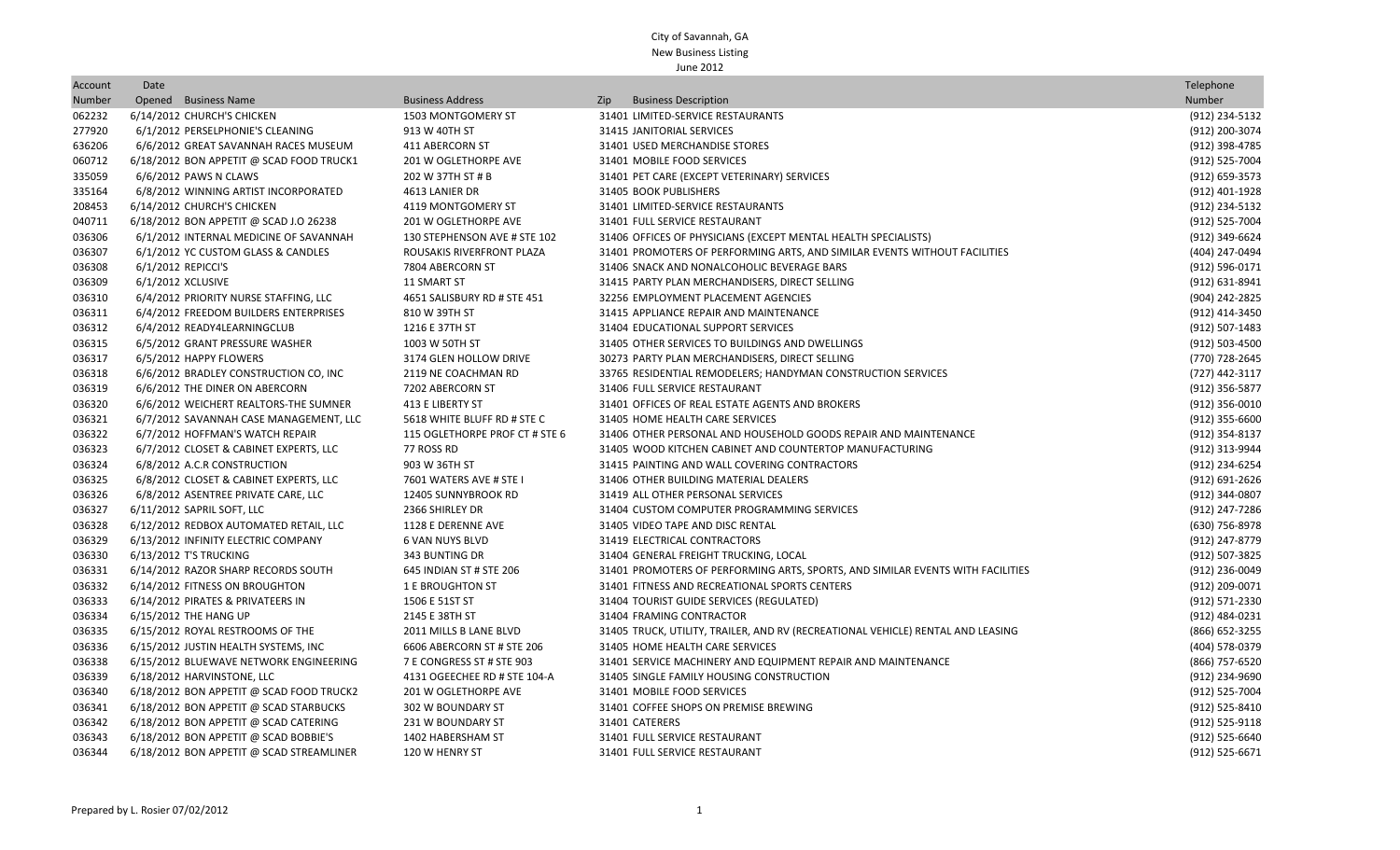|        |                                          |                               | New Business Listing                                                                          |                  |
|--------|------------------------------------------|-------------------------------|-----------------------------------------------------------------------------------------------|------------------|
|        |                                          |                               | June 2012                                                                                     |                  |
| 036345 | 6/18/2012 BON APPETIT @ SCAD TURNER MKT  | 302 W BOUNDARY ST             | 31401 FULL SERVICE RESTAURANT                                                                 | (912) 525-8410   |
| 036346 | 6/18/2012 BON APPETIT @ SCAD KAPPA       | 120 MONTGOMERY ST             | 31405 FULL SERVICE RESTAURANT                                                                 | (912) 525-8410   |
| 036347 | 6/18/2012 BON APPETIT @ SCAD CHOWDER BAR | 231 W BOUNDARY ST             | 31401 FULL SERVICE RESTAURANT                                                                 | (912) 525-9118   |
| 036348 | 6/18/2012 BON APPETIT @ SCAD TURNER      | 302 W BOUNDARY ST             | 31401 FULL SERVICE RESTAURANT                                                                 | (912) 525-8410   |
| 036349 | 6/18/2012 BON APPETIT @ SCAD EINSTEIN    | 3515 MONTGOMERY ST            | 31405 FULL SERVICE RESTAURANT                                                                 | (912) 525-7004   |
| 036350 | 6/18/2012 BON APPETIT @ SCAD SHACK 26239 | 3515 MONTGOMERY ST            | 31405 FULL SERVICE RESTAURANT                                                                 | (912) 525-7004   |
| 036351 | 6/18/2012 BON APPETIT @ SCAD CAFE 26237  | 231 W BOUNDARY ST             | 31401 FULL SERVICE RESTAURANT                                                                 | (912) 525-7270   |
| 036352 | 6/18/2012 RON'S QUALITY PAINTING         | 101 W ANDERSON ST             | 31401 PAINTING CONTRACTORS (EXTERIOR & INTERIOR PAINTERS)                                     | (843) 227-0924   |
| 036353 | 6/19/2012 DJ HOTROD'S MIXTAPES           | 3206 HOPKINS ST               | 31405 PARTY PLAN MERCHANDISERS, DIRECT SELLING                                                | (912) 503-1236   |
| 036354 | 6/19/2012 LINCOLN HARRIS, LLC            | 33 BULL ST                    | 31401 REAL ESTATE PROPERTY MANAGERS' OFFICES, COMMERCIAL                                      | (704) 714-7600   |
| 036355 | 6/19/2012 D. THOMAS ROOFING CO. INC      | 2013 N KERR AVE               | 28405 ROOFING CONTRACTOR                                                                      | $(910)$ 798-8606 |
| 036356 | 6/21/2012 HOME STYLE LIVING PCH          | 314 GODSELLS ST               | 31405 NURSING CARE FACILITIES                                                                 | (912) 695-4778   |
| 036357 | 6/20/2012 PORTLINK TRUCKING              | 2817 TREMONT RD               | 31405 GENERAL FREIGHT TRUCKING, LONG DISTANCE, TRUCKLOAD                                      | (912) 236-2660   |
| 036358 | 6/21/2012 D'S BONTON                     | 1801 WATERS AVE               | 31404 FULL SERVICE RESTAURANT                                                                 | (912) 349-0653   |
| 036360 | 6/22/2012 ALEX CUSTOMS                   | 1930 MILLS B LANE             | 31405 ALL OTHER AUTOMOTIVE REPAIR AND MAINTENANCE                                             | (912) 503-8172   |
| 036361 | 6/22/2012 EX NIHILO                      | 7 E CONGRESS ST # STE 505     | 31401 CUSTOM COMPUTER PROGRAMMING SERVICES                                                    | (301) 367-7563   |
| 036362 | 6/22/2012 STAFF ZONE                     | 1610 W BAY ST                 | 31415 EMPLOYMENT PLACEMENT AGENCIES                                                           | (912) 965-9120   |
| 036363 | 6/22/2012 LONNIE ROOFING                 | 823 E 34TH ST                 | 31401 ROOFING CONTRACTOR                                                                      | (912) 631-9477   |
| 036364 | 6/25/2012 BE GOOD ICE CREAM              | 19 W DUFFY ST                 | 31401 MOBILE FOOD SERVICES                                                                    | (406) 218-8069   |
| 036365 | 6/25/2012 COASTAL ACUPUNCTURE            | 2431-C HABERSHAM ST           | 31405 OFFICES OF PHYSICIANS (EXCEPT MENTAL HEALTH SPECIALISTS)                                | (912) 414-6461   |
| 036366 | 6/25/2012 OMNI SYSTEMS INCORPORATED      | 7 E CONGRESS ST # STE 505     | 31401 CUSTOM COMPUTER PROGRAMMING SERVICES                                                    | (800) 207-6664   |
| 036367 | 6/25/2012 3G, GAS GOODS GRUB             | 703 WHEATON ST                | 31401 GASOLINE STATIONS WITH CONVENIENCE STORES                                               | (912) 335-8063   |
| 036368 | 6/25/2012 JACKIE'S JANITORIAL            | 1901 KINGSTOWN DR # APT 16    | 31404 JANITORIAL SERVICES                                                                     | (912) 660-3155   |
| 036369 | 6/25/2012 FORTNEY & WEYGANDT, INC        | 31269 BRADLEY RD              | 44070 COMMERCIAL, INSTITUTIONAL, RENOVATION-GENERAL CONTRACTOR RENOVATION, ADDITION & ALTERAT | (440) 716-4000   |
| 036371 | 6/26/2012 BRIAN DAVIS SALON              | 5525 ABERCORN ST # STE 25     | 31405 BEAUTY SALONS                                                                           | (912) 351-0600   |
| 036372 | 6/26/2012 NAWAR PSYCHIATRY, LLC          | 800 COMMERCIAL CT # 2ND FLOOR | 31406 OFFICES OF PHYSICIANS, MENTAL HEALTH SPECIALISTS                                        | (912) 509-0597   |
| 036373 | 6/26/2012 TOP GUN PRESSURE WASHING INNOV | 12 W QUAIL HOLLOW COURT       | 31419 OTHER SERVICES TO BUILDINGS AND DWELLINGS                                               | (912) 675-6176   |
| 036374 | 6/26/2012 NICK GRASSI ROOFING AND GUTTER | 11120 RIMES AVE               | 31419 RESIDENTIAL REMODELERS; HANDYMAN CONSTRUCTION SERVICES                                  | (912) 656-1439   |
| 036375 | 6/26/2012 M & O TRUCKING                 | 2017 LEWDEN STREET            | 31415 GENERAL FREIGHT TRUCKING, LONG DISTANCE, TRUCKLOAD                                      | (912) 508-2107   |
| 036376 | 6/27/2012 EnVme SALON PLUS, INC          | 5501 ABERCORN ST # STE B      | 31405 BEAUTY SALONS                                                                           | (912) 604-6325   |
| 036377 | 6/27/2012 RABEY SERVICES, LLC            | 2824 TREMONT RD               | 31405 ELECTRICAL CONTRACTORS                                                                  | (912) 238-0707   |
| 036378 | 6/27/2012 SM CONSULTING                  | 705 E 32ND ST                 | 31401 ADMINISTRATIVE MANAGEMENT AND GENERAL MANAGEMENT CONSULTING SERVICES                    | (912) 659-4440   |
| 036379 | 6/27/2012 HELIX ENTERPRISES, INC         | 7 E CONGRESS ST # STE 505     | 31401 COMMERCIAL, INSTITUTIONAL, RENOVATION-GENERAL CONTRACTOR RENOVATION, ADDITION & ALTERAT | (866) 772-5110   |
| 036380 | 6/27/2012 BRENDA M BOAEN                 | ROUSAKIS RIVERFRONT PLAZA     | 31401 PROMOTERS OF PERFORMING ARTS, AND SIMILAR EVENTS WITHOUT FACILITIES                     | (912) 352-7715   |
| 036381 | 6/27/2012 SAVANNAH SUNGLASSES            | 423 EAST RIVER STREET # A     | 31401 OPTICAL GOODS STORES                                                                    | (843) 422-9699   |
| 036382 | 6/27/2012 JOCKO BEAN COOLERS             | 225 E 50TH ST                 | 31405 PARTY PLAN MERCHANDISERS, DIRECT SELLING                                                | (251) 583-5431   |
| 036383 | 6/28/2012 REPICCI'S                      | REYNOLDS SQUARE               | 31401 MOBILE FOOD SERVICES                                                                    | (912) 596-0171   |
| 036384 | 6/28/2012 JIM'S QUICK STOP               | 922 PENNSYLVANIA AVE          | 31404 CONVENIENCE STORES                                                                      | (912) 349-0733   |
| 036385 | 6/29/2012 HAZEL BERGER PHOTOGRAPHY       | ROUSAKIS RIVERFRONT PLAZA     | 31401 PROMOTERS OF PERFORMING ARTS, AND SIMILAR EVENTS WITHOUT FACILITIES                     | (404) 557-9859   |
| 036386 | 6/29/2012 ROYAL BEAUTY SUPPLY            | 2125 E VICTORY DRIVE          | 31404 COSMETICS, BEAUTY SUPPLIES, AND PERFUME STORES                                          | (912) 356-1880   |
| 036387 | 6/29/2012 CHARLES A PETTY                | 1 S STILLWOOD COURT           | 31419 INDEPENDENT ARTISTS, WRITERS, AND PERFORMERS                                            | (912) 571-1501   |
| 036388 | 6/29/2012 LANE FLOORS, LLC               | 74 HIDDEN LAKES CIR           | 29910 OTHER PERSONAL AND HOUSEHOLD GOODS REPAIR AND MAINTENANCE                               | (843) 815-2238   |
| 036389 | 6/29/2012 RICHARD L STEWART              | <b>TELFAIR SQUARE</b>         | 31401 PROMOTERS OF PERFORMING ARTS, AND SIMILAR EVENTS WITHOUT FACILITIES                     | (813) 289-8149   |
| 036390 | 6/29/2012 A+ COMFORT INSULATION          | <b>15 HUGHES AVE</b>          | 31406 DRYWALL, PLASTERING, ACOUSTIC & INSULATION CONTRACTOR                                   | (912) 713-9977   |
| 080155 | 6/6/2012 LUCKY SAVANNAH VACATION RENTAL  | 537 E LIBERTY ST # UNIT D     | 31401 LESSORS OF OTHER REAL ESTATE PROPERTY                                                   | (912) 484-3933   |

City of Savannah, GA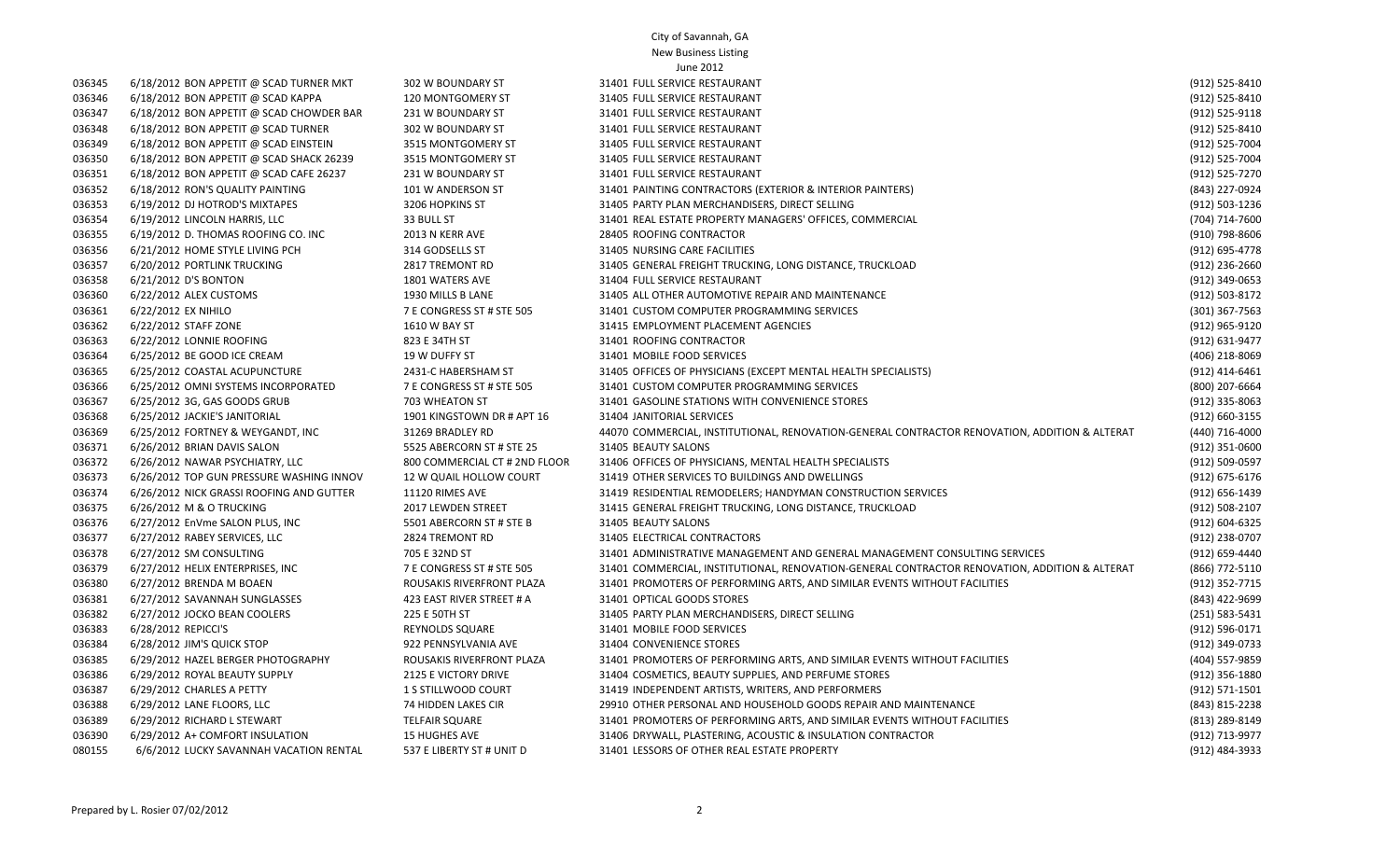# City of Savannah, GA New Business Listing July 2012

| Account |                                          |                              |                                                                                               | Telephone      |
|---------|------------------------------------------|------------------------------|-----------------------------------------------------------------------------------------------|----------------|
| Number  | Date Opened Business Name                | <b>Business Address</b>      | <b>Business Description</b><br>Zip                                                            | Number         |
| 071212  | 7/23/2012 NETWORK SERVICES NA            | 127 W FAIRBANKS AVE # 266    | 32789 ELECTRICAL CONTRACTORS                                                                  | (407) 808-5454 |
| 284345  | 7/5/2012 KEN & SON'S                     | 1502 E 55TH STREET           | 31404 PARTY PLAN MERCHANDISERS, DIRECT SELLING                                                | (912) 631-8587 |
| 350173  | 7/11/2012 LAUREL TREE COMPUTING LLC      | 301 W YORK ST                | 31401 COMPUTER SYSTEMS INTEGRATION ANALYSIS AND DESIGN SERVICES                               | (912) 398-8240 |
| 082679  | 7/31/2012 AMP SECURITY, LLC              | 1261 S 820 E # 300           | 84003 ALARM SYSTEMS SERVICES INSTALLATION, MONITORING, MAINTENANCE                            | (801) 734-7000 |
| 295810  | 7/5/2012 SHOETOPIA                       | 7804 ABERCORN ST # SPACE 14A | 31406 SHOE STORES                                                                             | (912) 988-1757 |
| 071445  | 7/3/2012 ANNA BYNES                      | ROUSAKIS RIVERFRONT PLAZA    | 31401 PROMOTERS OF PERFORMING ARTS, AND SIMILAR EVENTS WITHOUT FACILITIES                     | (912) 232-5662 |
| 121477  | 7/10/2012 DESPERADO'S SALOON & DANCE     | <b>65 W FAIRMONT AVE</b>     | 31406 FULL SERVICE RESTAURANT                                                                 | (912) 961-5064 |
| 162319  | 7/9/2012 MARGARET'S SALON                | 10506 WHITE BLUFF RD         | 31406 BEAUTY SALONS                                                                           | (912) 373-5617 |
| 364142  | 7/23/2012 BLICK ART MATERIALS            | 318 E BROUGHTON ST           | 31401 ALL OTHER MISCELLANEOUS STORE RETAILERS                                                 | (847) 681-6800 |
| 418809  | 7/23/2012 ITR OF GEORGIA, INC            | 3346 MONTREAL STATION        | 30084 OTHER BUILDING EQUIPMENT CONTRACTORS                                                    | (770) 496-0366 |
| 613816  | 7/23/2012 SWEET CAROLINA CUPCAKES        | <b>38 WHITAKER ST</b>        | 31401 RETAIL BAKERIES                                                                         | (843) 342-2611 |
| 069767  | 7/19/2012 SHORE BLANTON CONSTRUCTION INC | 7601 WATERS AVE # J          | 31406 NEW SINGLE FAMILY HOUSING CONTRACTOR                                                    | (912) 354-7733 |
| 285377  | 7/31/2012 KWIK PICK #2                   | 6606 WATERS AVE              | 31406 CONVENIENCE STORES                                                                      | (347) 247-4300 |
| 036391  | 7/2/2012 RIVER LADY ARTWORKS             | ROUSAKIS RIVERFRONT PLAZA    | 31401 PROMOTERS OF PERFORMING ARTS, AND SIMILAR EVENTS WITHOUT FACILITIES                     | (843) 338-9067 |
| 036392  | 7/2/2012 DESIGNS BY R. CANADY            | ROUSAKIS RIVERFRONT PLAZA    | 31401 PROMOTERS OF PERFORMING ARTS, AND SIMILAR EVENTS WITHOUT FACILITIES                     | (678) 549-2620 |
| 036393  | 7/3/2012 CHICK-FIL-A, INC                | 11152 ABERCORN ST            | 31419 LESSORS OF OTHER REAL ESTATE PROPERTY                                                   | (404) 765-2470 |
| 036394  | 7/3/2012 RAWLS CLEANING SERVICE          | 1919 NEW MEXICO ST           | 31404 JANITORIAL SERVICES                                                                     | (912) 695-7702 |
| 036395  | 7/3/2012 SAMTINA TROPICAL MARKET         | 7082 HODGSON MEMORIAL DR     | 31406 SUPERMARKETS AND OTHER GROCERY STORES                                                   | (312) 576-2117 |
| 036396  | 7/3/2012 KIDZ UNIVERSITY OF HIGHER       | 110 E DERENNE AVE            | 31405 CHILD DAY CARE SERVICES                                                                 | (912) 349-7343 |
| 036397  | 7/3/2012 JOLLY TIMES                     | 2117A E GWINNETT ST          | 31404 LIMITED-SERVICE RESTAURANTS                                                             | (912) 755-6641 |
| 036398  | 7/5/2012 AIR CONTROL SYSTEMS, INC        | 36 PERSIMMON ST              | 29910 PLUMBING, HEATING, A/C CONTRACTORS                                                      | (843) 815-9389 |
| 036399  | 7/5/2012 NURSES ON CALL                  | 645 INDIAN ST # 106-107      | 31401 HOME HEALTH CARE SERVICES                                                               | (800) 791-9803 |
| 036400  | 7/5/2012 CORNERSTONE SALON               | 111 TIBET AVENUE # STE D     | 31406 BEAUTY SALONS                                                                           | (912) 507-7064 |
| 036401  | 7/5/2012 HYMES HANDYMAN & REPAIR SVC     | 915 W 46TH ST                | 31405 RESIDENTIAL REMODELERS; HANDYMAN CONSTRUCTION SERVICES                                  | (912) 236-7981 |
| 036402  | 7/6/2012 GOLDEN MEMORIES                 | 44 COFFEE POINTE DR          | 31419 INDEPENDENT ARTISTS, WRITERS, AND PERFORMERS                                            | (607) 592-8179 |
| 036403  | 7/6/2012 STEVE TEETS                     | ROUSAKIS RIVERFRONT PLAZA    | 31401 PROMOTERS OF PERFORMING ARTS, AND SIMILAR EVENTS WITHOUT FACILITIES                     | (803) 760-9687 |
| 036404  | 7/6/2012 HELPING HANDS SENIOR HOMECARE   | 25 SHERWOOD ROAD             | 31406 HOME HEALTH CARE SERVICES                                                               | (912) 257-8428 |
| 036405  | 7/6/2012 THE PAINT PROS OF THE           | 74 BAYWOOD DR                | 29910 PAINTING CONTRACTORS (EXTERIOR & INTERIOR PAINTERS)                                     | (843) 298-2151 |
| 036406  | 7/9/2012 ADVANCED HEALTHCARE MANAGEMENT  | 310 EISENHOWER DR # BLDG 12  | 31406 MANAGEMENT SERVICES (EXCEPT COMPLETE OPERATION OF CLIENT'S BUSINESS)                    | (404) 966-7483 |
|         |                                          |                              |                                                                                               |                |
| 036407  | 7/9/2012 VERDANT ENTERPRISES, LLC        | <b>3 W HENRY STREET</b>      | 31401 LANDSCAPE ARCHITECTURAL SERVICES                                                        | (912) 232-6302 |
| 036408  | 7/10/2012 OLE SKOOL BBQ                  | 214 W BOUNDARY ST            | 31401 LIMITED-SERVICE RESTAURANTS                                                             | (912) 604-6263 |
| 036409  | 7/10/2012 MED TEST USA, INC              | 132 STEPHENSON AVENUE # 202  | 31405 MEDICAL LABORATORIES                                                                    | (912) 667-2233 |
| 036410  | 7/10/2012 POLYCASE AMMUNITION, LLC       | 41 ARTLEY RD # B - C         | 31408 AMMUNITION SMALL ARMS (I.E., 3 MM, OR LESS 1.18 INCH OR LESS) MANUFACTURING             | (912) 335-5101 |
| 036411  | 7/10/2012 AROY JUNG, LLC                 | <b>8 EAST BROUGHTON ST</b>   | 31401 FULL SERVICE RESTAURANT                                                                 | (912) 441-0716 |
| 036412  | 7/10/2012 COMPLETE PROPERTY SERVICES     | 140 S PINE AVE               | 34677 COMMERCIAL, INSTITUTIONAL, RENOVATION-GENERAL CONTRACTOR RENOVATION, ADDITION & ALTERAT | (727) 793-9777 |
| 036413  | 7/10/2012 QUALITY INN                    | 7100 ABERCORN ST             | 31406 HOTELS (EXCEPT CASINO HOTELS) MOTELS AND INN                                            | (912) 352-7100 |
| 036414  | 7/12/2012 ROYAL BIKE TAXI                | 410 W JONES ST               | 31401 TAXI SERVICE                                                                            | (912) 341-3944 |
| 036415  | 7/13/2012 AIKIDO SAVANNAH                | 5500 WHITE BLUFF RD # A      | 31405 SPORTS AND RECREATION INSTRUCTION                                                       | (912) 232-6850 |
| 036416  | 7/13/2012 ISTANBUL IMPORTS               | 203 CHIPPEWA DR              | 31406 ELECTRONIC SHOPPING INTERNET SALES                                                      | (360) 593-7802 |
| 036417  | 7/13/2012 SAVANNAH ADLID ADVERTISING     | 1303 E 52ND ST               | 31404 OTHER SERVICES RELATED TO ADVERTISING                                                   | (954) 805-0887 |
| 036418  | 7/13/2012 FLOW HEALTH                    | 2431 HABERSHAM ST # C        | 31401 OFFICES OF ALL OTHER HEALTH PRACTIONERS                                                 | (912) 713-4463 |
| 036419  | 7/13/2012 CHATHAM MONUMENT CO., LLC      | 104 PINE CREST CIR           | 29910 ALL OTHER MISCELLANEOUS STORE RETAILERS                                                 | (912) 844-2197 |
| 036420  | 7/13/2012 GLASS SURGEON                  | 50 DAVEITTA DR               | 31419 AUTOMOTIVE GLASS REPLACEMENT SHOPS                                                      | (404) 808-3378 |
| 036421  | 7/13/2012 SANCTUARY PLACE INN            | 202 W DUFFY ST               | 31401 BED AND BREAKFAST INNS                                                                  | (912) 596-5059 |
| 036422  | 7/13/2012 PEDALS ECO-ENTERTAINMENT, LLC  | 526 TURNER BLVD              | 31401 TOURIST GUIDE SERVICES (REGULATED)                                                      | (912) 844-2568 |
| 036423  | 7/16/2012 BROWN'S FAMILY GROUP HOME DAY  | 808 W 45TH ST                | 31405 PARTY PLAN MERCHANDISERS, DIRECT SELLING                                                | (912) 233-5690 |
| 036424  | 7/16/2012 JADA'S MOBILE SEAFOOD          | 2038 CAPITAL ST              | 31404 PARTY PLAN MERCHANDISERS. DIRECT SELLING                                                | (912) 234-2113 |
| 036425  | 7/16/2012 CUDA COMPANY, INC              | 7 BUCKINGHAM PLANTATIO DR    | 29910 PAINTING AND WALL COVERING CONTRACTORS                                                  | (843) 837-1745 |
| 036426  | 7/16/2012 MERITA                         | 11 WESTGATE BLVD             | 31405 OTHER GROCERY & RELATED PRODUCTS WHOLESALERS                                            | (706) 257-1948 |
| 036428  | 7/17/2012 PADTHAI                        | 12409 WHITE BLUFF RD         | 31419 FULL SERVICE RESTAURANT                                                                 | (912) 224-6343 |
| 036429  | 7/17/2012 HOLLIDAY HOME IMPROVEMENTS     | 137 CORDILLO PKWY #8004      | 29928 RESIDENTIAL REMODELERS; HANDYMAN CONSTRUCTION SERVICES                                  | (843) 301-0184 |
| 036430  | 7/17/2012 INTEGRALGUDE LLC               | 7 E CONGRESS ST # 500B       | 31401 COMMERCIAL, INSTITUTIONAL, RENOVATION-GENERAL CONTRACTOR RENOVATION, ADDITION & ALTERAT | (912) 433-3530 |
| 036431  | 7/17/2012 PLUS IS PLUSH BOUTIQUE         | 2148 LOUISIANA AVE           | 31404 ELECTRONIC SHOPPING INTERNET SALES                                                      | (912) 272-6538 |
| 036432  | 7/18/2012 MIKE B STREET FAMILY ENT       | 109 W 32ND ST                | 31401 PROMOTERS OF PERFORMING ARTS, SPORTS, AND SIMILAR EVENTS WITHOUT FACILITIES             | (912) 232-5411 |
| 036433  | 7/18/2012 WET WILLIES                    | 20 JEFFERSON ST              | 31401 LIMITED-SERVICE RESTAURANTS                                                             | (912) 920-5650 |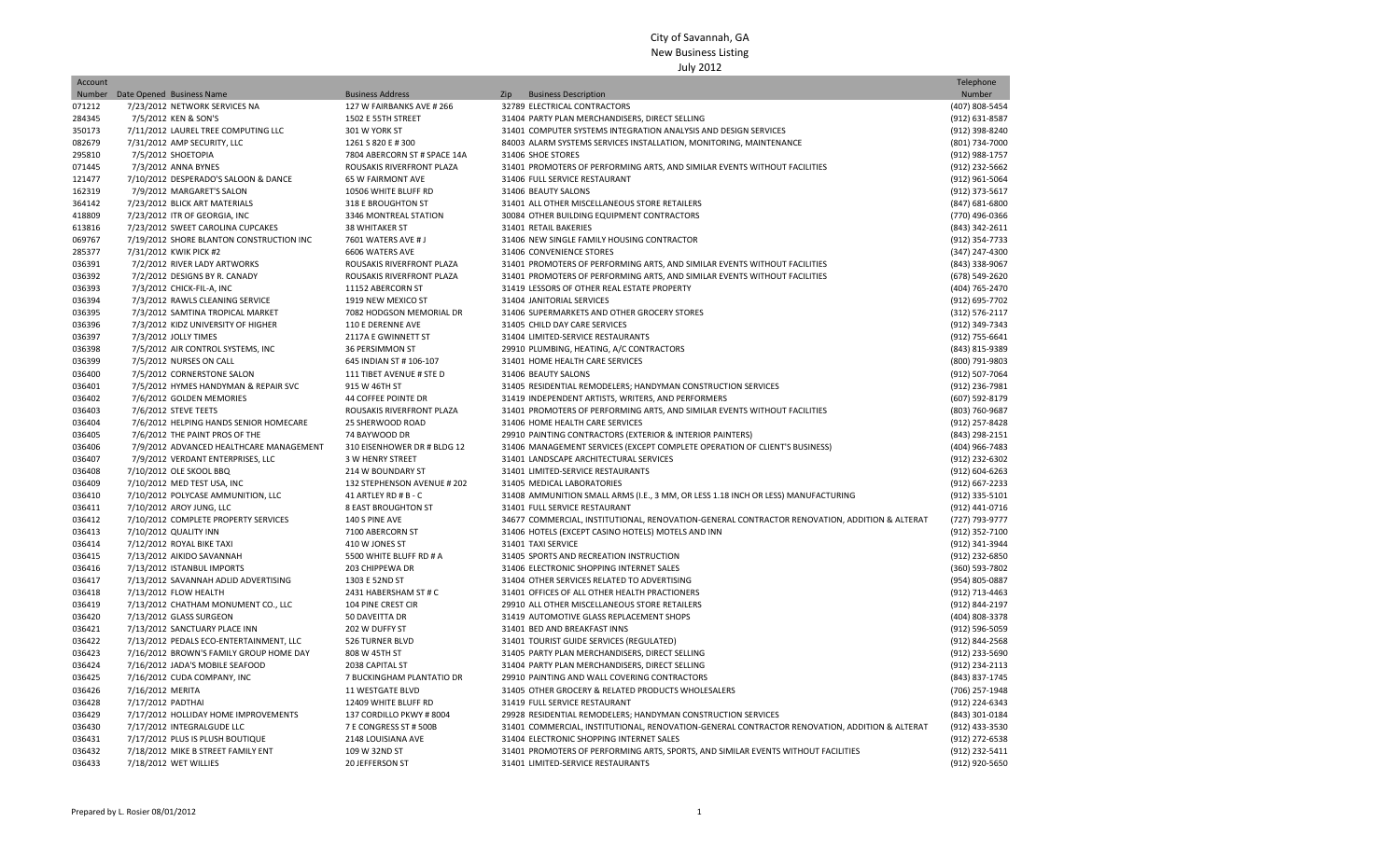# July 2012

| 036434 | 7/18/2012 SADDLEBAGS                   | 317 W RIVER ST                 | 31401 FULL SERVICE RESTAURANT                                                     |                |
|--------|----------------------------------------|--------------------------------|-----------------------------------------------------------------------------------|----------------|
| 036436 | 7/18/2012 AMERICO ROOFING CONCEPTS     | 3239C BENCHMARK DR             | 29456 ROOFING CONTRACTOR                                                          | (843) 863-9440 |
| 036437 | 7/19/2012 PRECISION PLANNING, INC      | 127 ABERCORN ST #100           | 31401 ARCHITECTURAL SERVICES                                                      | (912) 944-4400 |
| 036438 | 7/19/2012 CAT TESLA FINE ART           | <b>TELFAIR SQUARE</b>          | 31401 PROMOTERS OF PERFORMING ARTS, AND SIMILAR EVENTS WITHOUT FACILITIES         | (770) 715-3573 |
| 036440 | 7/20/2012 GATEWAY PRE-OWNED            | 7409 ABERCORN ST               | 31406 USED CAR DEALERS                                                            | (912) 349-1050 |
| 036441 | 7/20/2012 SCENTS FOR CENTS             | 31 W CONGRESS ST #101          | 31401 ALL OTHER MISCELLANEOUS STORE RETAILERS                                     | (912) 659-3990 |
| 036442 | 7/20/2012 ASSURE HOME HEALTH AGENCY    | 120 MILLEN ST                  | 31415 ALL OTHER PERSONAL SERVICES                                                 | (912) 349-4026 |
| 036443 | 7/20/2012 MARBELLA STUDIO SALON        | 7370 HODGSON MEMORIAL DR # C-3 | 31406 BEAUTY SALONS                                                               | (912) 306-9793 |
| 036444 | 7/20/2012 UNLIMITED WAREHOUSING, INC   | 27-3 ARTLEY RD                 | 31405 LESSORS OF MINIWAREHOUSES AND SELF-STORAGE UNITS                            | (912) 330-9644 |
| 036445 | 7/23/2012 NO SCREEN DAY SURVIVAL KIT   | 303 E 66TH ST                  | 31405 ALL OTHER CONSUMER GOODS RENTAL                                             | (912) 844-3043 |
| 036446 | 7/23/2012 JARAMILLO GENERAL CONTRACTOR | 4 COLUMBUS DR                  | 31405 RESIDENTIAL REMODELERS; HANDYMAN CONSTRUCTION SERVICES                      | (912) 441-8318 |
| 036447 | 7/25/2012 ENTERPRISE RENT-A-CAR        | 500 MONTGOMERY ST              | 31401 PASSENGER CAR RENTAL                                                        | (912) 238-2555 |
| 036448 | 7/25/2012 SAVANNAH TRAVELERS           | 1303 E 52ND ST                 | 31404 OTHER SERVICES RELATED TO ADVERTISING                                       | (888) 420-5223 |
| 036449 | 7/26/2012 CUSTOM CAR AND TRUCK         | 6608 WHITE BLUFF RD            | 31405 AUTOMOTIVE PARTS AND ACCESSORIES STORES                                     | (912) 355-3057 |
| 036450 | 7/27/2012 RACE 2A MILL                 | 528 E 35TH ST                  | 31401 PROMOTERS OF PERFORMING ARTS, SPORTS, AND SIMILAR EVENTS WITHOUT FACILITIES | (404) 268-7637 |
| 261146 | 7/31/2012 SHREEJI CONVENIENCE MART     | 10325 ABERCORN ST              | 31406 GASOLINE STATIONS WITH CONVENIENCE STORES                                   | (912) 925-0205 |
| 037017 | 7/11/2012 THE MINT GREEN TAG SALE CO   | 409 E 50TH ST                  | 31405 ALL OTHER MISCELLANEOUS STORE RETAILERS                                     | (912) 232-1039 |
| 352144 | 7/27/2012 ROSE UNIQUE SALON            | 2105 SKIDAWAY RD               | 31404 BEAUTY SALONS                                                               | (912) 236-9319 |
| 617537 | 7/31/2012 K & H                        | <b>133 DRAYTON ST</b>          | 31401 MOTION PICTURE AND VIDEO PRODUCTIONS                                        | (912) 695-7375 |
|        |                                        |                                |                                                                                   |                |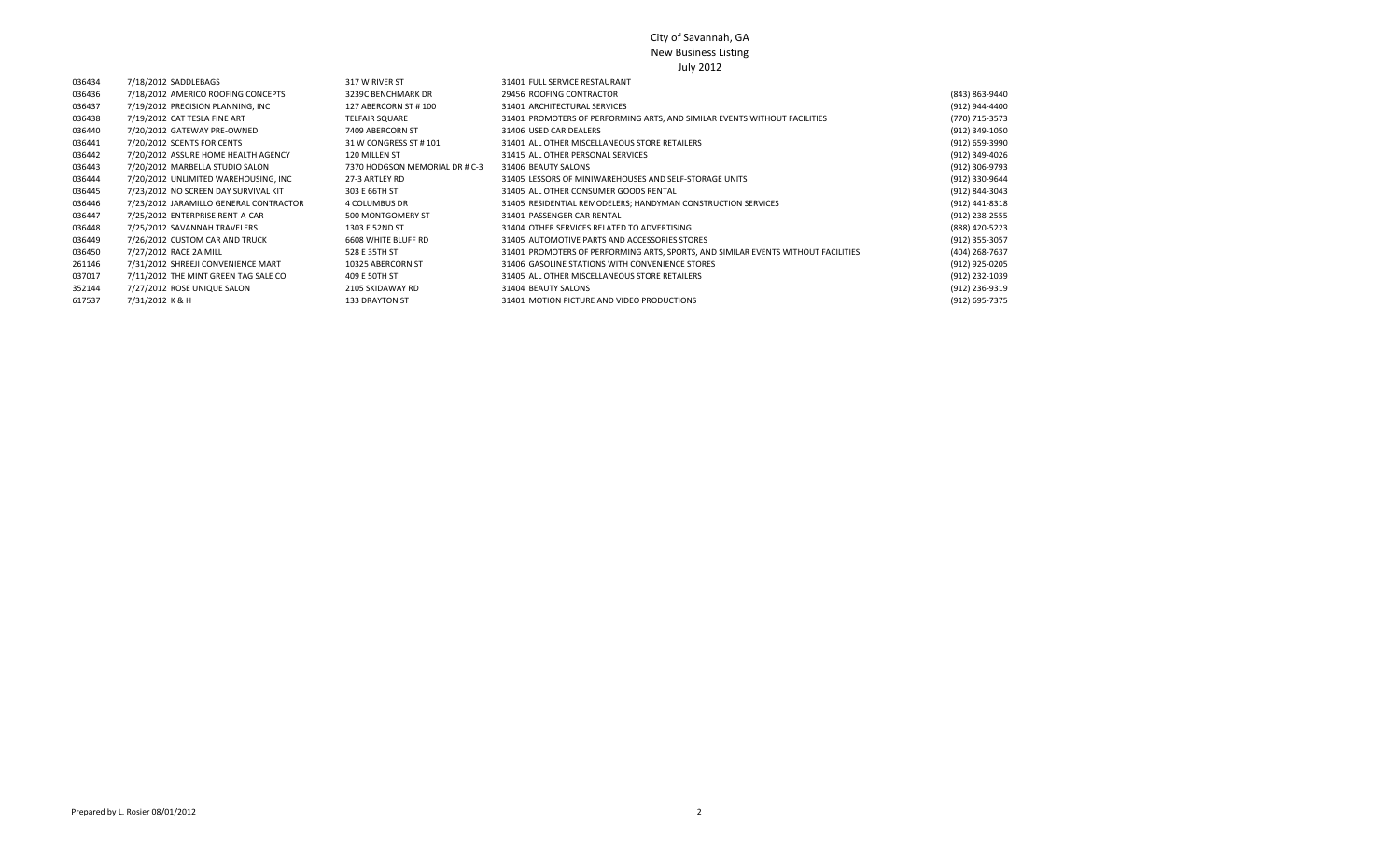## City of Savannah, GA New Business Listing August 2012

| Account |                                          |                                 |                                                                           | Telephone      |
|---------|------------------------------------------|---------------------------------|---------------------------------------------------------------------------|----------------|
|         | Number Date Opened Business Name         | <b>Business Address</b>         | <b>Business Description</b><br>Zip                                        | Number         |
| 619944  | 8/27/2012 JULIE KEATEN-REED              | <b>TELFAIR SQUARE</b>           | 31401 PROMOTERS OF PERFORMING ARTS, AND SIMILAR EVENTS WITHOUT FACILITIES | (352) 250-4077 |
| 032883  | 8/24/2012 ROOFING EXPERTS                | 2011 MILLS B LANE BLVD # B      | 31405 ROOFING CONTRACTOR                                                  | (912) 484-2688 |
| 622338  | 8/1/2012 DAME DARCY, LLC                 | 1702 BULL ST                    | 31401 GRAPHIC DESIGN SERVICES                                             | (912) 663-3392 |
| 159879  | 8/3/2012 ACCUQUEST HEARING CENTERS       | 705 E 65TH ST                   | 31405 ALL OTHER HEALTH AND PERSONAL CARE STORES                           | (912) 351-3646 |
| 112441  | 8/16/2012 KIDZZ STUFF BOUTIQUE           | 55 QUAIL FOREST DR              | 31419 ELECTRONIC SHOPPING INTERNET SALES                                  | (888) 225-6145 |
| 625016  | 8/1/2012 LEOCIS LLC                      | 609 1/2 ABERCORN ST             | 31401 CATERERS                                                            | (912) 335-7027 |
| 607040  | 8/20/2012 PROGRESSIVE PLUMBING INC       | 1064 W HWY 50                   | 34711 PLUMBING, HEATING, A/C CONTRACTORS                                  | (352) 394-7171 |
| 611631  | 8/29/2012 TRAMP TRAILERS                 | 3928 OGEECHEE RD                | 31405 TRAILER HITCHES, HAULING                                            | (912) 232-1689 |
| 321563  | 8/21/2012 WORLD OF BEER SAVANNAH         | 112 W BROUGHTON ST              | 31401 DRINKING PLACES                                                     | (912) 443-1515 |
| 095052  | 8/10/2012 TB PROPERTY SOLUTION           | 2340 BAYBERRY DR                | 31404 REAL ESTATE PROPERTY MANAGERS                                       | (912) 354-5427 |
| 042929  | 8/8/2012 BALANCE COUNSELING CENTER       | <b>142 JEFFERSON ST</b>         | 31401 OFFICES OF MENTAL HEALTH PRACTIONERS (EXCEPT PHYSICIANS)            | (912) 398-4790 |
| 036451  | 8/1/2012 ADT LLC                         | 5000 BUSINESS CENTER DR # 500   | 31405 ALARM SYSTEMS SERVICES INSTALLATION, MONITORING, MAINTENANCE        | (912) 790-5249 |
| 036452  | 8/1/2012 THE SMOOTH TROLLEY              | <b>WRIGHT SQUARE</b>            | 31401 MOBILE FOOD SERVICES                                                | (912) 231-8100 |
| 036453  | 8/1/2012 J & L HAIR SALON, LLC           | 6989 DAMASCUS RD                | 31406 BEAUTY SALONS                                                       | (912) 658-5738 |
| 036456  | 8/2/2012 CuteNspoiled                    | ROUSAKIS RIVERFRONT PLAZA       | 31401 PROMOTERS OF PERFORMING ARTS, AND SIMILAR EVENTS WITHOUT FACILITIES | (757) 289-8783 |
| 036458  | 8/2/2012 MARTIN GRAPHIC DESIGN           | 702 W 60TH ST                   | 31405 GRAPHIC DESIGN SERVICES                                             | (912) 258-2942 |
| 036459  | 8/2/2012 309 EAST WEDDING GALLERY LLC    | 309 E YORK ST                   | 31401 GENERAL RENTAL CENTERS                                              | (912) 604-5857 |
| 036460  | 8/2/2012 JIFFY LUBE #3144                | 10509 ABERCORN ST               | 31419 GENERAL AUTOMOTIVE REPAIR                                           | (912) 961-9390 |
| 036461  | 8/2/2012 JIFFY LUBE #182                 | 210 EISENHOWER DR               | 31406 GENERAL AUTOMOTIVE REPAIR                                           | (912) 352-2212 |
| 036462  | 8/2/2012 JIFFY LUBE #1619                | 11708 ABERCORN ST               | 31419 GENERAL AUTOMOTIVE REPAIR                                           | (912) 920-7888 |
| 036463  | 8/2/2012 ROMEO DANCE CLASS               | 2121 E BROAD ST                 | 31404 DANCE STUDIOS                                                       | (912) 412-2357 |
| 036464  | 8/3/2012 MIKE GOODSON ROOFING, LLC       | 10 GOODSON DR                   | 36376 ROOFING CONTRACTOR                                                  | (334) 792-4635 |
| 036465  | 8/3/2012 INFINITI LAND COMPANY, LLC      | 6605 ABERCORN ST # 200          | 31405 LAND DEVELOPMENT (EXCEPT CEMETERIES)                                | (912) 356-0387 |
| 036466  | 8/3/2012 HALL PROPERTIES OF SAVANNAH     | 6605 ABERCORN ST # 200          | 31405 REAL ESTATE PROPERTY MANAGERS                                       | (912) 356-0387 |
| 036467  | 8/3/2012 TERVIS                          | 111 W CONGRESS ST               | 31401 ALL OTHER MISCELLANEOUS STORE RETAILERS                             | (912) 233-7986 |
| 036468  | 8/3/2012 JADE C DESIGN INNOVATIONS       | 186 COFFEE POINTE DR            | 31419 GRAPHIC DESIGN SERVICES                                             | (912) 604-0065 |
| 036470  | 8/3/2012 JAMAICAN SOUL                   | 2002 W 52ND ST # C              | 31405 LIMITED-SERVICE RESTAURANTS                                         | (912) 441-0603 |
| 036472  | 8/6/2012 SIMPLIFI HEALTH BENEFIT         | <b>10 CHATHAM CENTER</b>        | 31405 DOCUMENT & PREPARATION SERVICES                                     | (614) 635-8674 |
| 036473  | 8/6/2012 ENVIRONMENTAL PAINTING          | 12510 KINGWOOD DR               | 31419 PAINTING CONTRACTORS (EXTERIOR & INTERIOR PAINTERS)                 | (407) 849-4141 |
| 036474  | 8/7/2012 BASIC CONSTRUCTION              | 733 FOUNDERS RD                 | 29073 ROOFING CONTRACTOR                                                  | (803) 920-5949 |
| 036475  | 8/7/2012 FAB HAIR LOFT SALON             | 7370 HODGSON MEMORIAL DR # E-12 | 31406 BEAUTY SALONS                                                       | (912) 200-4194 |
| 036476  | 8/8/2012 JOHN LAUKAITIS PHOTOGRAPHY      | ROUSAKIS RIVERFRONT PLAZA       | 31401 PROMOTERS OF PERFORMING ARTS, AND SIMILAR EVENTS WITHOUT FACILITIES | (843) 232-8762 |
| 036477  | 8/8/2012 CAT TESTING LABS, INC           | 106 CENTRAL JUNCTION BLVD       | 31405 FORENSIC LABORATORIES OR SERVICES                                   | (912) 335-3969 |
| 036478  | 8/8/2012 SAVANNAH STARS                  | 67 HERITAGE WAY                 | 31419 PARTY PLAN MERCHANDISERS, DIRECT SELLING                            | (912) 484-5540 |
| 036479  | 8/8/2012 RBS COMMUNICATIONS              | 311 E MONTGOMERY XRDS # D       | 31406 CONSUMER ELECTRONICS REPAIR AND MAINTENANCE                         | (912) 570-0713 |
| 036480  | 8/10/2012 MATTRESS SMART                 | 42 W MONTGOMERY XRDS # E        | 31406 FURNITURE STORES                                                    | (912) 925-1500 |
| 036481  | 8/13/2012 SUBTEXT PUBLISHING             | 510 E 64TH ST                   | 31405 BOOK PUBLISHERS                                                     | (269) 823-4766 |
| 036482  | 8/13/2012 OLDE SAVANNAH SOAP COMPANY     | 502 E RIVER ST                  | 31401 GIFT, NOVELTY, & SOUVENIR STORES                                    | (912) 441-7574 |
| 036483  | 8/13/2012 CAPTURING SAVANNAH             | 35 BARNARD ST #300              | 31401 TOURIST GUIDE SERVICES (REGULATED)                                  | (832) 524-4624 |
| 036484  | 8/13/2012 FROM SAVANNAH WITH LOVE        | 141 BULL ST                     | 31401 WOMEN'S CLOTHING STORES                                             | (912) 790-1994 |
| 036486  | 8/15/2012 DOLLAR GENERAL STORE #13714    | 2110 W BAY ST                   | 31401 VARIETY STORES                                                      | (912) 373-8947 |
| 036487  | 8/15/2012 CLASSY CREATIONS BY SHEREE LLC | 4501 MONTGOMERY ST # E          | 31401 BEAUTY SALONS                                                       | (912) 349-3454 |
| 036488  | 8/15/2012 NO LIMIT UPHOLSTERY            | 1301 E 68TH ST                  | 31404 REUPHOLSTERY AND FURNITURE REPAIR                                   | (912) 429-6183 |
| 036489  | 8/16/2012 EDWARD'S TRUCKING COMPANY      | 713 E 34TH ST                   | 31401 GENERAL FREIGHT TRUCKING, LONG DISTANCE, TRUCKLOAD                  | (912) 272-3495 |
| 036490  | 8/16/2012 L & W MAINTENANCE              | 509 W 33RD ST                   | 31415 LANDSCAPING SERVICES                                                | (912) 433-5937 |
| 036491  | 8/17/2012 M & A SUPPLY, CO               | 75 ROSS RD                      | 31405 PLUMBING & HEATING EQUIPMENT & SUPPLIES WHOLESALERS                 | (912) 401-0621 |
| 036492  | 8/20/2012 ZOOM SYSTEMS                   | 7804 ABERCORN ST                | 31406 VENDING MACHINE OPERATORS                                           | (415) 400-8000 |